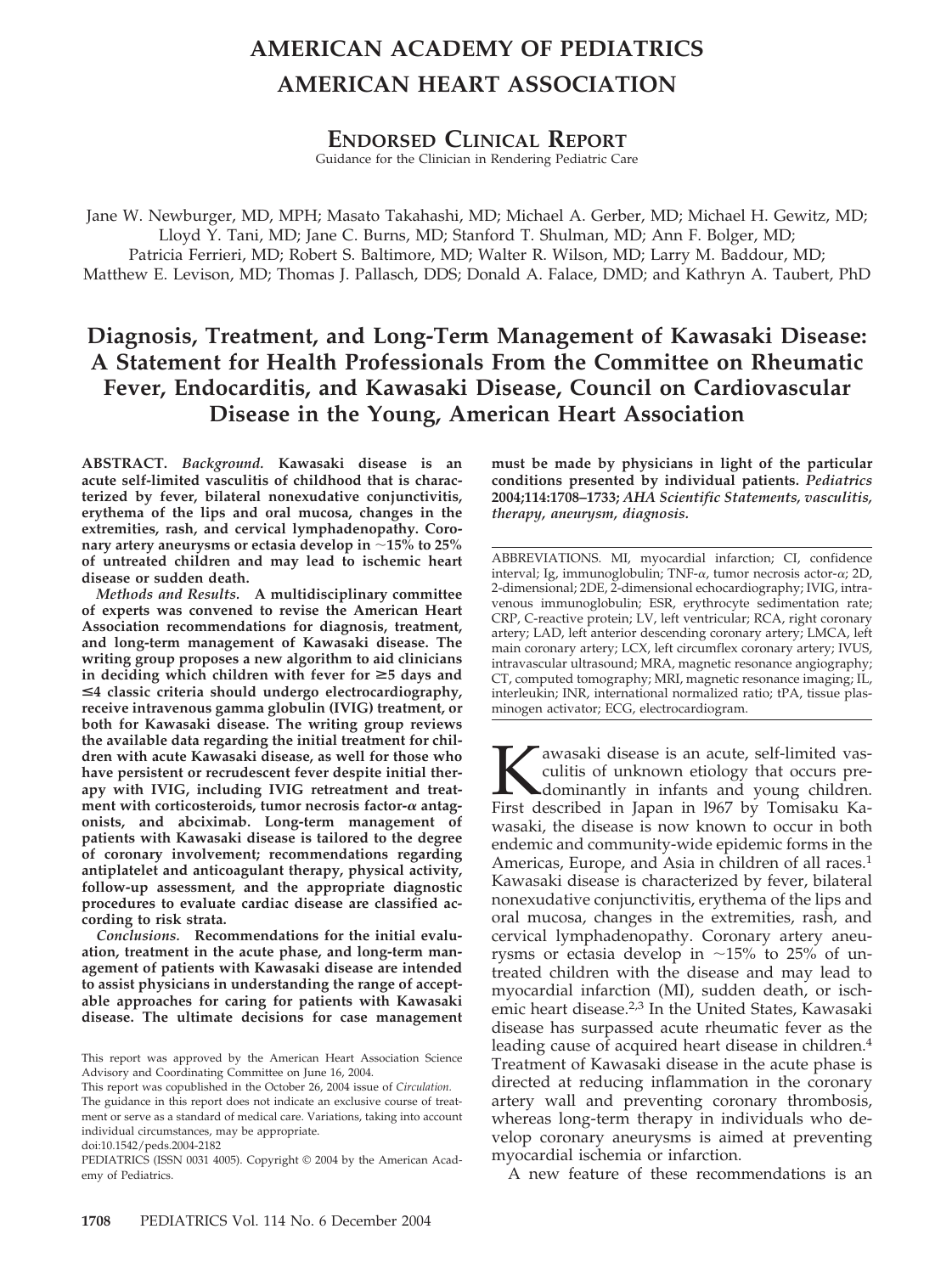algorithm for the evaluation and treatment of patients in whom incomplete or atypical Kawasaki disease is suspected (refer to "Criteria for Treatment of Kawasaki Disease" later in this statement and Fig 1). We attempt to summarize the current state of knowledge of the management of patients with Kawasaki disease. The recommendations are evidence based

and derived from published data wherever possible. The levels of evidence on which recommendations are based are classified as follows: level A (highest), multiple randomized clinical trials; level B (intermediate), limited number of randomized trials, nonrandomized studies, and observational registries; and level C (lowest), primarily expert consensus.





**Fig 1.** Evaluation of suspected incomplete Kawasaki disease. (1) In the absence of gold standard for diagnosis, this algorithm cannot be evidence based but rather represents the informed opinion of the expert committee. Consultation with an expert should be sought anytime assistance is needed. (2) Infants ≤6 months old on day ≥7 of fever without other explanation should undergo laboratory testing and, if evidence of systemic inflammation is found, an echocardiogram, even if the infants have no clinical criteria. (3) Patient characteristics suggesting Kawasaki disease are listed in Table 1. Characteristics suggesting disease other than Kawasaki disease include exudative conjunctivitis, exudative pharyngitis, discrete intraoral lesions, bullous or vesicular rash, or generalized adenopathy. Consider alternative diagnoses (see Table 2). (4) Supplemental laboratory criteria include albumin ≤3.0 g/dL, anemia for age, elevation of alanine aminotransferase, platelets after 7 days  $\geq 450\,000/\text{mm}^3$ , white blood cell count  $\geq 15\,000/\text{mm}^3$ , and urine  $\geq 10$  white blood cells/high-power field. (5) Can treat before performing echocardiogram. (6) Echocardiogram is considered positive for purposes of this algorithm if any of 3 conditions are met: *z* score of LAD or RCA ≥2.5, coronary arteries meet Japanese Ministry of Health criteria for aneurysms, or ≥3 other suggestive features exist, including perivascular brightness, lack of tapering, decreased LV function, mitral regurgitation, pericardial effusion, or *z* scores in LAD or RCA of 2–2.5. (7) If the echocardiogram is positive, treatment should be given to children within 10 days of fever onset and those beyond day 10 with clinical and laboratory signs (CRP, ESR) of ongoing inflammation. (8) Typical peeling begins under nail bed of fingers and then toes.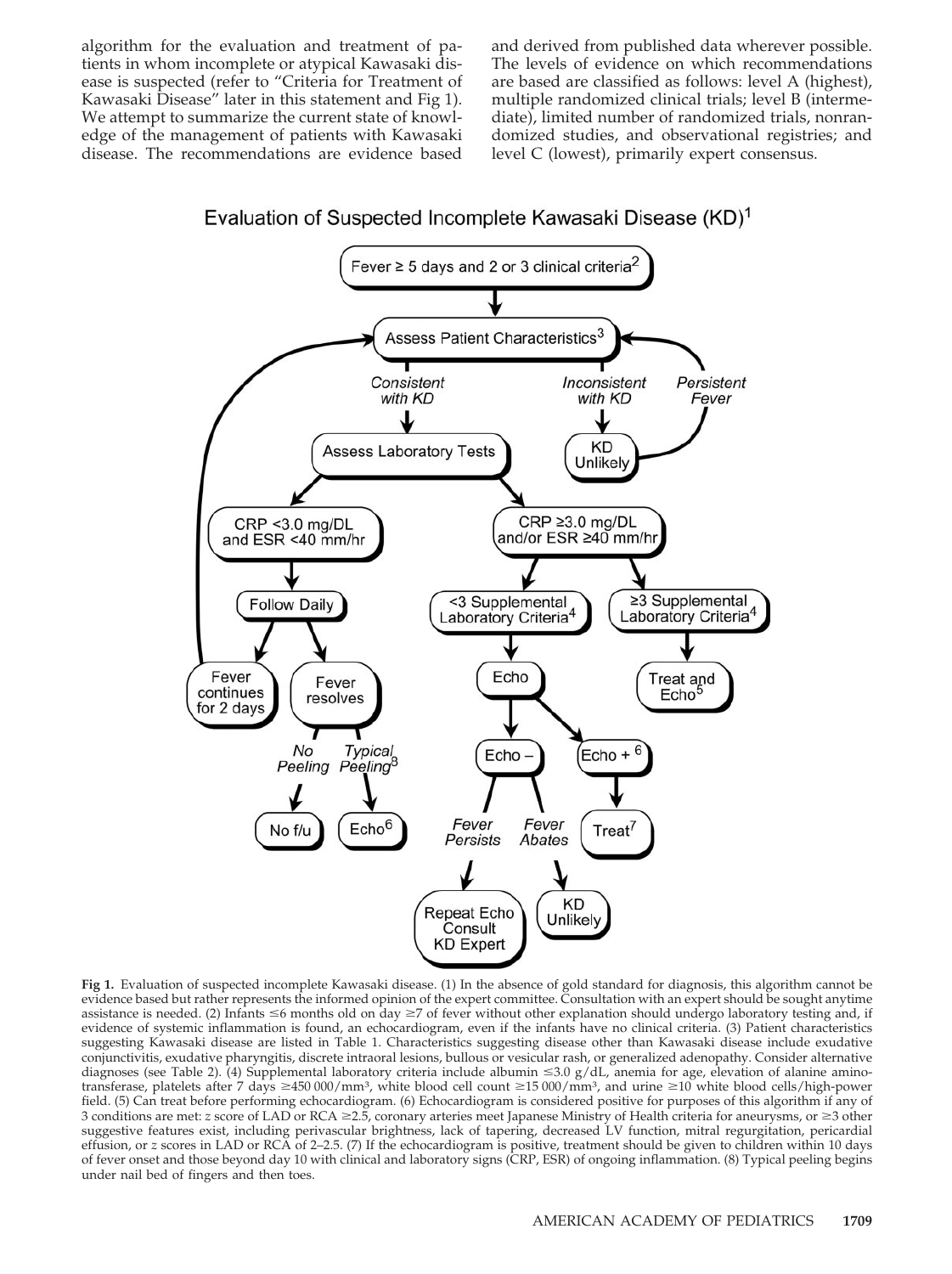Recommendations for initial evaluation, treatment in the acute phase, and long-term management of patients with Kawasaki disease are intended to assist physicians in understanding the range of acceptable approaches for caring for patients with Kawasaki disease. Where published data do not define well the best medical practices, our report provides practical interim recommendations. Ultimately, management decisions must be individualized to a patient's specific circumstances.

#### **EPIDEMIOLOGY**

In the past, Kawasaki disease may have masqueraded as other illnesses, and old reports on infantile polyarteritis nodosa describe pathological findings that are identical to those of fatal Kawasaki disease.5–8 Kawasaki disease is markedly more prevalent in Japan and in children of Japanese ancestry, with an annual incidence of  $\sim$ 112 cases per 100 000 children  $\leq$ 5 years old.<sup>9</sup> In the United States, the incidence of Kawasaki disease has been best estimated from hospital discharge data.10,11 An estimated 4248 hospitalizations associated with Kawasaki disease occurred in the United States in 2000, with a median age of 2 years.<sup>10</sup> Race-specific incidence rates derived from administrative data indicate that Kawasaki disease is most common among Americans of Asian and Pacific Island descent (32.5/ 100 000 children -5 years old), intermediate in non-Hispanic African Americans (16.9/100 000 children -5 years old) and Hispanics (11.1/100 000 children -5 years old), and lowest in whites (9.1/100 000 children -5 years old).10 These estimates are similar to those reported in smaller studies.<sup>12,13</sup> Recent reports have emphasized the occurrence of Kawasaki disease in older children, who may have a higher prevalence of cardiovascular complications related to late diagnosis.14–16

Rates of recurrence and familial occurrence of Kawasaki disease are best documented in the literature from Japan; these rates may be lower in other races and ethnicities. In Japan, the recurrence rate of Kawasaki disease has been reported to be  $\sim 3\%$ .<sup>17</sup> The proportion of cases with a positive family history is  $\sim$ 1%.<sup>17,18</sup> Within 1 year after onset of the first case in a family, the rate in a sibling is 2.1%, which is a relative risk of  $\sim$ 10-fold as compared with the unaffected Japanese population;  $\sim 50\%$  of the second cases develop within 10 days of the first case.19 The risk of occurrence in twins is  $\sim$ 13%.<sup>19,20</sup> Higher rates of Kawasaki disease in the siblings of index cases and twins suggest a possible role for genetic predisposition that interacts with exposure to the etiologic agent or agents in the environment.19–22 The reported occurrence of Kawasaki disease in children of parents who themselves had the illness in childhood also supports the contribution of genetic factors.23–26

In the United States, Kawasaki disease is more common during the winter and early spring months; boys outnumber girls by  $\sim$ 1.5 to 1.7:1; and 76% of children are  $\leq$ 5 years old.<sup>10,11</sup> Reported associations of Kawasaki disease with antecedent respiratory illness and exposure to carpet-cleaning fluids have not been consistently confirmed.12,13,27–30 Other factors

that are reportedly associated with Kawasaki disease include having preexisting eczema,<sup>31</sup> using a humidifier, $30$  and living near a standing body of water. $32$ 

The case fatality rate in Kawasaki disease in Japan is 0.08%.17 The standardized mortality ratio (the observed number of deaths divided by the expected number of deaths based on vital statistics in Japan) in patients diagnosed between 1982 and 1992 was 1.25 (95% confidence interval [CI]: 0.84 –1.85) overall and 2.35 (95% CI: 0.96 –5.19) for boys with cardiac sequelae.33 In the United States, the in-hospital mortality rate is  $\sim$  0.17% (the investigators used administrative data that may include readmissions for coronary disease).15 Virtually all deaths in patients with Kawasaki disease result from its cardiac sequelae.34 The peak mortality occurs 15 to 45 days after the onset of fever; during this time well-established coronary vasculitis occurs concomitantly with a marked elevation of the platelet count and a hypercoagulable state.35 However, sudden death from MI may occur many years later in individuals who as children had coronary artery aneurysms and stenoses. Many cases of fatal and nonfatal MI in young adults have been attributed to "missed" Kawasaki disease in childhood.<sup>36</sup>

#### **ETIOLOGY AND PATHOGENESIS**

The etiology of Kawasaki disease remains unknown, although clinical and epidemiological features strongly suggest an infectious cause. A selflimited, generally nonrecurring illness that manifests itself by fever, rash, enanthem, conjunctival injection, and cervical adenopathy fits well with an infectious etiology or trigger. The epidemiological features noted above, including age distribution, winterspring seasonality, occurrence of community outbreaks with wave-like geographic spread, and apparent epidemic cycles, are suggestive of a transmissible childhood disease. The laboratory features also suggest infection. However, efforts to identify an infectious agent in Kawasaki disease with conventional bacterial and viral cultures and serological methods, as well as with animal inoculation, have failed to identify an infectious cause.

An attractive hypothesis is that Kawasaki disease is caused by a ubiquitous infectious agent that produces clinically apparent disease only in certain genetically predisposed individuals, particularly Asians. Its rarity in the first few months of life and in adults suggests an agent to which the latter are immune and from which very young infants are protected by passive maternal antibodies. Because little evidence exists of person-to-person transmission, this hypothesis assumes that most infected children experience asymptomatic infection with only a small fraction developing overt clinical features of Kawasaki disease. The genetic basis of susceptibility is currently unknown.

The hypothesis that Kawasaki disease is related to a bacterial superantigenic toxin has been suggested because of the reported selective expansion of  $V\beta2$ and V $\beta$ 8 T-cell receptor families, but this theory remains controversial.<sup>37-40</sup> A recent prospective multicenter study failed to show a significant difference in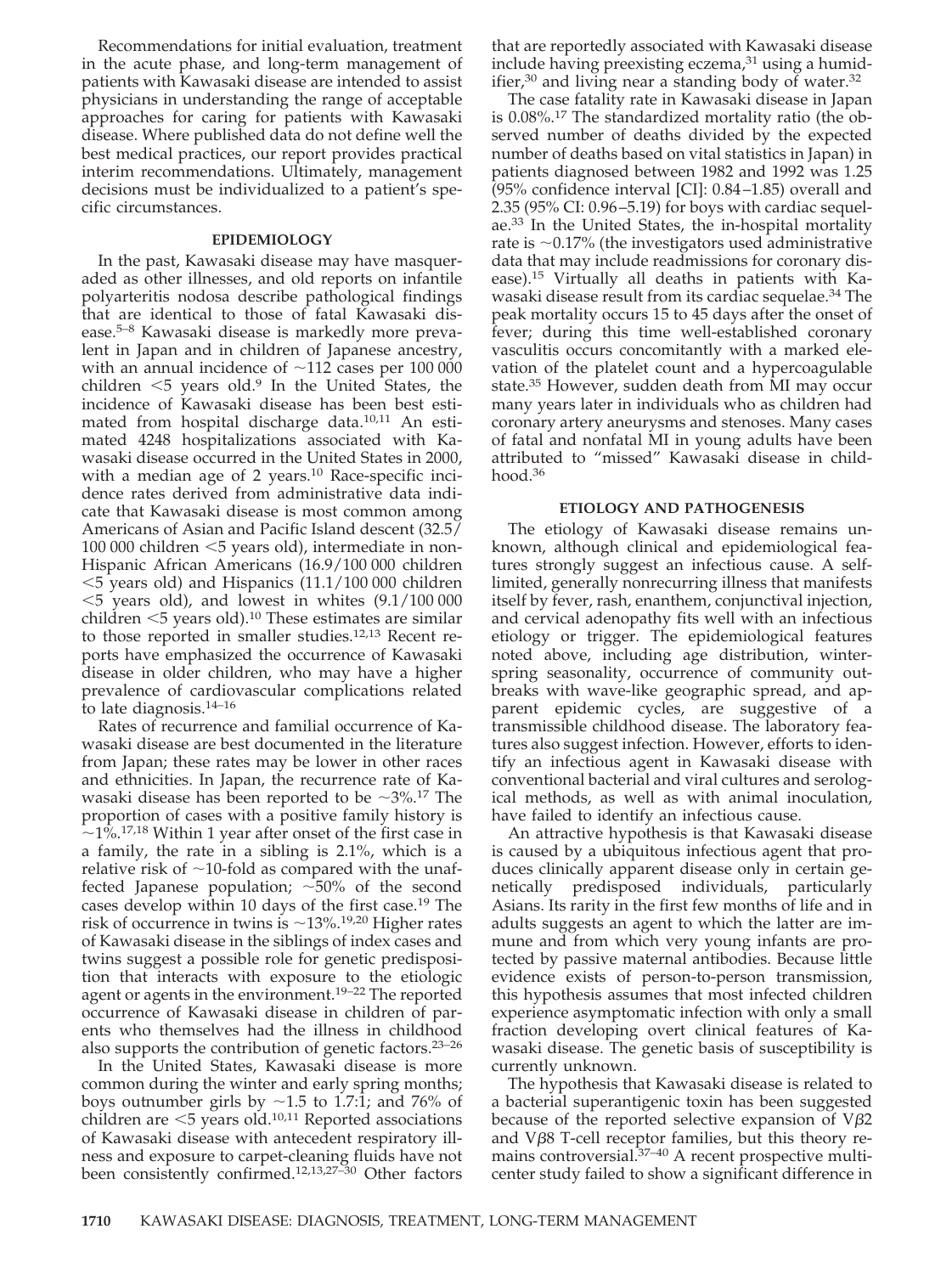the prevalence of toxin-producing strains between patients with Kawasaki disease and febrile controls.41 Recent investigations support an alternative hypothesis: The immune response in Kawasaki disease is oligoclonal (antigen driven, ie, similar to a response to a conventional antigen) rather than polyclonal (as found typically in superantigen-driven responses), and immunoglobulin A (IgA) plasma cells play a central role.42–44

It also is possible that Kawasaki disease results from an immunologic response that is triggered by any of several different microbial agents. Support for this hypothesis includes documented infection by different microorganisms in different individual cases, failure to detect a single microbiological or environmental agent after almost 3 decades of study, and analogies to other syndromes caused by multiple agents (eg, aseptic meningitis). This hypothesis is somewhat difficult to reconcile with the distinctive clinical/laboratory picture of Kawasaki disease and with its epidemiological features, however.

Efforts to associate Kawasaki disease with exposure to drugs or to such environmental pollutants as toxins, pesticides, chemicals, and heavy metals have failed, although clinical similarities between Kawasaki disease and acrodynia (mercury hypersensitivity) are notable.

Striking immune perturbations occur in acute Kawasaki disease, including marked cytokine cascade stimulation and endothelial cell activation. The key steps leading to coronary arteritis are still being clarified, but endothelial cell activation,  $CD68<sup>+</sup>$  monocyte/macrophages, CD8<sup>+</sup> (cytotoxic) lymphocytes, and oligoclonal IgA plasma cells appear to be involved.43,45 The prominence of IgA plasma cells in the respiratory tract, which is similar to findings in fatal viral respiratory infections, suggests a respiratory portal of entry of an etiologic agent or agents.<sup>44</sup> Enzymes including matrix metalloproteinases that are capable of damaging arterial wall integrity may be important in the development of aneurysmal dilatation.46 Vascular endothelial growth factor (VEGF), monocyte chemotactic and activating factor (MCAF or MCP-1), tumor necrosis actor- $\alpha$  (TNF- $\alpha$ ), and various interleukins also appear to play important roles in the vasculitic process.47–54

#### **PATHOLOGY**

Although the coronary arteries virtually always are involved in autopsy cases, Kawasaki disease is a generalized systemic vasculitis involving blood vessels throughout the body. Aneurysms may occur in other extraparenchymal muscular arteries such as the celiac, mesenteric, femoral, iliac, renal, axillary, and brachial arteries.<sup>55</sup> The early stages in the formation and development of arteritis in Kawasaki disease have been well studied morphologically in relatively large muscular arteries.<sup>55</sup> The media of affected vessels demonstrate edematous dissociation of the smooth muscle cells, which is most obvious toward the exterior. Endothelial cell swelling and subendothelial edema are seen, but the internal elastic lamina remains intact. An influx of neutrophils is found in the early stages (7–9 days after onset), with

a rapid transition to large mononuclear cells in concert with lymphocytes (predominantly  $CDS+T$  cells) and IgA plasma cells.<sup>42–45</sup> Destruction of the internal elastic lamina and eventually fibroblastic proliferation occur at this stage. Matrix metalloproteinases are prominent in the remodeling process.<sup>56</sup> Active inflammation is replaced over several weeks to months by progressive fibrosis, with scar formation.

Arterial remodeling or revascularization may occur in Kawasaki disease with coronary arteritis. Progressive stenosis in the disease results from active remodeling with intimal proliferation and neoangiogenesis; the intima is markedly thickened and consists of linearly arranged microvessels, a layer that is rich in smooth muscle cells, and fibrous layers. Several growth factors are prominently expressed at the inlet and outlet of aneurysms, where they are activated by high shear stress.<sup>57</sup>

During the clinical course of Kawasaki disease, vomiting and abdominal pain are seen often. Kurashige and colleagues<sup>58</sup> described the intestinal tract in 31 fatal cases, but in only 3 patients was mesenteric arteritis found. Using biopsy specimens of the jejunal mucosa, Nagata et al<sup>59</sup> studied cell surface phenotypes of mononuclear cells and enterocytes. Both HLA-DR+CD3+ (activated T cells) and  $DR+CD4+$  cells (activated helper T cells) were significantly increased in the lamina propria of patients with acute Kawasaki disease as compared with controls. In contrast, CD8<sup>+</sup> cells (suppressor/cytotoxic T cells) were significantly reduced in both the epithelium and the lamina propria of individuals with Kawasaki disease as compared with controls. During the convalescent phase of the disease, these cell patterns returned to normal.59 Hydrops of the gallbladder may be clinically apparent in patients with Kawasaki disease. A study of surgically removed gallbladders revealed a nonspecific severe perivascular inflammatory cell infiltration<sup>60</sup>; distinct arteritis in the gallbladder wall has not been well documented.

Lymphadenopathy, an early finding in patients with Kawasaki disease, usually disappears by autopsy. Pathological findings in lymph nodes include thrombotic arteriolitis and severe lymphadenitis with necrosis.<sup>55</sup> Lymph node biopsies performed in the first week of the illness revealed abnormal hyperplasia of the endothelium of the postcapillary venule and hyperplasia of reticular cells around the postcapillary venule.1

## **DIAGNOSIS**

In the absence of a specific diagnostic test or pathognomonic clinical feature, clinical criteria have been established to assist physicians in diagnosing Kawasaki disease. Other clinical and laboratory findings observed in patients with this disease are frequently helpful in diagnosis. Table 1 describes the clinical and laboratory features of Kawasaki disease according to the epidemiological case definition.

## **Principal Clinical Findings**

The classic diagnosis of Kawasaki disease has been based on the presence of  $\geq$ 5 days of fever and  $\geq$ 4 of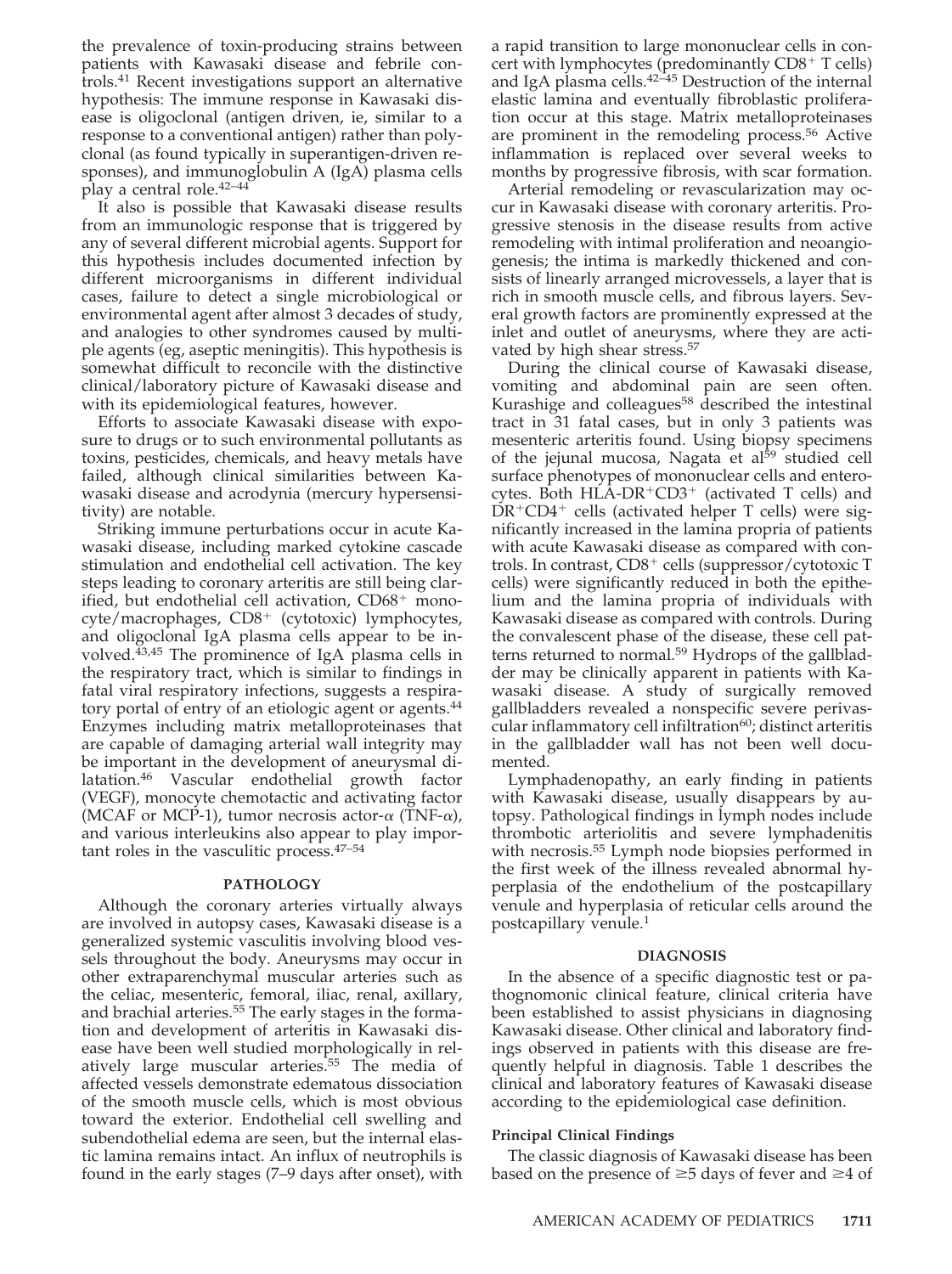| Epidemiological case definition (classic clinical criteria)*  |
|---------------------------------------------------------------|
| Fever persisting at least 5 days <sup>+</sup>                 |
| Presence of at least 4 principal features:                    |
| Changes in extremities                                        |
| Acute: Erythema of palms, soles; edema of hands, feet         |
| Subacute: Periungual peeling of fingers, toes in weeks 2      |
| and 3                                                         |
| Polymorphous exanthem                                         |
| Bilateral bulbar conjunctival injection without exudate       |
| Changes in lips and oral cavity: Erythema, lips cracking,     |
| strawberry tongue, diffuse injection of oral and              |
| pharyngeal mucosae                                            |
| Cervical lymphadenopathy (>1.5-cm diameter), usually          |
| unilateral                                                    |
| Exclusion of other diseases with similar findings‡            |
| Other clinical and laboratory findings                        |
| Cardiovascular findings                                       |
| Congestive heart failure, myocarditis, pericarditis, valvular |
| regurgitation                                                 |
| Coronary artery abnormalities                                 |
| Aneurysms of medium-size noncoronary arteries                 |
| Raynaud's phenomenon                                          |
| Peripheral gangrene                                           |
| Musculoskeletal system                                        |
| Arthritis, arthralgia                                         |
| Gastrointestinal tract                                        |
| Diarrhea, vomiting, abdominal pain                            |
| Hepatic dysfunction                                           |
| Hydrops of gallbladder<br>Central nervous system              |
| Extreme irritability                                          |
| Aseptic meningitis                                            |
| Sensorineural hearing loss                                    |
| Genitourinary system                                          |
| Urethritis/meatitis                                           |
| Other findings                                                |
| Erythema, induration at BCG inoculation site                  |
| Anterior uveitis (mild)                                       |
| Desquamating rash in groin                                    |
| Laboratory findings in acute Kawasaki disease                 |
| Leukocytosis with neutrophilia and immature forms             |
| Elevated ESR                                                  |
| Elevated CRP                                                  |
| Anemia                                                        |
| Abnormal plasma lipids                                        |
| Hypoalbuminemia                                               |
| Hyponatremia                                                  |
| Thrombocytosis after week 1§                                  |
| Sterile pyuria                                                |
| Elevated serum transaminases                                  |
| Elevated serum gamma glutamyl transpeptidase                  |
| Pleocytosis of cerebrospinal fluid                            |
| Leukocytosis in synovial fluid                                |
|                                                               |

Patients with fever at least 5 days and <4 principal criteria can be diagnosed with Kawasaki disease when coronary artery abnormalities are detected by 2DE or angiography.

 $\dagger$  In the presence of  $\geq 4$  principal criteria, Kawasaki disease diagnosis can be made on day 4 of illness. Experienced clinicians who have treated many Kawasaki disease patients may establish diagnosis before day 4.

‡ See Table 2.

§ Some infants present with thrombocytopenia and disseminated intravascular coagulation.

the 5 principal clinical features (see Table  $1$ ).<sup>3</sup> Typically, all of the clinical features are not present at a single point in time, and watchful waiting is sometimes necessary before a diagnosis can be made. Patients with fever for  $\geq$ 5 days and  $\leq$ 4 principal features can be diagnosed as having Kawasaki disease when coronary artery disease is detected by 2-dimensional (2D) echocardiography (2DE) or coronary angiography. In the presence of  $\geq 4$  principal criteria, the diagnosis of Kawasaki disease can be made on day 4 of illness. Kawasaki disease should be considered in the differential diagnosis of a young child with unexplained fever for  $\geq$ 5 days that is associated with any of the principal clinical features of this disease.

The fever typically is high-spiking and remittent, with peak temperatures generally  $>39^{\circ}C(102^{\circ}F)$  and in many cases  $>40^{\circ}$ C (104°F). In the absence of appropriate therapy, fever persists for a mean of 11 days, but it may continue for 3 to 4 weeks and, rarely, even longer. With appropriate therapy, the fever usually resolves within 2 days.

Changes in the extremities are distinctive. Erythema of the palms and soles or firm, sometimes painful induration of the hands or feet, or both erythema and induration often occur in the acute phase of the disease. Desquamation of the fingers and toes usually begins in the periungual region within 2 to 3 weeks after the onset of fever and may extend to include the palms and soles. Approximately 1 to 2 months after the onset of fever, deep transverse grooves across the nails (Beau's lines) may appear.

An erythematous rash usually appears within 5 days of the onset of fever. The rash may take various forms; the most common is a nonspecific, diffuse maculopapular eruption. Occasionally seen are an urticarial exanthem, a scarlatiniform rash, an erythroderma, an erythema-multiforme-like rash, or, rarely, a fine micropustular eruption. Bullous and vesicular eruptions have not been described. The rash usually is extensive, with involvement of the trunk and extremities and accentuation in the perineal region, where early desquamation may occur.

Bilateral conjunctival injection usually begins shortly after the onset of fever. It typically involves the bulbar conjunctivae (sparing the limbus, an avascular zone around the iris) much more often than the palpebral or tarsal conjunctivae; is not associated with an exudate, conjunctival edema or corneal ulceration; and usually is painless. Mild acute iridocyclitis or anterior uveitis may be noted by slit lamp; it resolves rapidly and rarely is associated with photophobia or eye pain.

Changes of the lips and oral cavity include (1) erythema, dryness, fissuring, peeling, cracking, and bleeding of the lips; (2) a "strawberry tongue" that is indistinguishable from that associated with streptococcal scarlet fever, with erythema and prominent fungiform papillae; and (3) diffuse erythema of the oropharyngeal mucosae. Oral ulcerations and pharyngeal exudates are not seen.

Cervical lymphadenopathy is the least common of the principal clinical features. It is usually unilateral and confined to the anterior cervical triangle, and its classic criteria include  $\geq$ 1 lymph node that is  $>$ 1.5 cm in diameter. Imaging studies frequently demonstrate multiple enlarged nodes without suppuration.<sup>61</sup> The lymph nodes often are firm and nonfluctuant, are not associated with marked erythema of the overlying skin, and are nontender or only slightly tender. Occasionally, the lymph node swelling of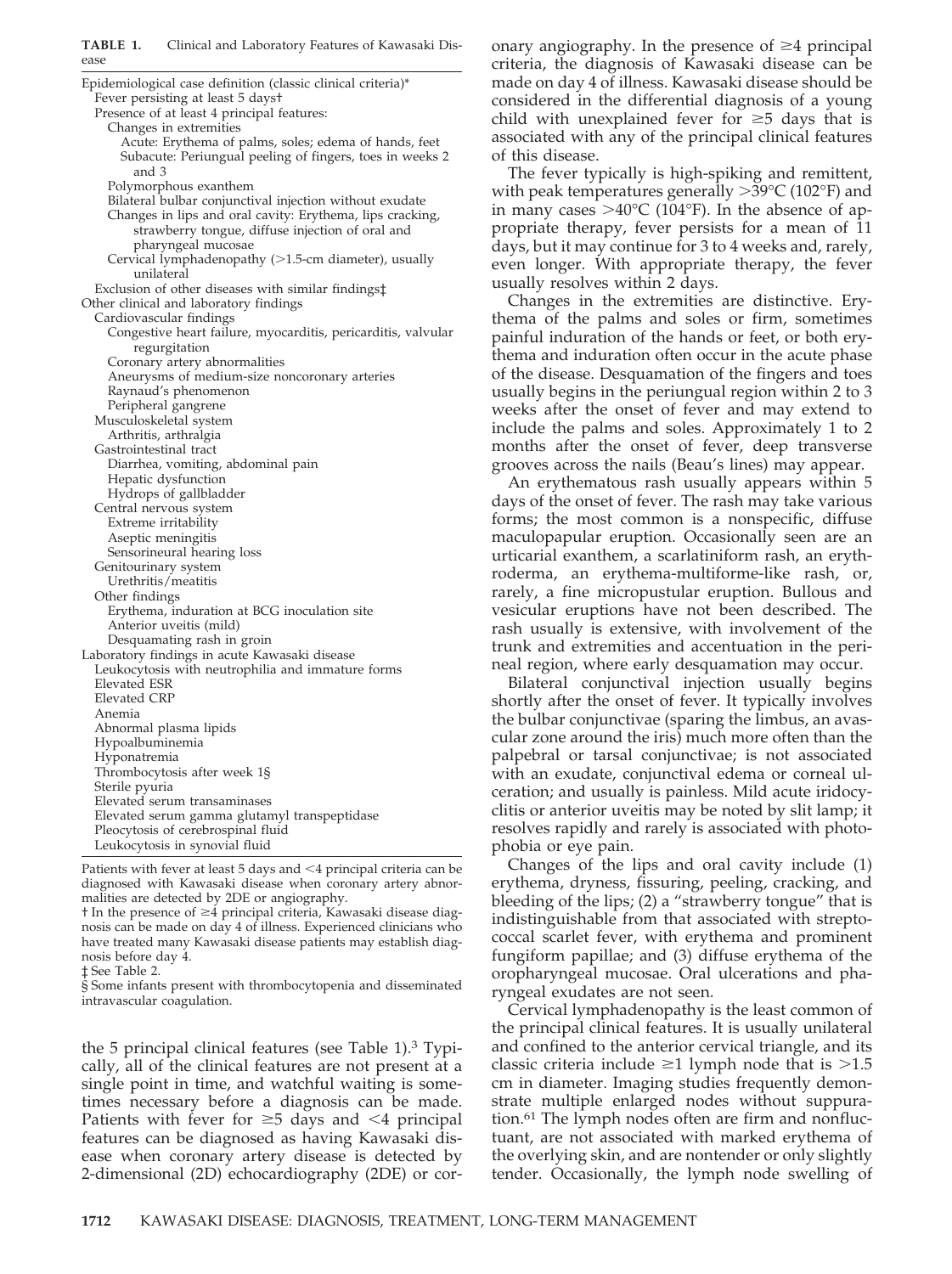Kawasaki disease can be confused with bacterial adenitis.

Because the principal clinical findings that fulfill the diagnostic criteria are not specific, other diseases with similar clinical features should be excluded (Table 2).

#### **Other Clinical and Laboratory Findings**

#### *Cardiac Findings*

Cardiovascular manifestations can be prominent in the acute phase of Kawasaki disease and are the leading cause of long-term morbidity and mortality. During this phase, the pericardium, myocardium, endocardium, valves, and coronary arteries all may be involved. Cardiac auscultation of the infant or child with Kawasaki disease in the acute phase often reveals a hyperdynamic precordium, tachycardia, a gallop rhythm, and an innocent flow murmur in the setting of anemia, fever, and depressed myocardial contractility secondary to myocarditis. Children with significant mitral regurgitation may have a pansystolic regurgitant murmur that is typical of this condition. Occasionally, patients with Kawasaki disease and poor myocardial function may present with low cardiac output syndrome or shock. Electrocardiography may show arrhythmia, prolonged PR interval, or nonspecific ST and T wave changes.

#### *Noncardiac Findings*

Multiple noncardiac clinical findings may be observed in patients with Kawasaki disease. Arthritis or arthralgia can occur in the first week of the illness and tends to involve multiple joints, including the small interphalangeal joints as well as large weightbearing joints. Arthritis or arthralgia developing after the 10th day of illness favors large weight-bearing joints, especially the knees and ankles.

Children with Kawasaki disease often are more irritable than are children with other febrile illnesses. Transient unilateral peripheral facial nerve palsy occurs rarely. Transient high-frequency sensorineural hearing loss (20–35 dB) can occur during acute Kawasaki disease, $62,63$  but persistent sensorineural hearing loss is rare.<sup>64</sup> Gastrointestinal complaints, including diarrhea, vomiting, and abdominal pain, occur in approximately one third of patients. Rarely, Kawasaki disease can present as an acute surgical abdomen.65 Hepatic enlargement and jaundice can occur. Acute acalculous distention of the gallbladder (hydrops) occurs in  $\sim$ 15% of patients during the first

**TABLE 2.** Differential Diagnosis of Kawasaki Disease: Diseases and Disorders With Similar Clinical Findings

| Viral infections (eg, measles, adenovirus, enterovirus, Epstein-<br>Barr virus) |
|---------------------------------------------------------------------------------|
| Scarlet fever                                                                   |
| Staphylococcal scalded skin syndrome                                            |
| Toxic shock syndrome                                                            |
| Bacterial cervical lymphadenitis                                                |
| Drug hypersensitivity reactions                                                 |
| Stevens-Johnson syndrome                                                        |
| Juvenile rheumatoid arthritis                                                   |
| Rocky Mountain spotted fever                                                    |
| Leptospirosis                                                                   |
| Mercury hypersensitivity reaction (acrodynia)                                   |
|                                                                                 |

2 weeks of the illness and can be identified by abdominal ultrasound.<sup>60</sup> Erythema and induration at the site of a previous vaccination with Bacille Calmette-Guérin (BCG) is common in Japan, where BCG is used widely.<sup>66</sup> Rare findings include testicular swelling, pulmonary nodules<sup>50</sup> and infiltrates,  $67$ pleural effusions, and hemophagocytic syndrome.<sup>68</sup>

#### *Laboratory Findings*

Leukocytosis is typical during the acute stage of Kawasaki disease, with a predominance of immature and mature granulocytes. Approximately 50% of patients have white blood cell counts  $>15\,000/\text{mm}^3$ . Leukopenia is rare. Anemia may develop, usually with normal red blood cell indexes, particularly with more prolonged duration of active inflammation. Severe hemolytic anemia requiring transfusions is rare and may be related to intravenous immunoglobulin (IVIG) infusion.69–72 Elevation of acute phase reactants, such as erythrocyte sedimentation rate (ESR) and C-reactive protein (CRP), is nearly universal in Kawasaki disease, usually returning to normal by 6 to 10 weeks after onset of the illness. Because the degree of elevation of ESR and CRP may show a discrepancy in some patients at the time of presentation, both should be measured.73 Furthermore, elevation of ESR (but not of CRP) can be caused by IVIG therapy per se; therefore, ESR should not be used as the sole determinant of the degree of inflammatory activity in IVIG-treated patients.

A characteristic feature of the later phases of the illness is thrombocytosis, with platelet counts ranging from 500 000 to  $>1$  million/mm<sup>3</sup>. Thrombocytosis rarely is present in the first week of the illness, usually appears in the second week, and peaks in the third week with a gradual return to normal by 4 to 8 weeks after onset in uncomplicated cases. The mean peak platelet count is  $\sim$  700 000/mm<sup>3</sup>. Thrombocytopenia is seen rarely in the acute stage and may be a sign of disseminated intravascular coagulation. A low platelet count at illness presentation is a risk factor for coronary aneurysms (see "Risk Scores for Predicting Aneurysms"). In patients with arthritis, arthrocentesis typically yields purulent-appearing fluid with a white blood cell count of 125 000 to  $300\,000/\text{mm}^3$ , a normal glucose level, and negative Gram stain and cultures.74 Plasma lipids are markedly altered in acute Kawasaki disease, with depressed plasma cholesterol, high-density lipoprotein (HDL), and apolipoprotein AI.75–78

Mild to moderate elevations in serum transaminases occur in  $\leq$ 40% of patients and mild hyperbilirubinemia in  $\sim$ 10%.<sup>79</sup> Plasma gammaglutamyl transpeptidase is elevated in  $\sim$  67% of patients.<sup>80</sup> Hypoalbuminemia is common and is associated with more severe and more prolonged acute disease. Urinalysis reveals intermittent mild to moderate sterile pyuria in  $\sim$ 33% of patients, although suprapubic urine generally does not show pyuria, which suggests urethritis. In children who undergo lumbar puncture,  $\sim$ 50% demonstrate evidence of aseptic meningitis with a predominance of mononuclear cells, as well as normal glucose and protein levels.81

Elevation of serum cardiac troponin I, a marker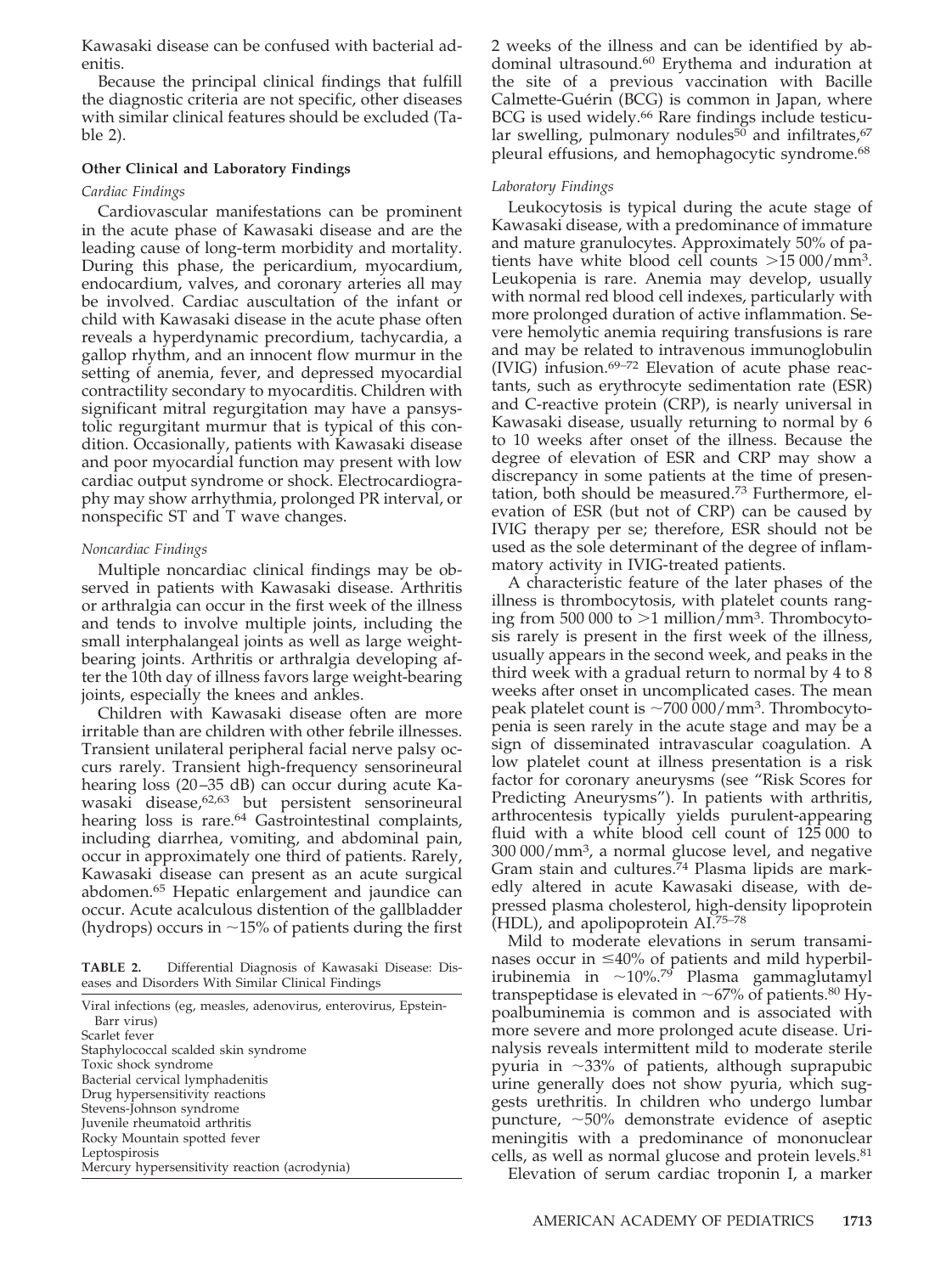that is specific for myocardial damage, has been reported in acute Kawasaki disease, which is consistent with myocardial cell injury in the early phase of the disease.82,83 Such elevation was not confirmed in another study.84 Troponin assays do not play a role in the routine management of children with Kawasaki disease.

Laboratory tests, even though they are nonspecific, can provide diagnostic support in patients with clinical features that are suggestive but not diagnostic of Kawasaki disease. A moderately to markedly elevated CRP or ESR, which is almost universally seen in children with Kawasaki disease, is uncommon in viral infections. Platelet counts usually are  $>450\,000/\text{mm}^3$  in patients evaluated after day 7 of illness. Clinical experience suggests that Kawasaki disease is unlikely if platelet counts and acute-phase inflammatory reactants (ie, ESR and CRP) are normal after day 7 of illness. In addition, low white blood cell count, lymphocyte predominance, and low platelet count in the absence of disseminated intravascular coagulation suggest a viral etiology.

## **Incomplete (Atypical) Kawasaki Disease**

Some patients who do not fulfill the criteria outlined in Table 1 have been diagnosed as having "incomplete" or "atypical" Kawasaki disease, a diagnosis that often is based on echocardiographic findings of coronary artery abnormalities. The term "incomplete" may be preferable to "atypical," because these patients lack sufficient clinical signs of the disease to fulfill the classic criteria; they do not demonstrate atypical clinical features. The phrase "atypical Kawasaki disease" should be reserved for patients who have a problem, such as renal impairment, that generally is not seen in Kawasaki disease. The conventional diagnostic criteria should be viewed as guidelines that are particularly useful in preventing overdiagnosis but may result in failure to recognize incomplete forms of illness. Incomplete Kawasaki disease is more common in young infants than in older children, making accurate diagnosis and timely treatment especially important in these young patients who are at substantial risk of developing coronary abnormalities.85 The laboratory findings of incomplete cases appear to be similar to those of classic cases. Therefore, although laboratory findings in Kawasaki disease are nondiagnostic, they may prove useful in heightening or reducing the suspicion of incomplete Kawasaki disease.

Echocardiography also may be useful in evaluating children with protracted fever and some features of Kawasaki disease. Although aneurysms rarely form before day 10 of illness, perivascular brightness, ectasia, and lack of tapering of the coronary arteries in the acute stage of Kawasaki disease may represent coronary arteritis before the formation of aneurysms. Decreased left ventricular (LV) contractility, mild valvular regurgitation (most commonly mitral regurgitation), and pericardial effusion also may be seen in an echocardiogram of a person with acute Kawasaki disease.

Incomplete Kawasaki disease should be considered in all children with unexplained fever for  $\geq 5$ 

days associated with 2 or 3 of the principal clinical features of Kawasaki disease (see "Criteria for Treatment of Kawasaki Disease" and Fig 1). Because young infants may present with fever and few, if any, principal clinical features, echocardiography should be considered in any infant aged  $\leq$ 6 months with fever of  $\geq$ 7 days' duration, laboratory evidence of systemic inflammation, and no other explanation for the febrile illness.

# **Common Pitfalls in Diagnosis**

Certain common pitfalls in the diagnosis of Kawasaki disease should be noted. Children may present with only fever and a unilateral enlarged cervical lymph node. The rash and mucosal changes that follow often are mistaken for a reaction to antibiotics that are administered for presumed bacterial lymphadenitis. Sterile pyuria may be mistaken for a partially treated urinary tract infection with sterile urine cultures. The young infant may present with fever, rash, and cerebrospinal fluid pleocytosis and be misdiagnosed with viral meningitis. Occasionally, a child may present with an acute abdomen and be admitted to a surgical service. Kawasaki disease should be considered in the differential diagnosis of every child with fever of at least several days' duration, rash, and nonpurulent conjunctivitis, especially in children -1 year old and in adolescents, in whom the diagnosis is frequently missed.

# **Risk Scores for Predicting Aneurysms**

Several scoring systems have been developed to identify children at highest risk for coronary artery abnormalities.86–89 Duration of fever, presumably reflecting the severity of ongoing vasculitis, has been confirmed as a powerful predictor of coronary artery aneurysms in various studies.<sup>87-89</sup> Harada et al<sup>90,91</sup> developed a risk score to use at the time a child presents with Kawasaki disease to determine the risk of future coronary aneurysms. At some centers in Japan, the Harada score is used to determine whether IVIG treatment will be used. Intravenous gamma globulin is given to children who fulfill 4 of the following criteria, assessed within 9 days of onset of illness: (1) white blood cell count  $>12\,000/mm^3$ ; (2) platelet count < 350 000/mm<sup>3</sup>; (3) CRP > 3+; (4) hematocrit -35%; (5) albumin -3.5 g/dL; (6) age  $\leq$ 12 months; and (7) male sex. For children with  $\leq$ 4 risk factors but continuing acute symptoms, the risk score is reassessed daily. In North America, where IVIG is recommended for all children with Kawasaki disease, Beiser et al<sup>92</sup> constructed a predictive instrument for the development of coronary artery lesions among patients treated with high-dose IVIG within the first 10 days of the onset of illness using data from a US multicenter database of patients with acute Kawasaki disease. The risk factors that Beiser and associates used in the sequential classification instrument included baseline neutrophil and band counts, hemoglobin concentration, platelet count, and temperature on the day after IVIG infusion. This instrument allowed the clinician to identify within 1 day of treatment the low-risk children in whom extensive and frequent cardiac testing may be unnec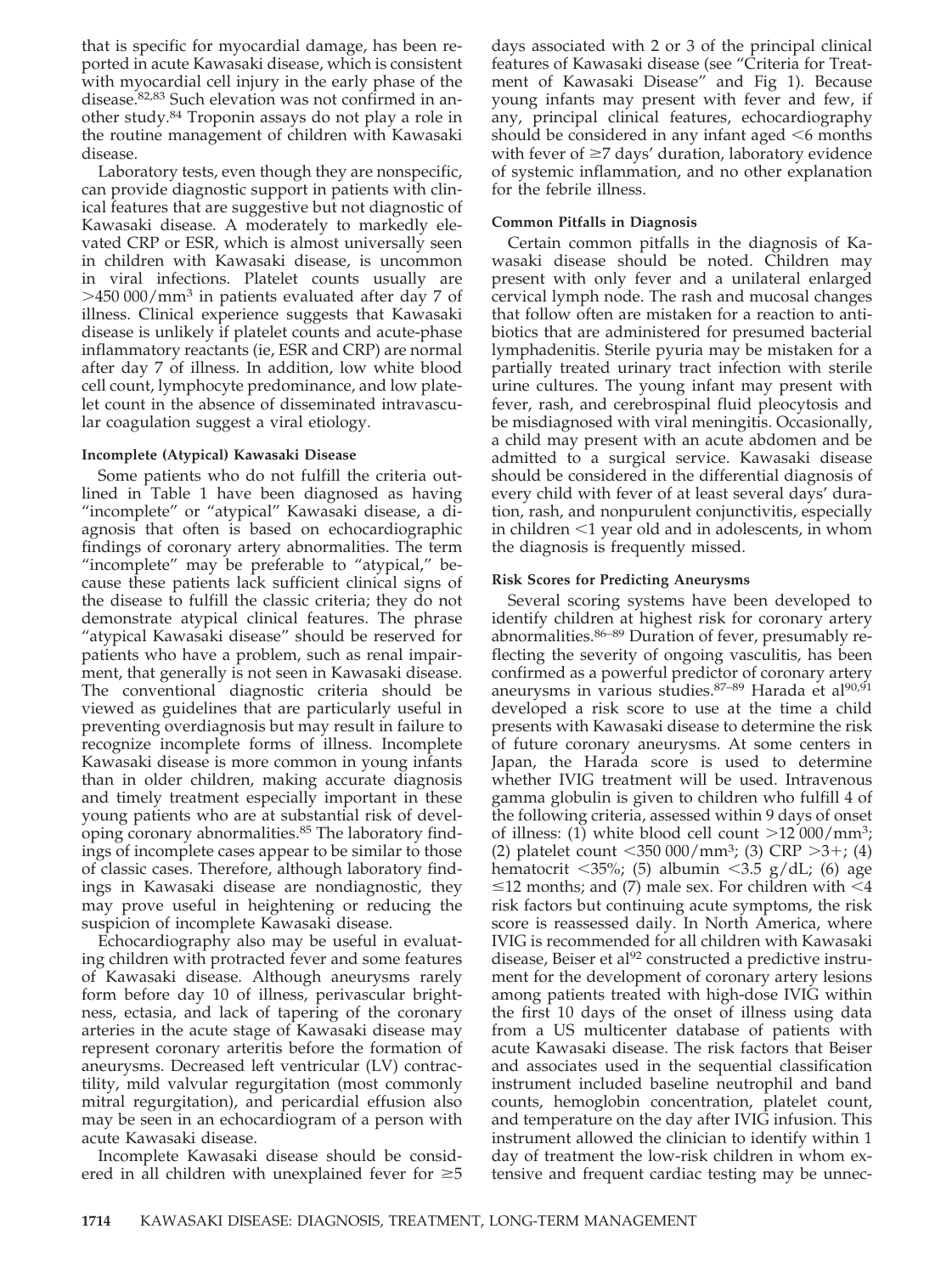essary. Its positive predictive value was less satisfactory, however; the frequencies of the development of coronary artery abnormalities in boys and girls who were classified as high risk were only 13.8% and 5.5%, respectively. Because of the imperfect performance of scoring systems, all patients who are diagnosed with Kawasaki disease should be treated with IVIG.

## **Criteria for Treatment of Kawasaki Disease**

The original guidelines for the diagnosis of Kawasaki disease were created by a committee that was appointed by the Japanese Ministry of Health in 1970. At that time, the coronary artery complications of Kawasaki disease were not yet appreciated. In addition, neither effective treatment nor a noninvasive method of assessing coronary artery abnormalities existed. The case definition was created, therefore, for epidemiological surveillance and to establish the extent of the clinical syndrome now known as Kawasaki disease in Japan. The case definition intentionally was made restrictive to exclude patients with rheumatic fever and Stevens-Johnson syndrome.

More than 3 decades later, the clinical landscape has changed dramatically. Echocardiographic screening for coronary enlargement has shown that a substantial number of children with Kawasaki disease and coronary artery abnormalities are not identified by the classic case definition.<sup>93-95</sup> Thus, although the present case definition provides a specific tool for epidemiological surveillance, it may not be the optimal method for aiding clinicians in the recognition of children with a systemic vasculitis that requires prompt treatment. Given the potential seriousness of the complications, together with the efficacy and safety of early treatment, high sensitivity of the treatment criteria is more important than is high specificity. We have therefore devised an algorithm to aid clinicians in deciding whether a child with signs and symptoms suggestive of Kawasaki disease should be treated with IVIG. To strive for the greatest sensitivity while maintaining sufficient specificity to prevent widescale overuse of IVIG, we have attempted to base our recommendations on laboratory and echocardiographic data derived from the population of patients with Kawasaki disease who meet the classic epidemiological case definition.

The 1993 American Heart Association guidelines on Kawasaki disease suggested that the diagnosis could be made on day 4 of fever, with day 1 by convention being the first day of fever. $3$  In the presence of 4 of 5 classic criteria (Table 1), US and Japanese experts agree that only 4 days of fever are necessary before initiating treatment.

It is also broadly agreed that Kawasaki disease can be diagnosed in the absence of full criteria when coronary abnormalities are present. The definition of coronary artery abnormalities has changed since the original Japanese Ministry of Health criteria were devised. In particular, coronary artery dimensions, adjusted for body surface area, provide a more accurate assessment of the size of the proximal right coronary artery (RCA) or left anterior descending

coronary artery (LAD) as compared with expected population norms.<sup>96,97</sup> A *z* score ≥2.5 (ie, a coronary dimension that is  $\geq$  2.5 SDs above the mean for body surface area) in 1 of these arterial segments would be expected to occur in  $\sim 0.6\%$  of the population without Kawasaki disease, and a *z* score ≥3.0 in 1 of these segments would be expected to occur in  $\sim$ 0.1% of the population without Kawasaki disease. Having a coronary artery *z* score  $\geq$ 2.5 in both the proximal RCA and LAD would be uncommon in the general population. Because of anatomic variation in the left main coronary artery (LMCA), its *z* score must be interpreted with caution. Occasional cases of coronary prominence in patients with other disorders have been noted. Clinical experience, however, suggests that coronary enlargement in other febrile illnesses is rare, whereas coronary enlargement in Kawasaki disease is relatively common. Thus, coronary artery *z* scores should be incorporated into the recommendations for the evaluation and treatment of Kawasaki disease.

The present writing group proposes a scheme to aid the clinician in deciding which patients with fever and <4 classic criteria should undergo echocardiography or receive IVIG treatment or both for Kawasaki disease (Fig 1). In the absence of a gold standard for diagnosis, this algorithm cannot be evidence based but rather represents the informed opinion of a committee of experts (evidence level C). We offer this opinion as guidance to clinicians until an evidence-based algorithm or a specific diagnostic test for Kawasaki disease becomes available.

## **CARDIAC FINDINGS**

## **Coronary Aneurysms**

## *Echocardiography*

The major sequelae of Kawasaki disease are related to the cardiovascular and, more specifically, the coronary arterial system, so cardiac imaging is a critical part of the evaluation of all patients with suspected Kawasaki disease. Because it is noninvasive and has a high sensitivity and specificity for the detection of abnormalities of the proximal LMCA and RCA, echocardiography is the ideal imaging modality for cardiac assessment (evidence level C). Evaluation of the cardiovascular sequelae of Kawasaki disease requires serial cardiac ultrasound studies and should be performed using equipment with appropriate transducers and supervised by an experienced echocardiographer. The initial echocardiogram should be performed as soon as the diagnosis is suspected, but initiation of treatment should not be delayed by the timing of the study (ie, waiting for sedation). This initial study establishes a baseline for longitudinal follow-up of coronary artery morphology, LV and left valvular function, and the evolution and resolution of pericardial effusion when present. Because detailed echocardiographic imaging is compromised if a child is uncooperative, sedation often is required for younger children (eg, chloral hydrate 65–100 mg/kg, maximum 1000 mg, or other short-acting sedative or hypnotic agents).

The 2D imaging should be performed with the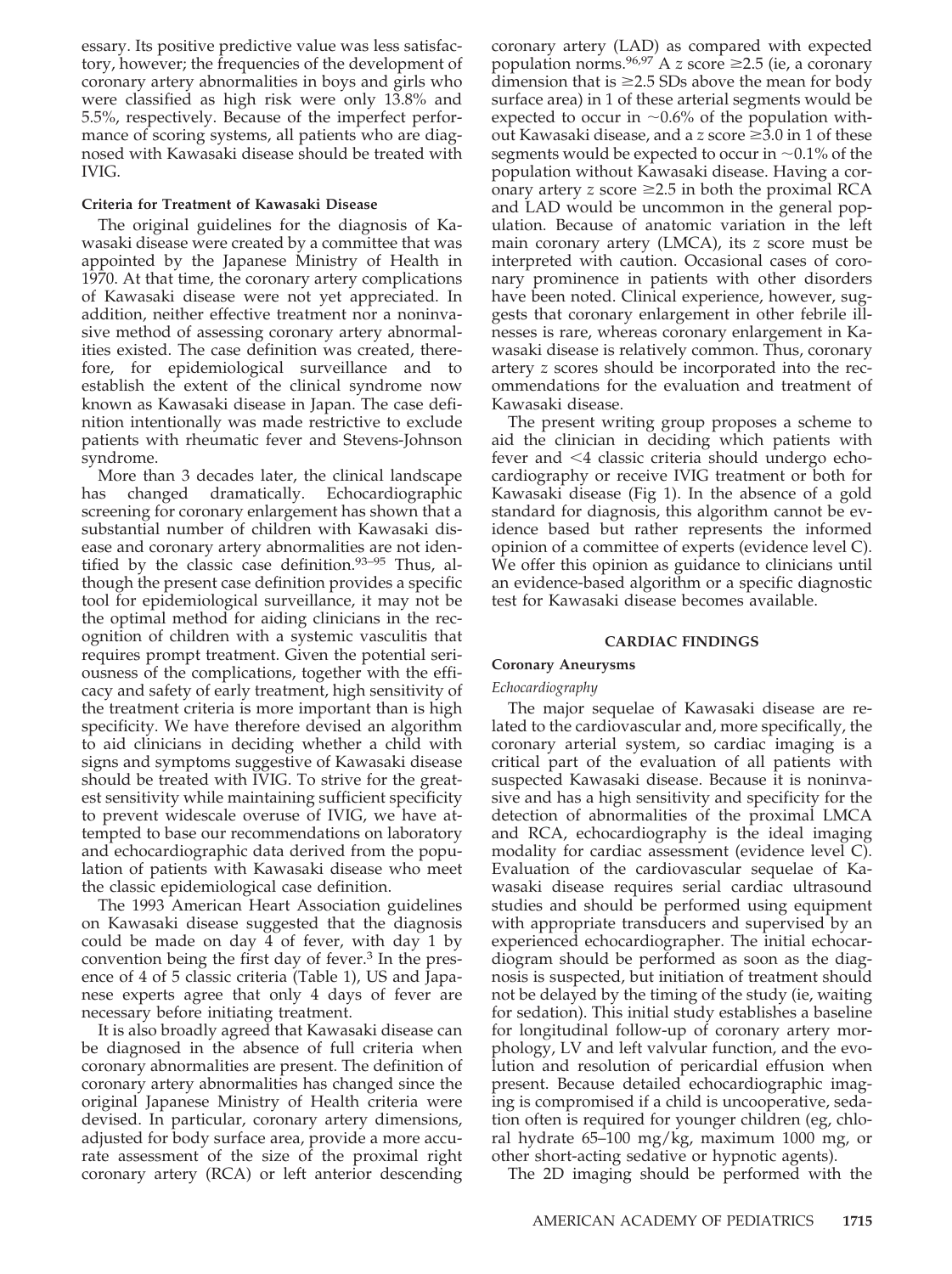highest-frequency transducer possible. Imaging with high-frequency transducers should be attempted even in older children, because these probes allow for higher-resolution, detailed evaluation of the coronary arteries. Studies should be recorded in a dynamic video or digital cine format, because the normal translational movement of the heart facilitates the display of the coronary artery anatomy. Such recordings will allow future review and comparison with subsequent studies. In addition to standard imaging from parasternal, apical, subcostal, and suprasternal notch windows, 2DE evaluation of patients with suspected Kawasaki disease should focus on imaging the LMCA, LAD, left circumflex coronary artery (LCX), RCA (proximal, middle, and distal segments), and posterior descending coronary arteries. Multiple imaging planes and transducer positions are required for the optimal visualization of all major coronary segments (Table 3, Fig 2). Maximal efforts should be made to visualize all major coronary segments. In order of highest to lowest frequency, common sites of coronary aneurysms include the proximal LAD and proximal RCA, followed by the LMCA, then LCX, and finally the distal RCA and the junction between the RCA and posterior descending coronary artery.

Evaluation of the coronary arteries should include quantitative assessment of the internal vessel diameters. Measurements should be made from inner edge to inner edge and should exclude points of branching, which may have normal focal dilation. The number and location of aneurysms and the presence or absence of intraluminal thrombi also should be assessed. Aneurysms are classified as saccular if axial and lateral diameters are nearly equal or as fusiform if symmetric dilatation with gradual proximal and distal tapering is seen. When a coronary artery is larger than normal (dilated) without a segmental aneurysm, the vessel is considered ectatic. Care must be taken in making the diagnosis of ectasia because of considerable normal variation in coronary artery distribution and dominance. In the last

**TABLE 3.** Echocardiographic Views of Coronary Arteries in Patients With Kawasaki Disease

- LMCA: Precordial short axis at level of aortic valve; precordial long axis of left ventricle (superior tangential); subcostal LV long axis
- LAD: Precordial short axis at level of aortic valve; precordial superior tangential long axis of left ventricle; precordial short axis of left ventricle
- Left circumflex: Precordial short axis at level of aortic valve; apical 4-chamber
- RCA, proximal segment: Precordial short axis at level of aortic valve; precordial long axis (inferior tangential) of left ventricle; subcostal coronal projection of right ventricular outflow tract; subcostal short axis at level of atrioventricular groove
- RCA, middle segment: Precordial long axis of left ventricle (inferior tangential); apical 4-chamber; subcostal LV long axis; subcostal short axis at level of atrioventricular groove

RCA, distal segment: Apical 4-chamber (inferior); subcostal atrial long axis (inferior)

Posterior descending coronary artery: Apical 4-chamber (inferior); subcostal atrial long axis (inferior); precordial long axis (inferior tangential) imaging posterior interventricular groove

American Heart Association statement,<sup>3,98</sup> aneurysms were classified as small (<5-mm internal diameter), medium (5- to 8-mm internal diameter), or giant  $(>8$ -mm internal diameter). The Japanese Ministry of Health criteria classify coronary arteries as abnormal if the internal lumen diameter is  $>$ 3 mm in children  $<$ 5 years old or  $>$ 4 mm in children  $\geq$ 5 years old; if the internal diameter of a segment measures  $\geq$ 1.5 times that of an adjacent segment; or if the coronary lumen is clearly irregular.<sup>99</sup> Current statistics on the prevalence of coronary artery abnormalities secondary to Kawasaki disease are based on these criteria. Although the Japanese Ministry of Health criteria are not based on an individual patient's body size, coronary artery dimensions in children without Kawasaki disease have been shown to increase with indexes of body size, such as body surface area or body length.

More recently, de Zorzi and colleagues<sup>96</sup> showed that the body surface area–adjusted coronary dimensions of some people with Kawasaki disease whose coronary arteries were considered "normal" are larger than expected in the acute, convalescent, and late phases when compared with references established for body size. Figure 3 shows coronary internal diameters according to body surface area in the population without Kawasaki disease. Because use of the Japanese Ministry of Health criteria may result in both underdiagnosis and underestimation of the true prevalence of coronary dilation, coronary vessel measurements adjusted for body surface area should be compared with those of the population without Kawasaki disease. Of note, *z* scores are available for only the LMCA, proximal LAD, and proximal RCA, so that the Japanese Ministry of Health criterion of "size 1.5 times that of the surrounding segment" is still useful for diagnosing aneurysms in peripheral sites. Enlargement of the LMCA caused by Kawasaki disease does not involve the orifice and rarely occurs without associated ectasia of the LAD, LCX, or both arteries. In addition to measuring coronary artery dimensions, imaging the coronary arteries also may reveal the lack of normal tapering and perivascular echogenicity or "brightness."<sup>23</sup>

Although the echocardiographic examination of patients with Kawasaki disease is focused on the coronary arteries, other information can and should be obtained. Histological evidence suggests that myocarditis is universal in acute Kawasaki disease, and other studies have shown depressed ventricular contractility to be common early in the course of Kawasaki disease. Therefore, assessment of LV function should be a part of the echocardiographic evaluation of all patients with suspected Kawasaki disease. LV end-diastolic and end-systolic dimensions and a shortening fraction should be measured from standard M-mode tracings. Apical imaging allows the estimation of LV end-diastolic and end-systolic volumes and an ejection fraction. Although loading conditions influence these measurements, they are more readily measured than are complex indexes of contractility and are adequate for routine clinical follow-up. Evaluating regional wall motion may be useful, especially in children with coronary artery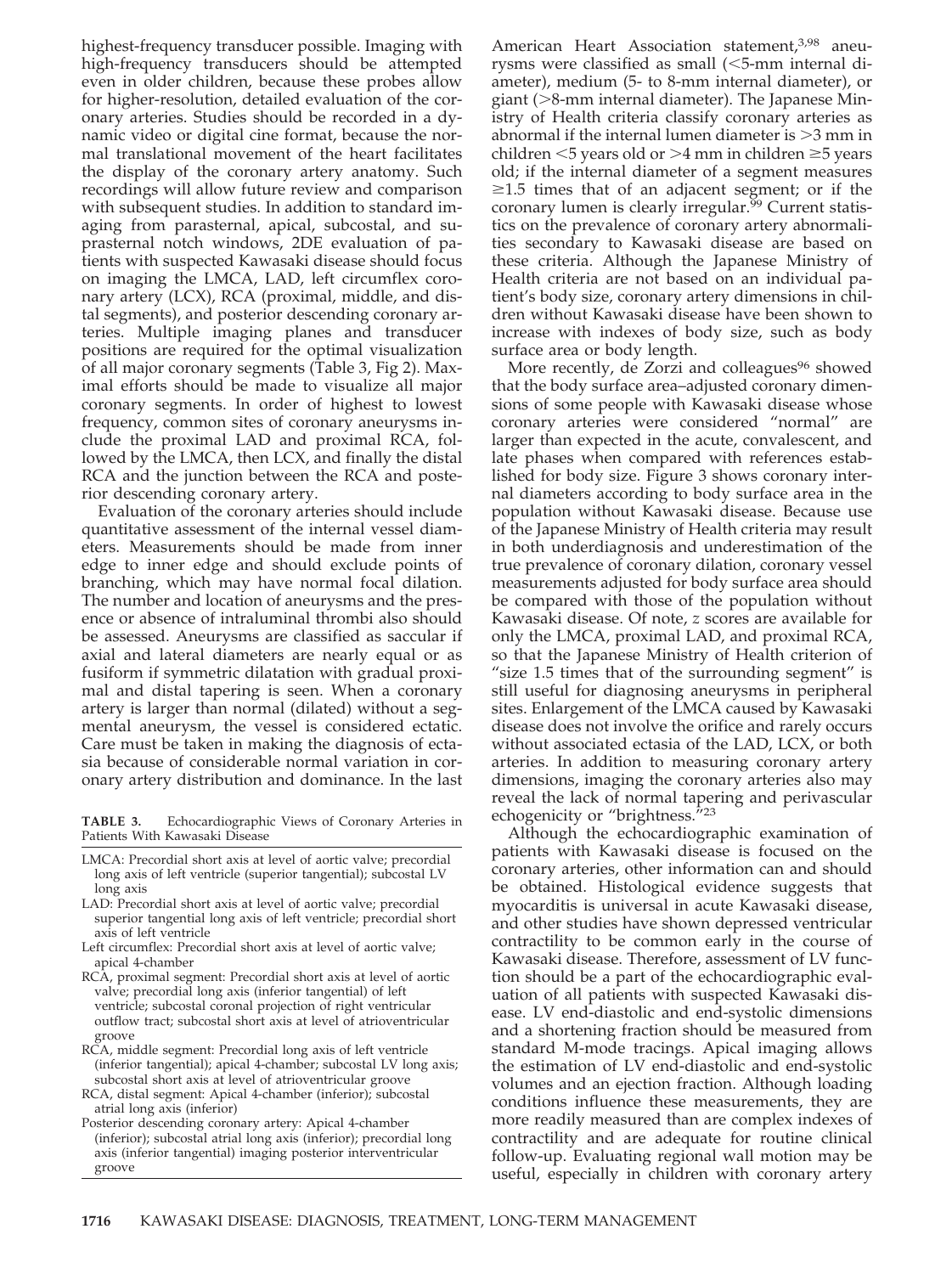

**Fig 2.** 2D echocardiogram. AO indicates aorta; PA, pulmonary artery; CX, circumflex coronary artery; L MAIN, left main coronary artery.

abnormalities. The aortic root also should be imaged, measured, and compared with references for body surface area because evidence exists that mild aortic root dilation is common among patients with Kawasaki disease.100 Because pericarditis may be associated with the vasculitis and myocarditis seen in patients with Kawasaki disease, the presence or absence of a pericardial effusion should be noted.

Standard pulsed and color flow Doppler interrogation should be performed to assess the presence and degree of valvular regurgitation (in particular for mitral and aortic valves). Color flow Doppler with a low Nyquist limit setting from a favorable angle of view may allow coronary flow to be demonstrated and may be useful in positively identifying coronary artery lumens.

It is important to recognize the limitations of echocardiography in the evaluation and follow-up of patients with Kawasaki disease. Although echocardiographic detection of thrombi and coronary artery stenosis has been reported, the sensitivity and specificity of echocardiography for identifying these abnormalities is unclear. In addition, the visualization of coronary arteries becomes progressively more difficult as a child grows and body size increases. Angiography, intravascular ultrasound (IVUS), transesophageal echocardiography, and other modalities including magnetic resonance angiography (MRA) and ultrafast computed tomography (CT) may be of value in the assessment of selected patients (see below).

For uncomplicated cases, echocardiographic evaluation should be performed at the time of diagnosis, at 2 weeks, and at 6 to 8 weeks after onset of the disease. More frequent echocardiographic evaluation is needed to guide management in children at higher risk (eg, those who are persistently febrile or who

exhibit coronary abnormalities, ventricular dysfunction, pericardial effusion, or valvular regurgitation). Recent studies have shown that repeat echocardiography performed 1 year after the onset of the illness is unlikely to reveal coronary artery enlargement in patients whose echocardiographic findings were normal at 4 to 8 weeks.<sup>101,102</sup> Because abnormalities in coronary artery function,<sup>103-105</sup> coronary flow reserve, $106$  and aortic root dilation $100$  remain potential concerns even among patients in whom coronary dilatation was never detected, repeat echocardiography beyond 8 weeks in patients with previously normal findings should be considered optional. Follow-up echocardiograms should identify the progression or regression of coronary abnormalities, evaluate ventricular and valvular function, and assess the presence or evolution of pericardial effusions.

#### *Other Noninvasive Tests*

Magnetic resonance imaging (MRI) and MRA may delineate coronary artery aneurysms in the proximal coronary artery segments and provide data regarding flow profile (evidence level C).<sup>107-109</sup> A recent small series in patients with Kawasaki disease demonstrated that coronary MRA accurately diagnosed all coronary artery aneurysms, coronary occlusions, and coronary stenoses present on x-ray angiography.110 MRI and MRA may be used to image peripheral artery aneurysms. Ultrafast CT also has been used to assess coronary aneurysms.111,112 Further larger studies in patients with Kawasaki disease are needed to establish the reliability of MRA and ultrafast CT for the detection of coronary artery aneurysms and stenoses in distal segments, as well as for the presence of collateral circulation.

Cardiac stress testing for reversible ischemia is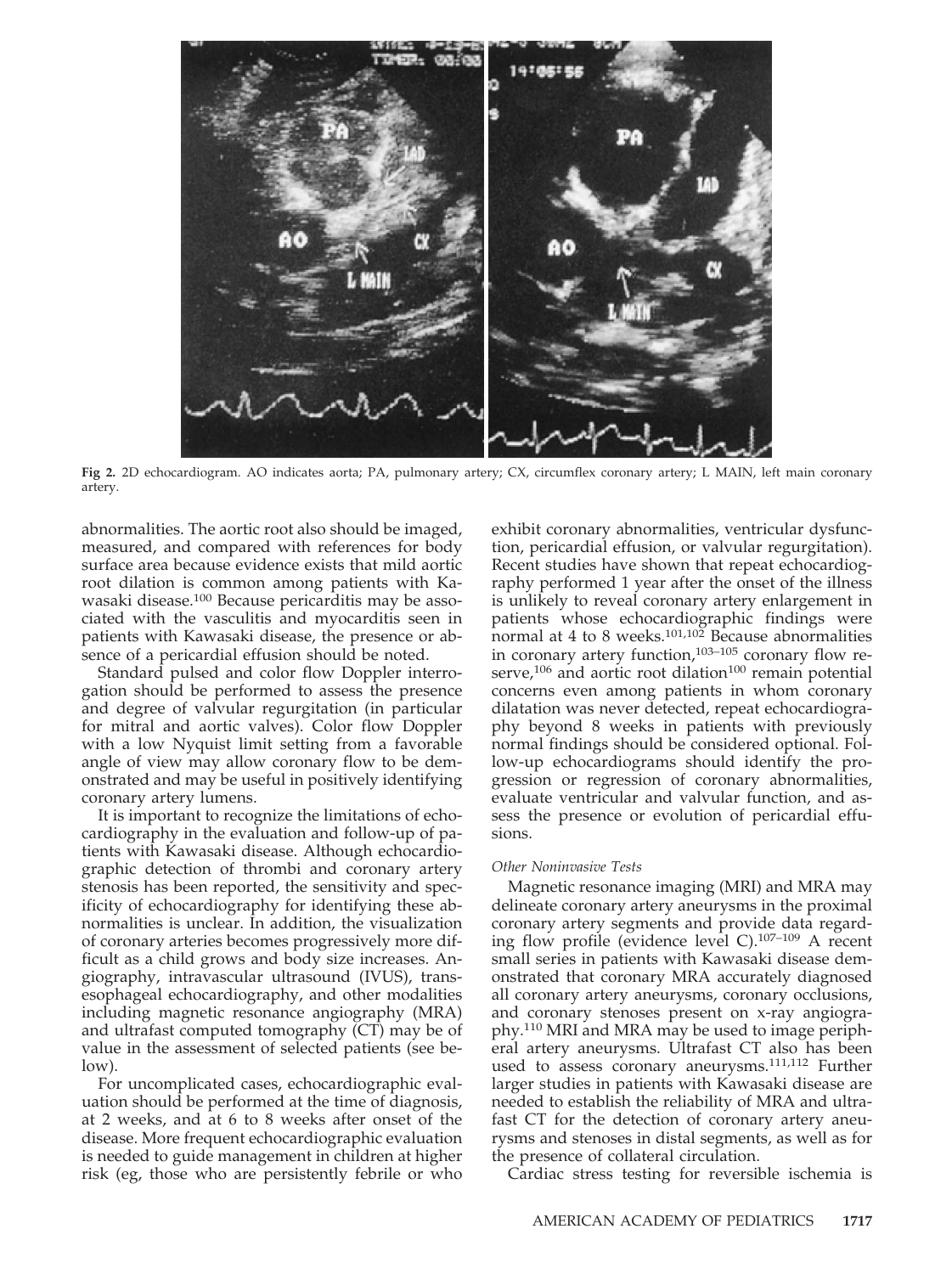

**Fig 3.** Mean and prediction limits for 2 and 3 SDs for size of LAD (A), proximal RCA (B), and LMCA (C) according to body surface area for children -18 years old. LMCA *z* scores should not be based on dimension at orifice and immediate vicinity; enlargement of LMCA secondary to Kawasaki disease usually is associated with ectasia of LAD, LCX, or both.

indicated to assess the existence and functional consequences of coronary artery abnormalities in children with Kawasaki disease and coronary aneurysms (evidence level A). The types of stress tests reported in children with Kawasaki disease include nuclear perfusion scans with exercise,<sup>113,114</sup> exercise echocardiography,115,116 and stress echocardiography with pharmacological agents such as dobutamine,<sup>117,118</sup> dipyridamole, or adenosine.<sup>119</sup> More recently, MRI stress imaging with quantification of regional perfusion has detected significant coronary stenoses.120 Myocardial perfusion also can be assessed by myocardial contrast echocardiography, taking gas-filled microbubbles to measure the micro-

circulatory flow and hence capillary density in different myocardial regions.121 With stress, the myocardial blood volume fraction decreases distal to a stenosis, causing a perfusion defect on myocardial contrast echocardiography.122,123

The predictive value of stress tests for coronary artery disease requiring intervention is a function of the probability of significant disease in the population tested (Bayes' theorem). For example, false-positive tests are more likely in patients with a previously low probability of coronary disease. Used appropriately, stress test results may guide a clinician's decision to refer a patient for invasive evaluation (ie, cardiac catheterization), as well as for catheter or surgical intervention. The choice of stress modality should be guided by institutional expertise with particular techniques, as well as by the age of the child (eg, pharmacological stress should be used in young children in whom traditional exercise protocols are not feasible).

#### *Cardiac Catheterization and Angiography*

Coronary angiography offers a more detailed definition of coronary artery anatomy than does cardiac ultrasound, making it possible to detect coronary artery stenosis or thrombotic occlusion and to determine the extent of collateral artery formation in patients with Kawasaki disease (Fig 4). Before recommending coronary angiography to a patient, a physician must compare the potential benefits of the procedure with its risks and cost. In patients with mild ectasia or small fusiform aneurysms demonstrated by echocardiography, coronary angiography is unlikely to provide any further useful information and is not recommended (evidence level C). Patients with more complex coronary artery lesions may benefit from coronary angiography after the acute inflammatory process has resolved. Practices regarding the timing of cardiac catheterization for such patients vary greatly from center to center; coronary angiography is generally recommended 6 to 12 months after the onset of illness or sooner if indicated clinically (evidence level C). In long-term follow-up, the decision to perform angiography may be guided by echocardiographic imaging of coronary arteries, ventricular regional wall motion abnormalities, and clinical signs or noninvasive studies indicating myocardial ischemia. The failure to image distal coronary arteries in a patient in whom large proximal aneurysms have regressed may be an indication for another imaging modality, including cardiac angiography, to guide the appropriate use of antithrombotic agents (evidence level C). Patients who have undergone surgical revascularization or catheter intervention may have a repeat cardiac catheterization so that the efficacy of the treatment can be evaluated (evidence level C).

Additional techniques used during cardiac catheterization may detect structural or functional changes in the coronary artery wall. Patients with angiographically documented regression of coronary artery aneurysms have shown abnormal thickening of the intima-media complex by IVUS124 and abnormal vasoreactivity in response to various vasodila-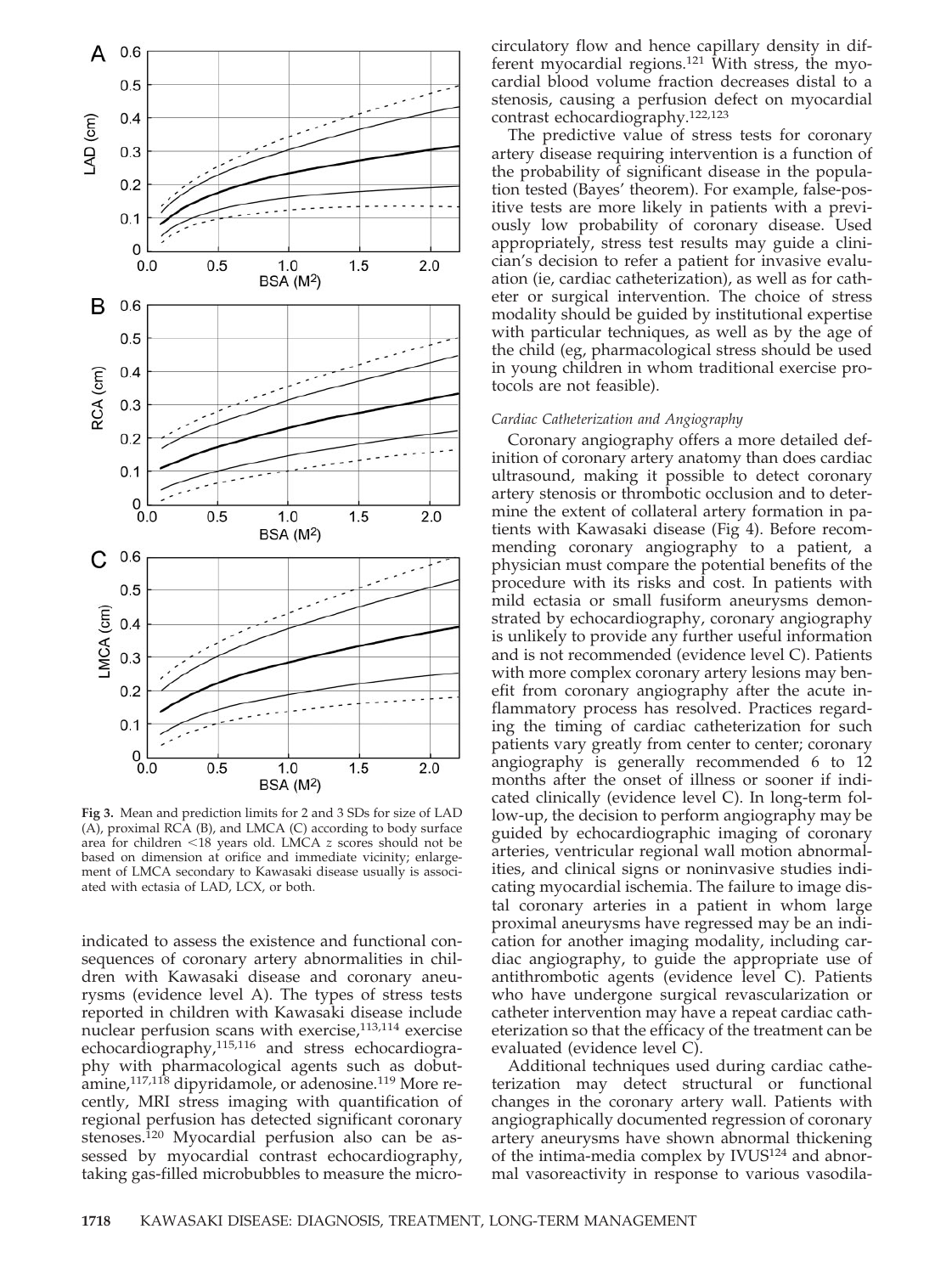

**Fig 4.** Coronary angiogram demonstrating giant aneurysm of the LAD with obstruction and giant aneurysm of the RCA with area of severe narrowing in 6-year-old boy.

tors.125,126 The long-term clinical implications of these anatomical and functional changes are unknown at this time.

Aneurysms can occur in arteries outside the coronary system, most commonly the subclavian, brachial, axillary, iliac, or femoral vessels, and occasionally in the abdominal aorta and renal arteries.127 For this reason, abdominal aortography and subclavian arteriography are recommended in patients with Kawasaki disease undergoing coronary arteriography for the first time (evidence level C).

#### **Myocarditis**

Myocarditis has been demonstrated in autopsy and myocardial biopsy studies to be a common feature of early Kawasaki disease.<sup>34,128</sup> Myocardial inflammation has been documented in 50% to 70% of patients using 67Ga citrate scans (planar or singlephoton emission CT)<sup>129</sup> and 99mTc-labeled white  $\frac{1}{2}$ blood cell scans.<sup>130–132</sup> The severity of myocarditis does not appear to be associated with the risk of coronary artery aneurysms, however.<sup>133,134</sup>

Although the majority of patients with Kawasaki disease has abnormal myocardial contractility by echocardiographic assessment at presentation, myocardial mechanics improve rapidly after IVIG therapy, with a high concordance between the clinical and myocardial responses to therapy.135 The speed of recovery suggests that depressed contractility in patients with Kawasaki disease is caused by rapidly reversible mechanisms such as those involving circulating toxins or activated cytokines. It is also possible that the inflammatory infiltrate found between the muscle fibers on postmortem examination in early Kawasaki disease may resolve quickly.

The occurrence of myocarditis during the acute phase of Kawasaki disease has fostered concern

about the potential long-term effects of the disease on myocardial function. Biopsy of the right ventricular myocardium was performed in 201 patients with Kawasaki disease to assess the evolution and course of myocardial change.136 The interval between onset of the disease and myocardial biopsy ranged from 2 months to 11 years. Myocardial abnormalities, including fibrosis and cellular disarrangement, as well as abnormal branching and hypertrophy of myocytes, were detected at all time periods after onset of the disease; their severity was unrelated to the presence of coronary artery abnormalities. In addition, electron microscopic examination of endomyocardial biopsies has demonstrated ultrastructural abnormalities late after Kawasaki disease.137

Despite the concerns raised about histopathologic abnormalities on myocardial biopsy, long-term myocardial contractility and function measured by echocardiography appear to be normal, except among patients with ischemic heart disease.<sup>135</sup> Assessment of the full impact of Kawasaki disease on heart function must await follow-up studies of these children into adulthood.

#### **Valvular Regurgitation**

Mitral regurgitation may result from transient papillary muscle dysfunction, MI, or valvulitis. The appearance of mitral regurgitation after the acute stage usually is secondary to myocardial ischemia, although late-onset valvulitis unrelated to ischemia has been documented.<sup>138</sup> Kato et al<sup>2</sup> reported 6 patients (1.0% of their series) with mitral regurgitation in the acute or subacute stage of Kawasaki disease, with resolution in 3 patients, death from MI in 2, and persistence from papillary muscle dysfunction in 1.

Aortic regurgitation has been documented angio-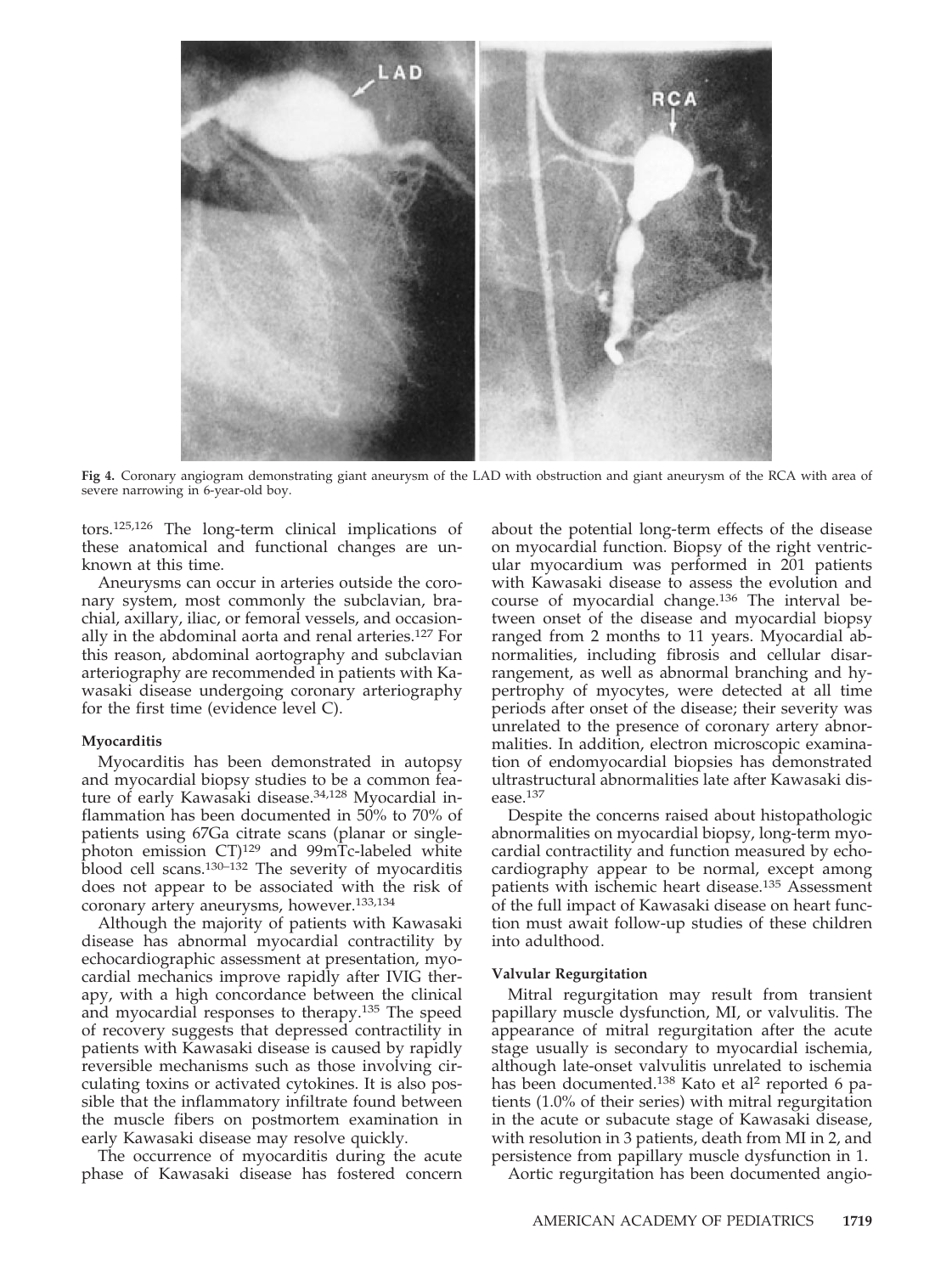graphically by Nakano and colleagues<sup>139</sup> in  $\sim$ 5% of children with Kawasaki disease and was attributed to valvulitis. Other investigators have observed a much lower incidence of aortic regurgitation in the acute phase,<sup>2</sup> but late-onset aortic regurgitation has been reported as an exceedingly rare finding after Kawasaki disease and may be associated with the need for aortic valve replacement.2,138,140 Approximately 4% of a consecutive series with Kawasaki disease had mild aortic regurgitation as seen by echocardiogram.100

#### **TREATMENT**

#### **Initial Treatment**

# *Aspirin*

Aspirin has been used in the treatment of Kawasaki disease for many years. Although aspirin has important anti-inflammatory (at high doses) and antiplatelet (at low doses) activity, it does not appear to lower the frequency of the development of coronary abnormalities.<sup>141</sup> During the acute phase of illness, aspirin is administered at 80 to 100 mg/kg per day in 4 doses with IVIG (see next section). High-dose aspirin and IVIG appear to possess an additive antiinflammatory effect. Practices regarding the duration of high-dose aspirin administration vary across institutions, and many centers reduce the aspirin dose after the child has been afebrile for 48 to 72 hours. Other clinicians continue high-dose aspirin until day 14 of illness and  $\geq$  48 to 72 hours after fever cessation. When high-dose aspirin is discontinued, clinicians begin low-dose aspirin (3–5 mg/kg per day) and maintain it until the patient shows no evidence of coronary changes by 6 to 8 weeks after the onset of illness (evidence level C). For children who develop coronary abnormalities, aspirin may be continued indefinitely (evidence level B). Of note, the concomitant use of ibuprofen antagonizes the irreversible platelet inhibition that is induced by aspirin<sup>142</sup>; thus, in general, ibuprofen should be avoided in children with coronary aneurysms taking aspirin for its antiplatelet effects (evidence level B).

Reye syndrome is a risk in children who take salicylates while they are experiencing active infection with varicella or influenza and has been reported in patients taking high-dose aspirin for a prolonged period after Kawasaki disease.143,144 It is unclear whether the low-dose therapy used for antiplatelet effect increases the risk of Reye syndrome. Children who are taking salicylates long-term should receive an annual influenza vaccine.<sup>145</sup> Although vaccine manufacturers recommend that salicylates be avoided for 6 weeks after the administration of varicella vaccine, physicians need to weigh the theoretical risks associated with varicella vaccine against the known risks of wild-type varicella in children receiving long-term salicylate therapy.145 Some physicians substitute another antiplatelet medication for aspirin during the 6-week period. Parents of the children receiving salicylates should be instructed to contact their child's physician promptly if the child develops symptoms of or is exposed to either influenza or varicella.

The efficacy of IVIG administered in the acute phase of Kawasaki disease in reducing the prevalence of coronary artery abnormalities is well established.141,146–148 The mechanism of action of IVIG in treating Kawasaki disease is unknown. IVIG appears to have a generalized anti-inflammatory effect. The possible mechanisms of action include modulation of cytokine production, neutralization of bacterial superantigens or other etiologic agents, augmentation of T-cell suppressor activity, suppression of antibody synthesis, and provision of anti-idiotypic antibodies.

A variety of dose regimens have been used in Japan and the United States. Two meta-analyses have demonstrated a dose-response effect, with higher doses given in a single infusion having the greatest efficacy.141,148 Furthermore, peak adjusted serum IgG levels are lower among patients who subsequently develop coronary artery abnormalities and are inversely related to fever duration and laboratory indexes of acute inflammation.<sup>147,149</sup> The association of lower peak IgG levels with worse outcomes lends further support to the concept of a relationship between serum IgG concentration and therapeutic effectiveness.

Patients should be treated with IVIG,  $2 g/kg$  in a single infusion (evidence level A), together with aspirin (see previous section).3 This therapy should be instituted within the first 10 days of illness and, if possible, within 7 days of illness. Treatment of Kawasaki disease before day 5 of illness appears no more likely to prevent cardiac sequelae than does treatment on days 5 to 7, but it may be associated with an increased need for IVIG retreatment.<sup>150,151</sup> IVIG also should be administered to children presenting after the 10th day of illness (ie, children in whom the diagnosis was missed earlier) if they have either persistent fever without other explanation<sup>152</sup> or aneurysms and ongoing systemic inflammation, as manifested by elevated ESR or CRP (evidence level C).

Gamma globulin is a biological product made from pooled donor plasma, and potentially important product-manufacturing differences exist. Perhaps for this reason, adverse effects appear to vary considerably among products.<sup>153-155</sup> The results of clinical studies comparing the efficacy of immune globulin products have conflicted,<sup>156,157</sup> with most studies failing to find a significant difference between brands. Within the US health care system, the use of high-dose IVIG is cost-effective.<sup>130</sup> In Japan, however, some centers treat only children who are predicted to be at high risk for developing coronary artery disease,<sup>90</sup> although practices have been changing since 1996 with the approval by the Japanese Ministry of Health of the 2 g/kg regimen.

Measles and varicella immunizations should be deferred for 11 months after a child receives highdose IVIG.145 A child in whom the risk of exposure to measles is high, however, may be vaccinated earlier and then be reimmunized  $\geq 11$  months after IVIG administration if the child has an inadequate serological response. Even when treated with high-dose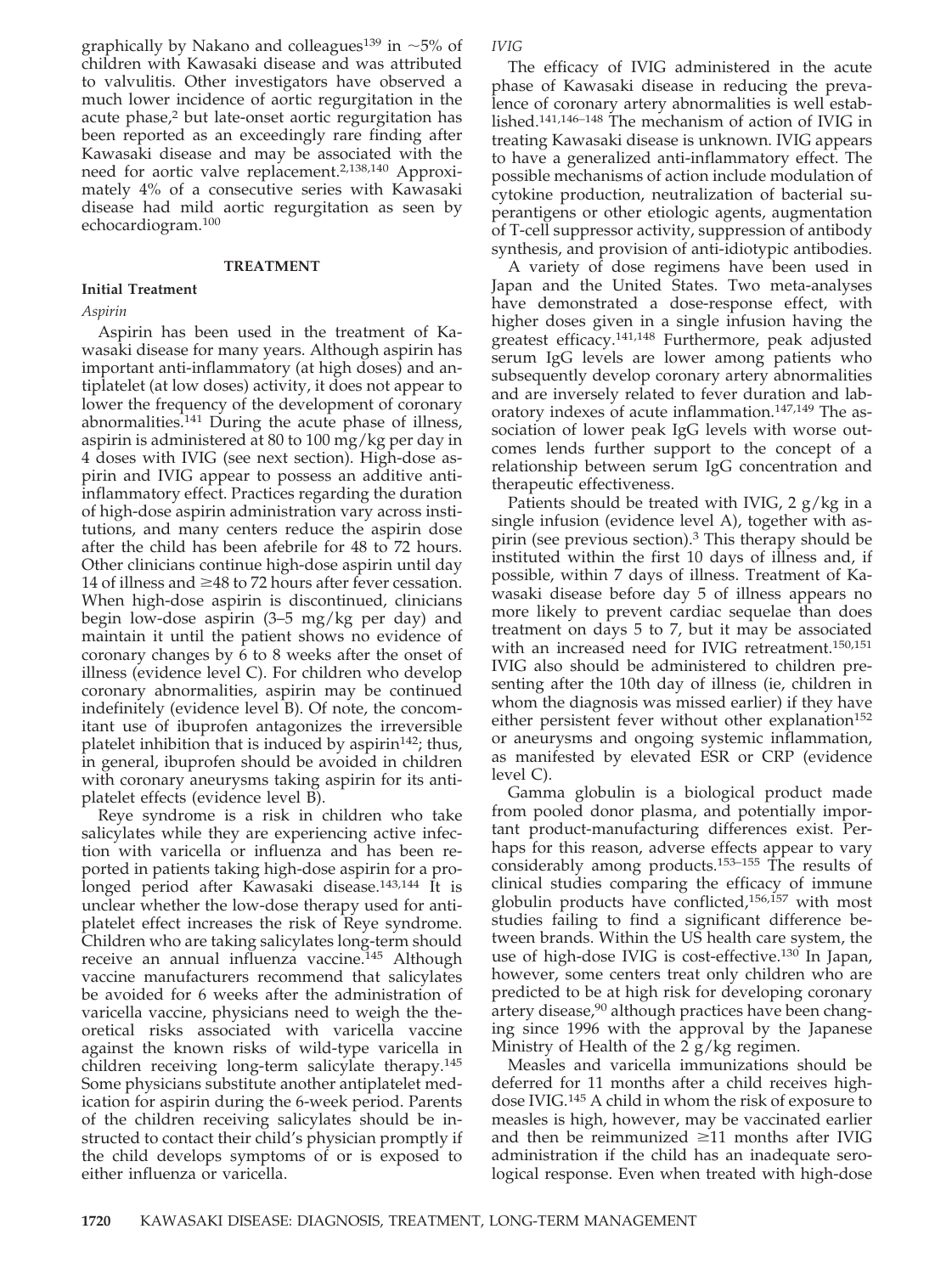IVIG regimens within the first 10 days of illness,  $\sim$ 5% of children with Kawasaki disease develop at the least transient coronary artery dilation and 1% develop giant aneurysms.<sup>98,141,148</sup> Additional potentially beneficial treatments are discussed below, but the optimal treatment awaits delineation of the specific agent or agents and pathogenetic mechanisms of Kawasaki disease.

#### *Steroids*

Although corticosteroids are the treatment of choice in other forms of vasculitis, their use has been limited in children with Kawasaki disease.158 Corticosteroids were used as the initial therapy for Kawasaki disease long before the first report of IVIG efficacy by Furusho et al $146$  in 1984. Although an early study by Kato et al<sup>159</sup> suggested that steroids exert a detrimental effect when used as the initial therapy for Kawasaki disease, subsequent studies have shown either no ill effects or possible benefit. In a randomized trial of high-dose intravenous methylprednisolone plus heparin as compared with heparin alone, Kijima et al<sup>160</sup> found that steroid therapy was associated with a greater rate of improvement in coronary abnormalities. In a randomized trial in 100 children treated with intravenous prednisolone followed by an oral taper versus low-dose IVIG (300 mg/kg per day for 3 consecutive days), Nonaka and colleagues<sup>161</sup> reported shorter fever duration in the steroid group but no significant difference in the prevalence of coronary aneurysms. In a retrospective review, Shinohara et al<sup>162</sup> found that treatment regimens that included prednisolone were associated with significantly shorter fever duration and a lower prevalence of coronary artery aneurysms. Most recently, a small randomized trial examined whether the addition of 30 mg/kg of intravenous methylprednisolone to conventional therapy with IVIG (2 g/kg) and aspirin improved outcomes.163 Patients who received steroids had a shorter duration of fever and shorter hospital stays, as well as a lower mean ESR and median CRP 6 weeks after the onset of illness. No differences between treatment groups in coronary outcomes were noted, with limited statistical power. Children to whom corticosteroids and IVIG were administered, compared with those who received IVIG alone, had reduced levels of cytokines, including interleukin-2 (IL-2), IL-6, IL-8, and IL-10 within 24 hours of IVIG administration.164 At present, the usefulness of steroids in the initial treatment of Kawasaki disease is not well established (evidence level C). A National Heart, Lung, and Blood Institute–funded, multicenter randomized, placebo-blind trial that is in progress will provide more information on the effectiveness of such treatment.

## *Pentoxifylline*

Pentoxifylline is a methyl xanthine compound that specifically inhibits TNF- $\alpha$  messenger RNA transcription. Because TNF- $\alpha$  appears to be important in the inflammatory cascade in Kawasaki disease, pentoxifylline has been assessed as a therapeutic adjunct to standard therapy. In a small clinical trial in which

all patients were treated with a low-dose regimen of IVIG plus aspirin, the individuals who received high-dose pentoxifylline appeared to have fewer aneurysms and therapy was well tolerated.165 A recent study reported the pharmacokinetics of an oral pediatric suspension of pentoxifylline in children with acute Kawasaki disease.<sup>166</sup> The drug was well tolerated, and no toxicities were noted. The role of pentoxifylline in the initial treatment of Kawasaki disease is uncertain (evidence level C).

# **Treatment of Patients Who Failed to Respond to Initial Therapy**

## *IVIG*

Approximately  $\geq 10\%$  of patients with Kawasaki disease fail to defervesce with initial IVIG therapy.156,167,168 Failure to respond usually is defined as persistent or recrudescent fever 36 hours after completion of the initial IVIG infusion. Most experts recommend retreatment with IVIG,  $2 g/kg$  (evidence level C). The putative dose-response effect of IVIG forms the theoretical basis for this approach.

# *Steroids*

Corticosteroids also have been used to treat patients who have failed to respond to initial therapy for Kawasaki disease.158 Several small case series have described children with Kawasaki disease with recrudescent or persistent fever despite IVIG treatment in whom the administration of steroid therapy was associated with an improvement in symptoms and the absence of a significant progression in coronary artery abnormalities or adverse effects.<sup>168–170</sup> In a recent small randomized trial, Hashino et al<sup>171</sup> compared the efficacy and safety of additional IVIG therapy with pulse steroid therapy in patients with IVIG-resistant Kawasaki disease. Seventeen patients who did not respond to an initial infusion of 2 g/kg IVIG plus aspirin followed by an additional IVIG infusion of 1 g/kg were randomized to receive either a single additional dose of IVIG  $(1 \text{ g/kg})$  or pulse steroid therapy. Patients in the steroid group had a shorter duration of fever and lower medical costs. No significant difference in the incidence of coronary artery aneurysms was noted between the 2 groups, but power to detect a difference was limited.

Studies of steroids in the initial therapy for Kawasaki disease, as well as in therapy for patients with persistent or recrudescent fever despite treatment with IVIG and aspirin, have shown that corticosteroids reduce fever. The effects of steroids on coronary artery abnormalities are still uncertain, however. Until multicenter controlled trials are available, the present writing group recommends that steroid treatment be restricted to children in whom  $\geq$  infusions of IVIG have been ineffective in alleviating fever and acute inflammation (evidence level C). The most commonly used steroid regimen is intravenous pulse methylprednisolone, 30 mg/kg for 2 to 3 hours, administered once daily for 1 to 3 days.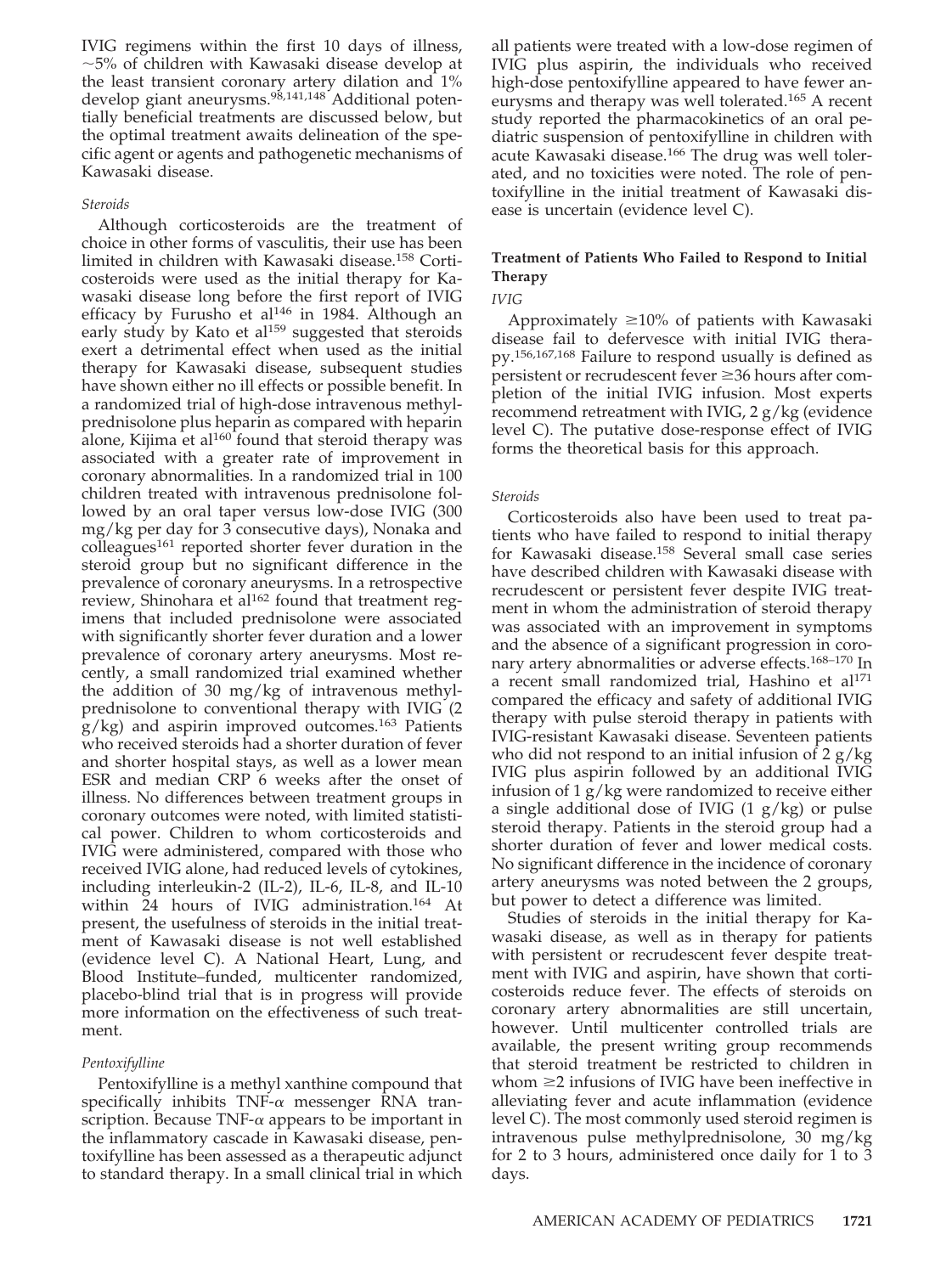#### *Other Treatments*

Plasma exchange has been reported in an uncontrolled clinical trial to be an effective therapy in patients who are refractory to IVIG and to lower the incidence of coronary artery aneurysms.172 Of note, treatment assignment was not randomized, and few details about the comparability of treatment groups were provided in this short report. Earlier reports of dramatic response to this mode of treatment consist of small case series.173,174 Because of its risks, plasma exchange is not in general recommended (evidence level C).

*Ulinastatin* is a human trypsin inhibitor purified from human urine that has been used in Japan as an adjunctive therapy for acute Kawasaki disease. This 67 000-Dalton glycoprotein inhibits neutrophil elastase as well as prostaglandin H2 synthase at the messenger RNA level.<sup>175</sup> Ulinastatin has been proposed as useful in IVIG-refractory patients,<sup>175</sup> but its effectiveness is unproven, and additional experience with this agent is necessary before it can be recommended (evidence level C).

*Abciximab*, a platelet glycoprotein IIb/IIIa receptor inhibitor, has been used to treat patients in the acute or subacute phase of Kawasaki disease who have large coronary aneurysms.176 Patients who received abciximab plus standard therapy as compared with historical controls treated with standard therapy alone showed a greater regression in maximum aneurysm diameter, suggesting that treatment with abciximab might promote vascular remodeling. Prospective controlled trials are needed, but abciximab therapy may be considered in patients with large aneurysms in the acute or subacute phase (evidence level C).

A new class of agents that may play a role in the treatment of patients with refractory Kawasaki disease is *monoclonal antibodies* to various proinflammatory cytokines.177 A humanized monoclonal antibody against TNF- $\alpha$ , infliximab, is being studied in a clinical trial of treatment for children who fail to become afebrile after initial IVIG treatment. Although its effectiveness in reducing the prevalence of coronary artery aneurysms is unproven, therapy with infliximab or other agents directed at TNF- $\alpha$ might be considered in patients who are resistant to IVIG and steroids (evidence level C).

*Cytotoxic agents* such as cyclophosphamide, in conjunction with oral steroids, have been suggested as useful for the treatment of exceptional patients with particularly refractory acute Kawasaki disease.168 This therapy is used widely to treat other severe vasculitides. Cyclosporin A was reported to be ineffective in halting the progression of obliterative panarteritis in a single case report of fatal Kawasaki disease.178 Of note, the risks of cytotoxic agents exceed the benefits for the vast majority of patients with Kawasaki disease (evidence level C).

In summary, because controlled data are lacking, the relative roles of repeated doses of IVIG, corticosteroids, TNF- $\alpha$  antagonists, plasma exchange, abciximab, and agents such as cyclophosphamide for patients with refractory Kawasaki disease remain uncertain.

# **Prevention of Thrombosis in Patients With Coronary Disease**

The management of coronary disease in patients with Kawasaki disease depends on the severity and extent of coronary involvement. No prospective data exist to guide clinicians in choosing an optimal regimen, so recommendations are based on known pathophysiology, retrospective case series in children with Kawasaki disease, and extrapolation from experience in adults with coronary disease. Therapeutic regimens used in patients with Kawasaki disease depend on the severity of coronary involvement and include antiplatelet therapy with aspirin, with or without dipyridamole or clopidogrel; anticoagulant therapy with warfarin or low-molecular-weight heparin; or a combination of anticoagulant and antiplatelet therapy, usually warfarin plus aspirin.

Platelet activation is a profound component of the acute illness and persists throughout the convalescent and chronic phases. As a result, antiplatelet agents play a critical role in managing patients at every stage. Low-dose aspirin may be appropriate for asymptomatic patients with mild and stable disease. As the extent and severity of the coronary artery enlargement increase, the combination of aspirin with other antiplatelet agents (eg, clopidogrel, dipyridamole) aimed at antagonizing adenosine-5' diphosphate may be more effective in suppressing platelet activation. Clopidogrel in combination with aspirin has been shown to be more effective than either agent alone in preventing vascular events in both coronary and cerebral territories in adults (the Clopidogrel in Unstable Angina to Prevent Recurrent Events study).179–182 Most experts believe that a predominantly platelet-directed approach is appropriate in the setting of stable, mild-to-moderate disease (evidence level C).

When a coronary aneurysm expands rapidly, the risk of thrombosis is particularly high. For this reason, the use of heparin with aspirin has been advocated (evidence level C). The goals for treatment in this group include prevention of thrombosis, as well as modification of the evolution of the derangement of the coronary shape and size, which may relate to the remodeling effects of endothelial damage and thrombosis.

The coronary aneurysm presents increasingly abnormal flow conditions, which are unlike other common clinical conditions such as atherosclerosis.<sup>183</sup> Within the aneurysm itself, the vessel dilatation results in low blood flow velocities and relative stasis of flow, which predispose the aneurysm to chronic thrombus formation. Additional severe abnormalities of coronary flow may arise over time secondary to incremental stenoses at the proximal or distal or proximal and distal ends of the aneurysm. This combination of stenosis at the aneurysm inlet, in immediate proximity to a dilated, low-velocity region, is a powerful stimulus to thrombus formation. Platelets are activated by the high shear stress that occurs at the stenosis and then are stimulated further as they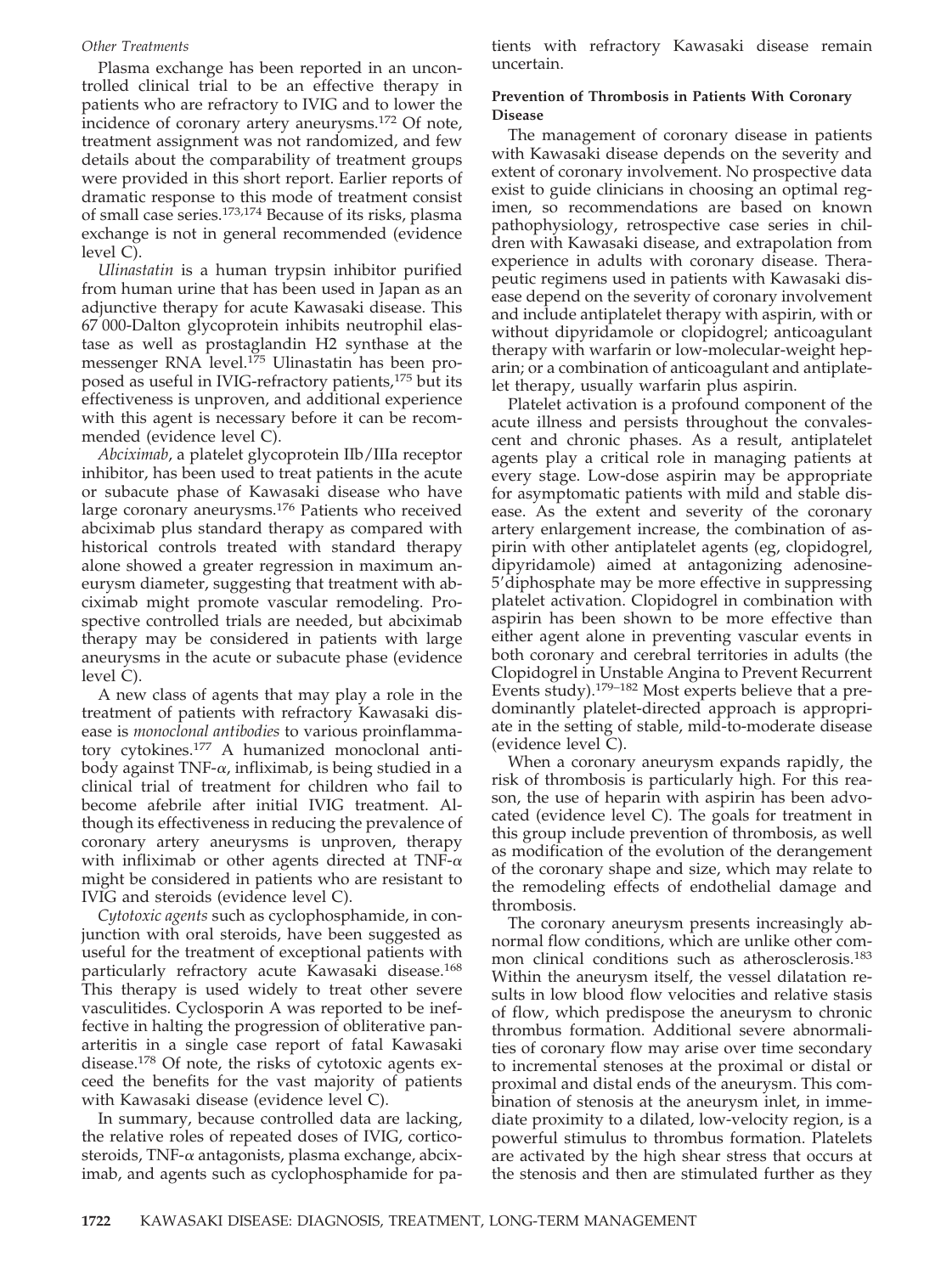decelerate and linger within the turbulent, low-velocity regions distal to the stenosis. The poststenotic turbulence also is responsible for endothelial activation that results from gradients in the region of shear stress. Thus, progressive stenosis of these chronically hypercoagulable segments augments both the platelet and endothelial mechanisms for thrombosis. Finally, the presence of chronic thrombus in the aneurysm presents fibrin and clotting precursors that can amplify the thrombotic cascade. Patients with giant aneurysms, with or without stenosis, are at the highest risk for coronary thrombosis.

The most common antithrombotic regimen for patients with giant aneurysms is low-dose aspirin together with warfarin, maintaining an international normalized ratio (INR) of 2.0 to 2.5 (evidence level C). Some physicians substitute a therapeutic dose of low-molecular-weight heparin for warfarin, although this therapy requires twice-daily subcutaneous injections.

#### **Treatment of Coronary Thrombosis**

Once thrombosis is initiated in proximity to a segment at risk, it may progress rapidly and create a thrombus burden unlike that which occurs in adult atherosclerotic coronary occlusion. Coronary occlusion in adults with atherosclerosis involves plaque rupture or inflammation that exposes lipids and the extracellular matrix to the coagulation system. Kawasaki disease-associated acute thrombosis is not related to this form of plaque instability or rupture. Therefore, established thrombolytic protocols for adults with atherosclerotic coronary disease may not necessarily be optimal for the Kawasaki disease population.

The treatment of acute coronary occlusion in patients with Kawasaki disease should target multiple steps in the coagulation cascade (Table 4). In case reports, streptokinase,<sup>184,185</sup> urokinase,<sup>186-188</sup> and tissue plasminogen activator (tPA)189,190 each has been administered to infants and children with coronary thrombosis with varying success rates (evidence level C). Because no randomized, controlled trials have been performed in children, the treatment of infants and children with coronary thrombosis is derived from studies in adults with acute coronary syndromes. The goals of therapy include reestablishing coronary patency, salvaging the myocardium, and improving survival.<sup>191</sup> In adult trials, treatment with streptokinase has demonstrated a lower incidence of bleeding than have other agents (eg, Gruppo Italiano per lo Studio della Sopravvivenza nell'Infarto [GISSI-1], Second International Study of Infarct Survival [ISIS-2]),<sup>192,193</sup> but potential allergic complications limit its use in patients with a history of streptococcal pharyngitis within the past 6 months. Better coronary patency rates are achieved with tPA than with streptokinase in adults (Global Utilization of Streptokinase and Tissue Plasminogen Activator for Occluded Coronary Arteries [GUSTO-1]).194–196 Tenecteplase-tPA is 14 times more fibrin specific than is tPA and may be more fibrinolytic at the site of the thrombus. Its longer association with the fibrin-rich clot and higher fibrin specificity may lead to the enhanced dissolution of older clots  $(>4)$ hours), with fewer bleeding complications as com-

**TABLE 4.** Antiplatelet, Anticoagulant, and Thrombolytic Medications

| Medication                   | Route        | Dosage                                                      |
|------------------------------|--------------|-------------------------------------------------------------|
| Aspirin                      | Oral         | Antiplatelet dose: 3-5 mg/kg every day                      |
| Clopidogrel                  | Oral         | 1 mg/kg per day* to max (adult dose) of 75 mg/day           |
| Dipyridamole                 | Oral         | 2-6 mg/kg per day in 3 divided dosest                       |
| Unfractionated heparin       | Intravenous  | Load: $50 \text{ U/kg}$                                     |
|                              |              | Infusion: $20 U/kg/h$                                       |
|                              |              | Adjust dosage to achieve desired therapeutic level, usually |
|                              |              | plasma heparin level= $0.35-0.7$ in antifactor Xa activity  |
|                              |              | or aPTT $60-85$ s                                           |
| Low-molecular-weight heparin | Subcutaneous | Infants $\leq 12$ months                                    |
|                              |              | Treatment: 3 mg/kg per day, divided every 12 h              |
|                              |              | Prophylaxis: 1.5 mg/kg per day, divided every 12 h          |
|                              |              | Children/adolescents                                        |
|                              |              | Treatment: 2 mg/kg per day, divided every 12 h              |
|                              |              | Prophylaxis: 1.5 mg/kg per day, divided every 12 h          |
|                              |              | Prophylaxis: 1 mg/kg per day, divided every 12 h            |
|                              |              | Prophylaxis: 1.5 mg/kg per day, divided every 12 h          |
|                              |              | Adjust dose to achieve desired therapeutic level, usually   |
|                              |              | antifactor $Xa = 0.5-1.0$ U/mL                              |
| Abciximab                    | Intravenous  | Bolus: $0.25 \text{ mg/kg}$                                 |
|                              |              | Infusion: $0.125 \mu g/kg$ per min for 12 h                 |
| Streptokinase                | Intravenous  | Bolus: 1000-4000 U/kg over 30 min                           |
|                              |              | Infusion: $1000-1500$ U/kg per h                            |
| tPA                          | Intravenous  | Bolus: $1.25 \text{ mg/kg}$                                 |
|                              |              | Infusion: 0.1-0.5 mg/kg per h for 6 h, then reassess        |
| Urokinase                    | Intravenous  | Bolus: 4400 U/kg over 10 min                                |
|                              |              | Infusion: 4400 U/kg per h                                   |
| Warfarin                     | Oral         | 0.1 mg/kg per day, given every day (0.05–0.34 mg/kg per     |
|                              |              | day; adjust dose to achieve desired INR, usually 2.0-2.5)   |

No published studies in children.

† Clopidogrel is preferred to dipyridamole, based on adult studies.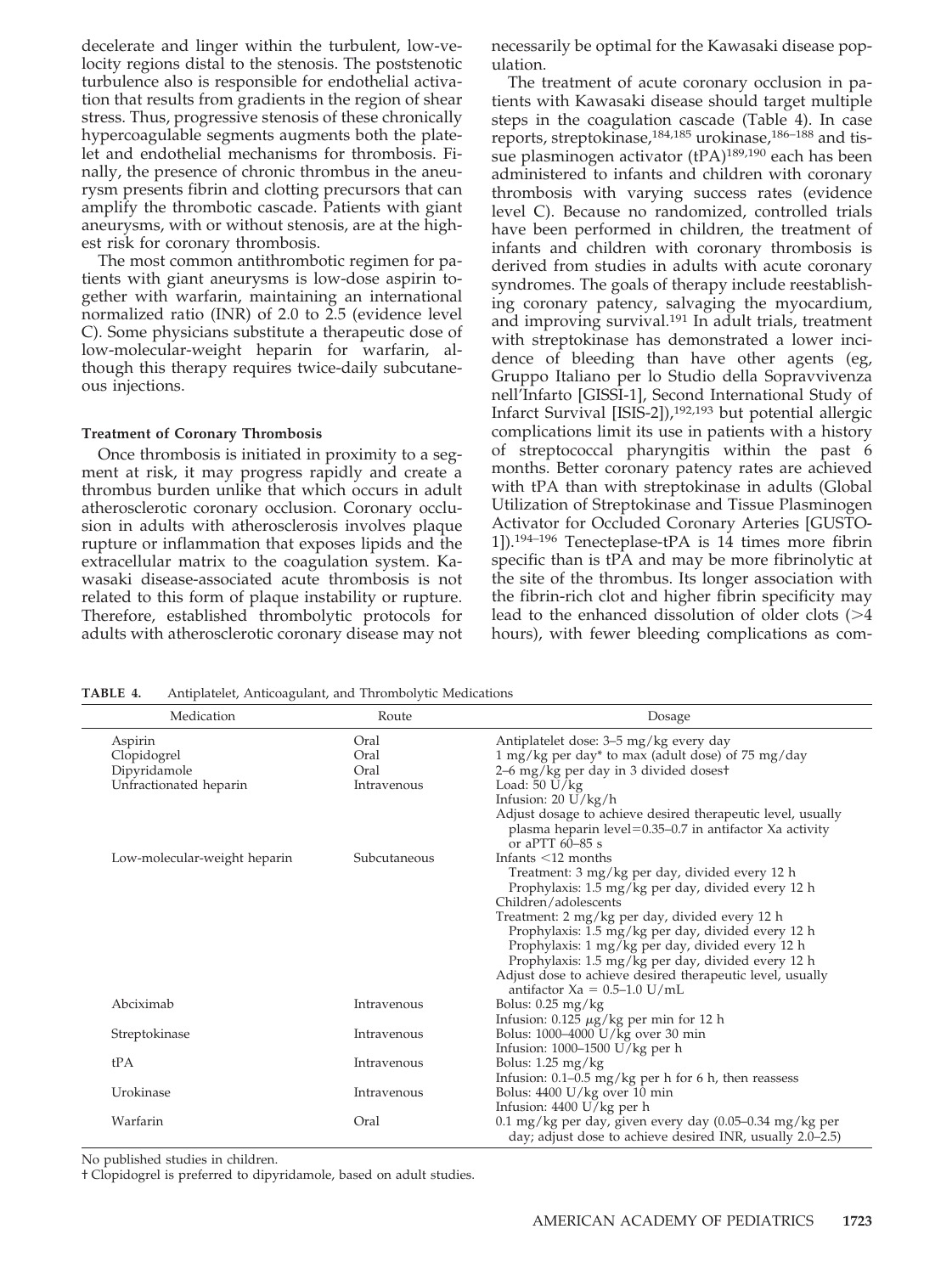pared with tPA (Assessment of the Safety and Efficacy of a New Thrombolytic [ASSENT-2]).197 All thrombolytic regimens include aspirin and either heparin or low-molecular-weight heparin.

The platelet glycoprotein IIb/IIIa receptor participates in the final common pathway for platelet aggregation. Inhibition of this receptor has shown great promise for improving outcomes when administered with aspirin and heparin, both with and without the use of thrombolytics in adults with acute coronary syndromes.198–200 Reduced-dose thrombolytic therapy in combination with the administration of a glycoprotein IIb/IIIa inhibitor, such as abciximab, restores antegrade flow as effectively as does full-dose thrombolytic therapy, but it is associated with lower rates of reocclusion and reinfarction (evidence level C). Mechanical restoration of coronary blood flow (ie, the use of immediate coronary angioplasty or stent placement) is effective in adults and has been used in a small number of children (evidence level C).23 The choice of method to reestablish perfusion in children with Kawasaki disease and coronary thrombosis should be based on that which can be administered with the greatest expertise in a timely fashion.

#### **Surgical and Catheter Coronary Interventions**

The current recommendations for surgical and catheter interventions summarize the current opinions of experts based on limited data. The present writing group recommends that decisions about intervention in individual patients be made in concert with experienced adult interventional cardiologists and cardiac surgeons.

#### *Surgical Management*

Attempts at excision or plication of the coronary artery aneurysm have not been successful and have caused deaths. Surgical management in Kawasaki disease comprises primarily coronary artery bypass grafts for obstructive lesions.201–203 The diameter and length of internal mammary grafts increase with the somatic growth of children as compared with the tendency of saphenous vein grafts to shorten somewhat over time. In a recently published series, the patency rates of arterial grafts (primarily the left and right internal mammary arteries) were 94%, 82%, and 78% at 1, 5, and 10 years, respectively, whereas patency rates for venous grafts were 82%, 63%, and 36%, respectively.202 No early deaths occurred, and only 2 patients died at late follow-up of mean 6.7  $\pm$ 4.5 years, 1 with sudden death and the other in a traffic accident. Freedom from cardiac events after bypass was  $\sim$ 70% at 10 years. Although the results during the first decade after coronary artery bypass surgery in childhood are encouraging, the arterial graft patency rate in later adult life is still unknown.

The indications for coronary bypass graft procedures in children have not been established in clinical trials, but such surgery should be considered when reversible ischemia is present on stress-imaging test results, the myocardium to be perfused through the graft is still viable, and no appreciable lesions are present in the artery distal to the planned graft site (evidence level C). One panel of experts

stated that surgical revascularization may be considered under the following conditions: severe occlusion of the main trunk of the LMCA, severe occlusion of  $>1$  major coronary artery, severe occlusion in the proximal segment of the LAD, collateral coronary arteries in jeopardy, or all of the above.<sup>204</sup> Most experts agree that surgery is indicated after recurrent MI because the prognosis is so unfavorable.<sup>205,206</sup>

#### **Interventional Cardiac Catheterization Techniques**

Catheter interventions including balloon angioplasty, rotational ablation, and stent placement have been performed in a relatively small number of children with Kawasaki disease. Most of the experience has been accumulated in Japan. In general, balloon angioplasty has not been successful even with highpressure balloons when it is done  $>2$  years after the acute illness because of dense fibrosis and calcification in the arterial wall.<sup>207,208</sup> The relatively high balloon pressures that are necessary under these circumstances can lead to late neoaneurysm formation.208 For this reason, if percutaneous transluminal coronary angioplasty cannot be performed with a balloon pressure of  $<$ 10 atm, then rotational ablation or bypass surgery is advisable as an alternative procedure.209 IVUS imaging has been found to be a useful tool for evaluating internal vessel morphology before and after percutaneous transluminal coronary angioplasty.207 Stent placement has been useful in older children with mild calcification and in children with giant aneurysms. Rotational ablation and stent placement have met with a success rate  $>80\%$  according to a collective experience in Japan.<sup>210</sup>

The recommendations for catheter intervention for patients with Kawasaki disease recently formulated by the Research Committee of the Japanese Ministry of Health, Labor, and Welfare<sup>209</sup> state that catheter intervention should be considered in patients presenting with ischemic symptoms, patients without ischemic symptoms but with reversible ischemia on stress test, and patients without ischemia but with  $\geq$ 75% stenosis in the LAD (evidence level C). Bypass surgery is preferred in patients with severe LV dysfunction. Catheter intervention is contraindicated for individuals who have vessels with multiple, ostial, or long-segment lesions (evidence level C).

#### *Cardiac Transplantation*

A small number of patients with Kawasaki disease have undergone cardiac transplantation for severe myocardial dysfunction, severe ventricular arrhythmias, and severe coronary arterial lesions for which interventional catheterization or coronary artery bypass procedures were not feasible.<sup>211</sup> The timing of transplant has ranged from a few weeks or months to as long as 12 years after acute Kawasaki disease. Almost half of the transplant patients had undergone previous bypass grafting procedures without experiencing improvement in myocardial function. This procedure should be considered only for individuals with severe, irreversible myocardial dysfunction and coronary lesions for which interventional catheterization procedures or coronary artery bypass are not feasible (evidence level C).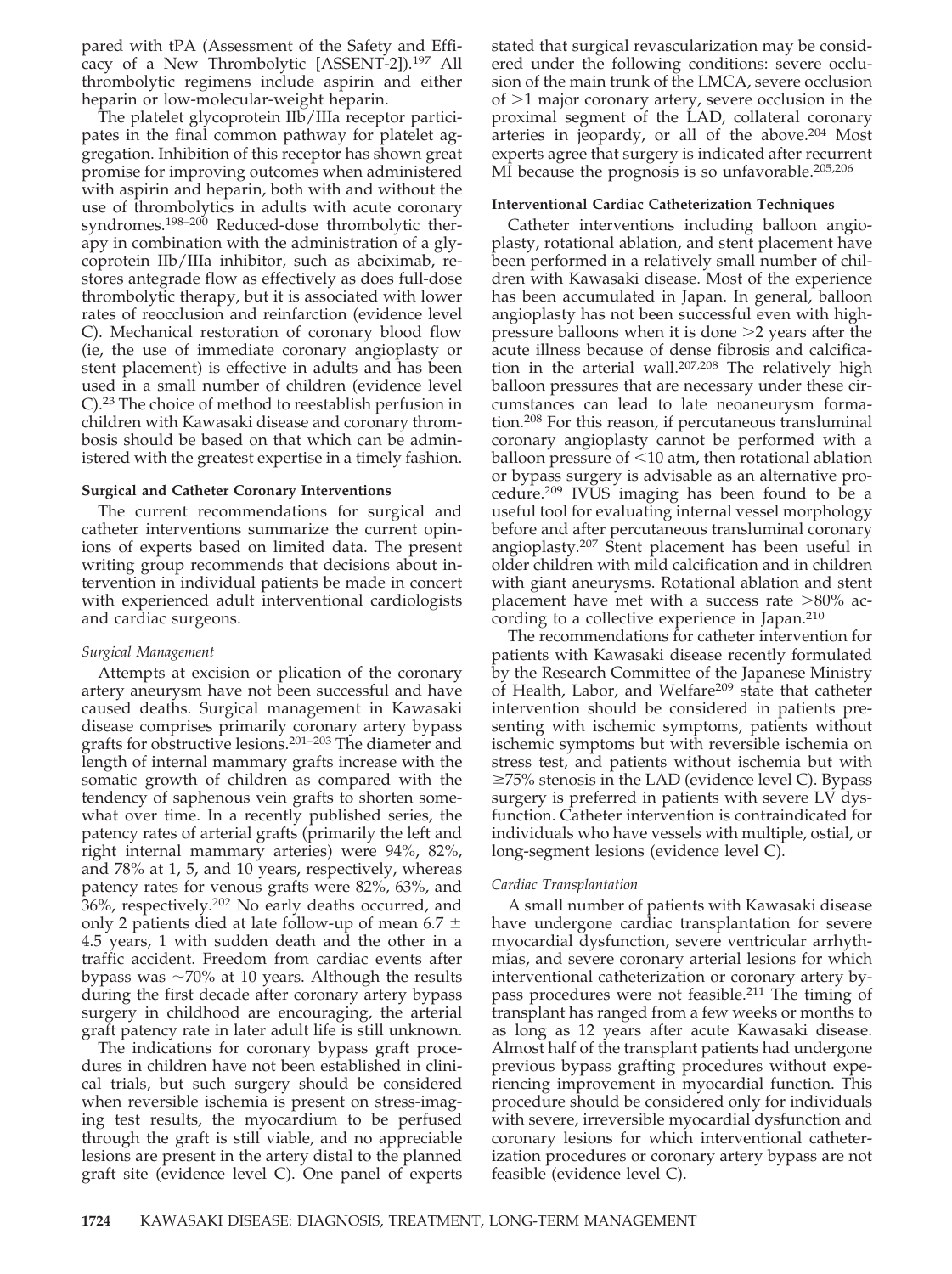#### **LONG-TERM FOLLOW-UP**

#### **Natural History**

# *Regression and Evolution of Coronary Lesions*

Coronary artery lesions resulting from Kawasaki disease change dynamically with time. Angiographic resolution 1 to 2 years after onset of the disease has been observed in  $\sim$ 50% to 67% of vessels with coronary aneurysms.<sup>2,212</sup> The likelihood that an aneurysm will resolve appears to be determined in large measure by its initial size, with smaller aneurysms having a greater likelihood of regression.213,214 Other factors that are positively associated with the regression of aneurysms include age at onset of Kawasaki disease -1 year, fusiform rather than saccular aneurysm morphology, and aneurysm location in a distal coronary segment.212 Vessels that do not undergo apparent resolution of abnormalities may demonstrate persistence of aneurysmal morphology, development of stenosis or occlusion, or abnormal tortuosity. Rupture of a coronary aneurysm can occur within the first few months after Kawasaki disease, but this is an exceedingly rare occurrence.

## **Course of Patients With Persistent Coronary Artery Abnormalities**

Whereas aneurysm size tends to diminish with time, stenotic lesions that are secondary to marked myointimal proliferation are frequently progres $sive^{2,127,215}$  The prevalence of stenosis continues to rise almost linearly over time.2,215 The highest rate of progression to stenosis occurs among patients whose aneurysms are large. $215$  The worst prognosis occurs in children with so-called giant aneurysms (ie, those with a maximum diameter  $\geq 8$  mm).<sup>215–219</sup> In these aneurysms, thrombosis is promoted by the combination of sluggish blood flow within the massively dilated vascular space and the frequent occurrence of stenotic lesions at the proximal or distal end of the aneurysms.

MI caused by thrombotic occlusion in an aneurysmal, a stenotic, or both types of coronary artery is the principal cause of death from Kawasaki disease.206 The highest risk of MI occurs in the first year after onset of the disease, and most fatal attacks are associated with obstruction in either the LMCA or both the RCA and LAD.206 Serial stress tests and myocardial imaging are mandatory in the management of patients with Kawasaki disease and significant coronary artery disease so that the need for coronary angiography and for surgical or transcatheter intervention can be determined.

The carotid artery wall in patients with coronary artery lesions 6 to 20 years after the onset of Kawasaki disease has been found to be less distensible and thicker than that in control patients.220 These changes of arterial properties in patients with Kawasaki disease are not associated with major alterations of the lipid profile and are postulated to be secondary to the changes in arterial walls after a diffuse vasculitis. Extrapolation from these findings in carotid arteries suggests that the coronary arteries may be predisposed to accelerated atherosclerosis in patients with Kawasaki disease and coronary artery

lesions. A similar study has not yet been performed in children with Kawasaki disease who did not develop coronary abnormalities.

Late cardiac sequelae of Kawasaki disease may first manifest in adulthood.221,222 A history of a Kawasaki disease-like illness in childhood should be sought in patients who present with coronary aneurysms in the absence of generalized atherosclerotic disease. Some adult patients may be unable to recall an illness that occurred so early in life, however.

#### **Course of Patients With Spontaneous Regression of Aneurysms**

Approximately 50% of the vascular segments with coronary artery aneurysms in Kawasaki disease show angiographic regression of aneurysms. This regression usually occurs by myointimal proliferation, although more rarely the mechanism of regression can be organization and recanalization of a thrombus.<sup>34,223,224</sup> Pathological examination reveals fibrous intimal thickening despite a normal coronary artery lumen diameter. Similarly, transluminal (intravascular) ultrasound of regressed coronary aneurysms shows marked symmetrical or asymmetrical myointimal thickening.<sup>124,225,226</sup> Regressed coronary artery aneurysms are not only histopathologically abnormal, but they also show reduced vascular reactivity to isosorbide dinitrate and constriction with acetylcholine, indicating endothelial dysfunction.104,125,126,226 A recent follow-up study with IVUS suggested a significant correlation between the initial diameters of the coronary arteries and intima-medial thickness  $>$ 10 years later.<sup>225</sup>

# **Course After Kawasaki Disease Without Detectable Coronary Lesions**

Although coronary artery aneurysms produce the most serious sequelae of Kawasaki disease, vascular inflammation during the acute stage of the illness is diffuse. Generalized endothelial dysfunction has been suggested by the observation that plasma 6-keto-prostaglandin F1 remains generally undetectable during the 8 weeks after the onset of Kawasaki disease.227 In addition, Kawasaki disease produces altered lipid metabolism that persists beyond clinical resolution of the disease.<sup>75,77,228</sup> Children with Kawasaki disease with normal coronary arteries also have been reported to have higher brachial-radial artery mean pulse wave velocity than do children without Kawasaki disease, suggesting increased arterial stiffness.228 Histological data concerning the long-term status of the coronary arteries in children who never had demonstrable abnormalities are few and difficult to interpret.223,229

Some investigators in Japan have studied coronary physiology in the population without aneurysms. Among children with a history of Kawasaki disease but with normal epicardial coronary arteries, lower myocardial flow reserve and higher total coronary resistance compared with normal controls were found by Muzik et al.<sup>106</sup> Children without a history of coronary aneurysms after Kawasaki disease also have been reported to have abnormal endotheliumdependent brachial artery reactivity.<sup>103</sup> The data con-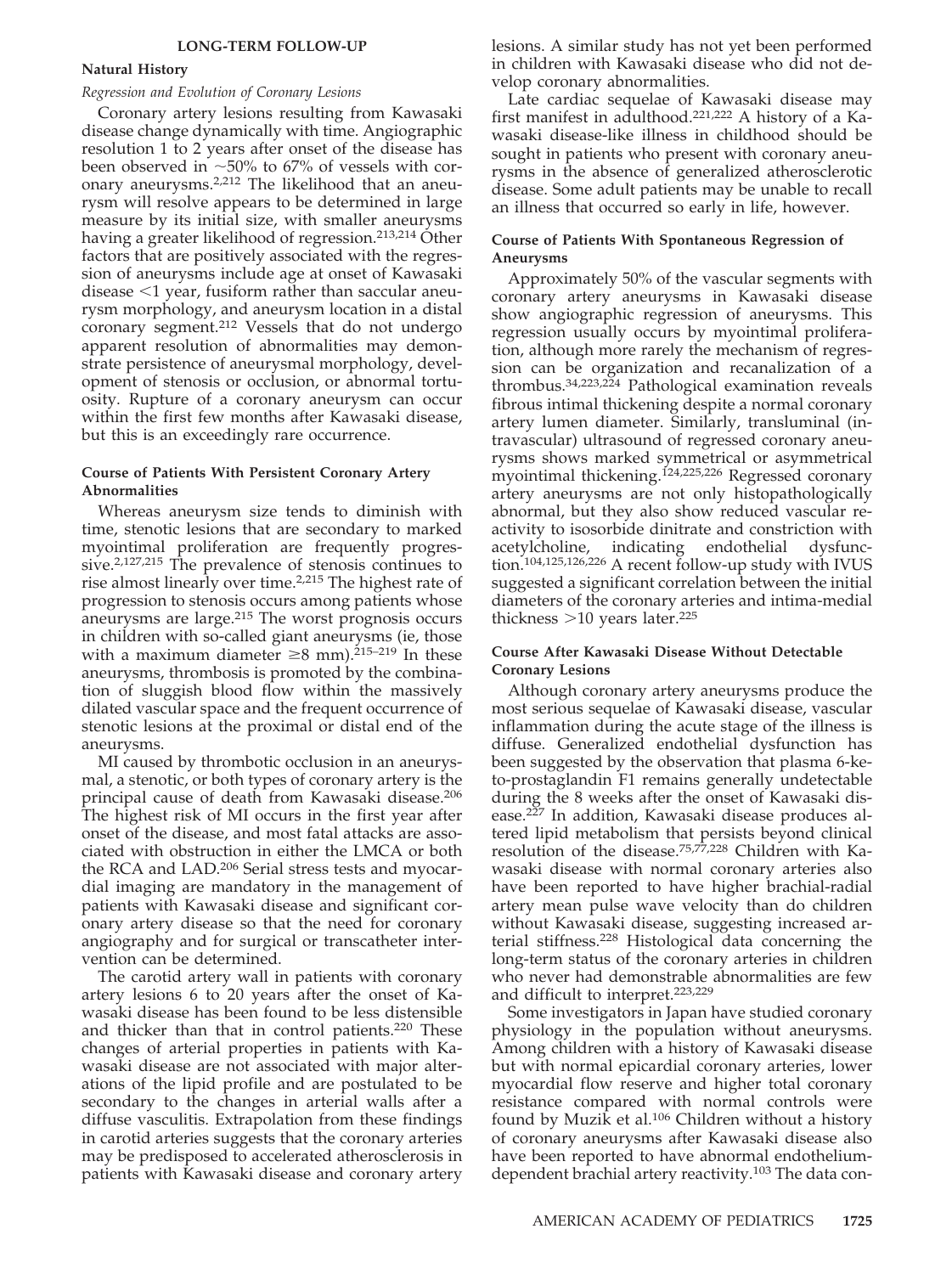flict regarding the impairment of long-term endothelium-dependent relaxation of the epicardial coronary arteries among children in whom coronary artery dilation was never detected.105,230

From a purely clinical perspective, children without known cardiac sequelae during the first month of Kawasaki disease appear to return to their previous (usually excellent) state of health, without signs or symptoms of cardiac impairment.<sup>2</sup> Meaningful knowledge about long-term myocardial function, late-onset valvar regurgitation, and coronary artery status in this population must await their careful surveillance in future decades.

#### **Risk Stratification**

Clinical experience with Kawasaki disease permits the stratification of patients according to their relative risk of myocardial ischemia. Risk-level categories are listed below and are summarized in Table 5. This stratification allows for patient management to be individualized with respect to medical therapy to reduce the risk of thrombosis, physical activity, frequency of clinical follow-up and diagnostic testing, and indications for cardiac catheterization and coronary angiography. With careful clinical follow-up 10 to 20 years after the onset of Kawasaki disease, patients with no coronary artery changes on echocardiography at any stage of the illness seem to demonstrate a risk for clinical cardiac events that is similar to that in the population without Kawasaki disease,2 but research studies suggest subclinical abnormalities of endothelial function and myocardial flow reserve.<sup>103,231-233</sup> Furthermore, patients with Kawasaki disease seem to have a more adverse cardiovascular risk profile, with higher blood pressure and greater adiposity, as compared with control children.234 The risk level for a given patient with coronary artery involvement may change over time because of the changes in coronary artery morphology. For example, the development of thrombosis or stenosis associated with an aneurysm increases the risk for myocardial ischemia. Aneurysms also may regress to normal internal lumen diameter over time; optimal management of patients with regressed aneurysms is controversial because structural and functional coronary artery abnormalities persist.57,126,226,235,236 The following suggestions for long-term management are based on a consensus of experts and serve as a guide to clinicians until longterm studies and prospective trials facilitate evidence-based practice (evidence level C).

#### *Risk Levels*

*Risk Level I—Patients with no coronary artery changes on echocardiography at any stage of the illness*

- No antiplatelet therapy is needed beyond the initial 6 to 8 weeks after the onset of illness.
- No restriction of physical activity is necessary after 6 to 8 weeks.
- Because the degree of future risk for ischemic heart disease in this category of patients is still undetermined, periodic assessment and counsel-

ing about known cardiovascular risk factors every 5 years is suggested.

• Coronary angiography is not recommended.

*Risk Level II—Patients with transient coronary artery ectasia or dilatation (disappearing within the initial 6 to 8 weeks after the onset of illness)*

- No antiplatelet therapy is needed beyond the initial 6 to 8 weeks after the onset of illness.
- No restriction of physical activity is necessary after 6 to 8 weeks.
- Risk assessment and counseling is recommended at 3- to 5-year intervals.
- Coronary angiography is not recommended.

*Risk Level III—Patients with isolated (solitary) small to medium (3-mm but* -*6-mm, or z score between 3 and 7) coronary artery aneurysm in* ≥1 *coronary arteries on echocardiography or angiography*

- Long-term antiplatelet therapy with aspirin should be administered, at least until the aneurysms regress.
- Physical activity without restriction in infants and children in the first decade of life is permitted after the initial 6 to 8 weeks. Stress tests with myocardial perfusion evaluation may be useful in the second decade to guide recommendations for physical activity. Participation in competitive collision or high-impact sports is discouraged in children receiving antiplatelet therapy.
- Annual follow-up by a pediatric cardiologist with echocardiogram and electrocardiogram (ECG) is recommended. Stress tests with myocardial perfusion imaging is recommended every 2 years in patients  $>10$  years old.
- Coronary angiography is indicated if myocardial ischemia is demonstrated by stress tests with imaging.

*Risk Level IV—Patients with*  $\geq$  1 *large coronary artery aneurysm (6 mm), including giant aneurysms, and patients in whom a coronary artery contains multiple (segmented) or complex aneurysms without obstruction*

- Long-term antiplatelet therapy is recommended. Adjunctive therapy with warfarin with a target INR of 2.0:2.5 is recommended for patients with giant aneurysms. Daily subcutaneous injections of low-molecular-weight heparin merits consideration as an alternative to warfarin for infants and toddlers, in whom blood drawing for INR testing is difficult. Low-molecular-weight heparin also may be used as a bridge during the initial phase of warfarin therapy or during the reintroduction of warfarin after the interruption of therapy for the purpose of elective surgery; therapeutic levels are assessed by measuring antifactor Xa levels. Some experts recommend a combination of aspirin and clopidogrel for patients with multiple or complex aneurysms.
- Recommendations about physical activity should be guided by annual stress tests with myocardial perfusion evaluation. Collision or high-impact sports should be discouraged because of the risk of bleeding. Participation in noncontact dynamic or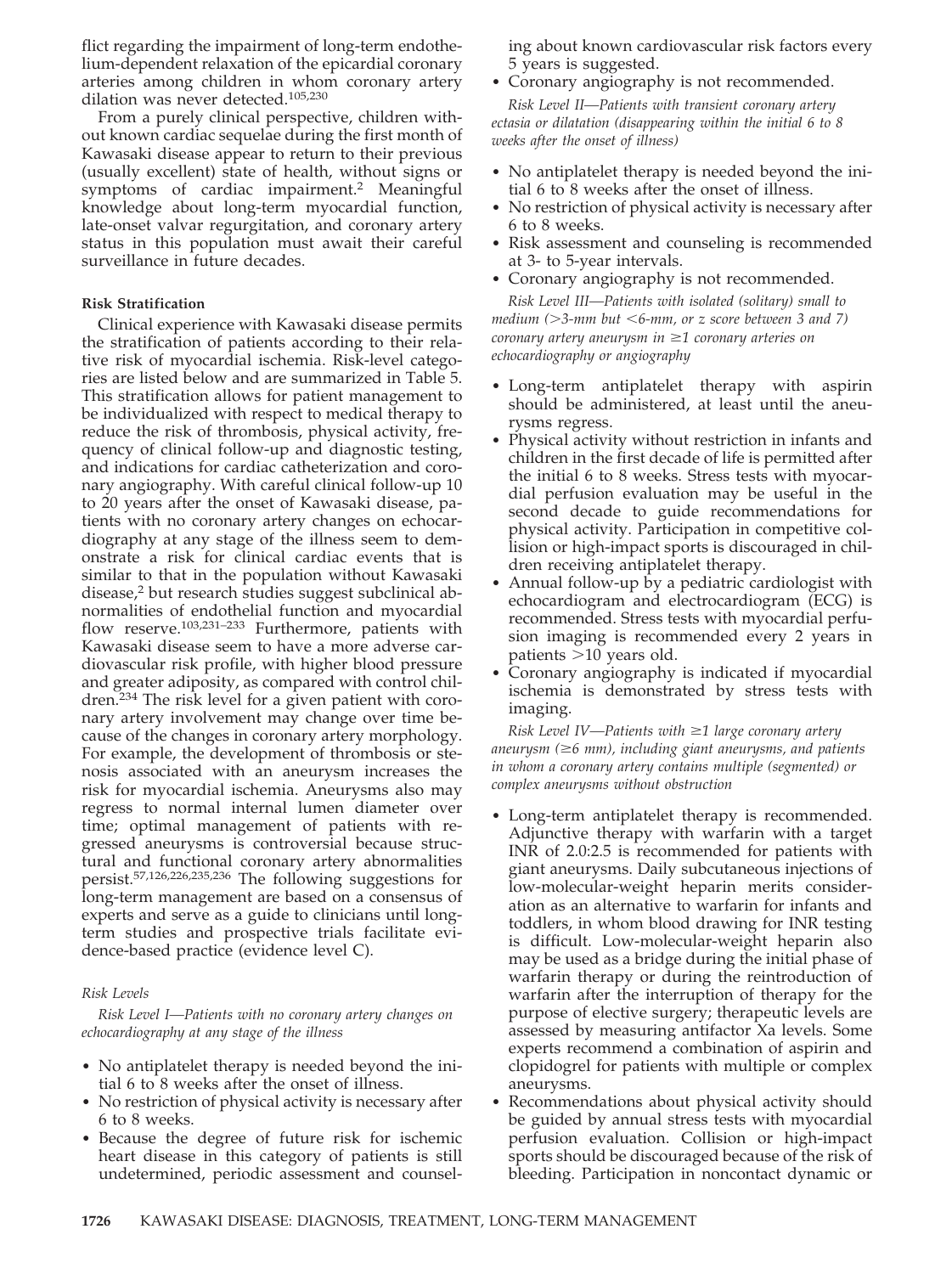| Risk Stratification<br>TABLE 5.                                                   |                                                                                                                                                                                              |                                                                                                                                                                                             |                                                                                                                      |                                                                                                                                                  |
|-----------------------------------------------------------------------------------|----------------------------------------------------------------------------------------------------------------------------------------------------------------------------------------------|---------------------------------------------------------------------------------------------------------------------------------------------------------------------------------------------|----------------------------------------------------------------------------------------------------------------------|--------------------------------------------------------------------------------------------------------------------------------------------------|
| Risk Level                                                                        | Pharmacological Therapy                                                                                                                                                                      | Physical Activity                                                                                                                                                                           | Follow-Up and Diagnostic<br>Testing                                                                                  | Invasive Testing                                                                                                                                 |
| changes at any stage of<br>I (no coronary artery<br>illness)                      | None beyond 1st 6-8 weeks                                                                                                                                                                    | No restrictions beyond 1st 6-8 weeks                                                                                                                                                        | Cardiovascular risk assessment,<br>counseling at 5-y intervals                                                       | None recommended                                                                                                                                 |
| II (transient coronary artery<br>ectasia disappears within<br>1st $6-8$ weeks)    | None beyond 1st 6-8 weeks                                                                                                                                                                    | No restrictions beyond 1st 6-8 weeks                                                                                                                                                        | Cardiovascular risk assessment,<br>counseling at $3$ - to $5-y$<br>intervals                                         | None recommended                                                                                                                                 |
| III (1 small-medium<br>aneurysm/major<br>coronary artery                          | Low-dose aspirin (3-5 mg/kg<br>until aneurysm regression<br>aspirin per day), at least                                                                                                       | beyond 1st 6-8 weeks; patients 11-<br>For patients $<$ 11 y old, no restriction<br>20 y old, physical activity guided                                                                       | with echocardiogram + ECG,<br>Annual cardiology follow-up<br>combined with                                           | Angiography, if noninvasive test<br>suggests ischemia                                                                                            |
| coronary artery)                                                                  | documented                                                                                                                                                                                   | by biennial stress test, evaluation<br>discouraged for patients taking<br>of myocardial perfusion scan;<br>contact or high-impact sports<br>antiplatelet agents                             | test/evaluation of myocardial<br>assessment, counseling;<br>cardiovascular risk<br>perfusion scan<br>biennial stress |                                                                                                                                                  |
| aneurysm, ormultiple or<br>$\rm{IV}$ ( $\geq$ 1 large or giant<br>coronary artery | (target INR 2.0-2.5) or low-<br>therapy and warfarin<br>Long-term antiplatelet                                                                                                               | Contact or high-impact sports should<br>bleeding; other physical activity<br>be avoided because of risk of                                                                                  | annual stress test/evaluation<br>echocardiogram + ECG;<br>Biannual follow-up with                                    | 1st angiography at 6-12 mo or<br>sooner if clinically indicated;<br>repeated angiography if                                                      |
| complex aneurysms in<br>same coronary artery,<br>without obstruction)             | molecular-weight heparin<br>(target: antifactor Xa level)<br>0.5–1.0 U/mL) should be<br>combined in giant<br>aneurysms                                                                       | recommendations guided by stress<br>test/evaluation of myocardial<br>perfusion scan outcome                                                                                                 | of myocardial perfusion scan                                                                                         | noninvasive test, clinical, or<br>laboratory findings suggest<br>angiography under some<br>ischemia; elective repeat<br>circumstances (see text) |
| V (coronary artery<br>obstruction)                                                | aneurysm persists; consider<br>use of $\beta$ -blockers to reduce<br>warfarin or low-molecular-<br>Long-term low-dose aspirin;<br>weight heparin if giant<br>myocardial $O_2$<br>consumption | Contact or high-impact sports should<br>recommendations guided by stress<br>bleeding; other physical activity<br>test/myocardial perfusion scan<br>be avoided because of risk of<br>outcome | of myocardial perfusion scan<br>annual stress test/evaluation<br>echocardiogram and ECG;<br>Biannual follow-up with  | Angiography recommended to<br>address therapeutic options                                                                                        |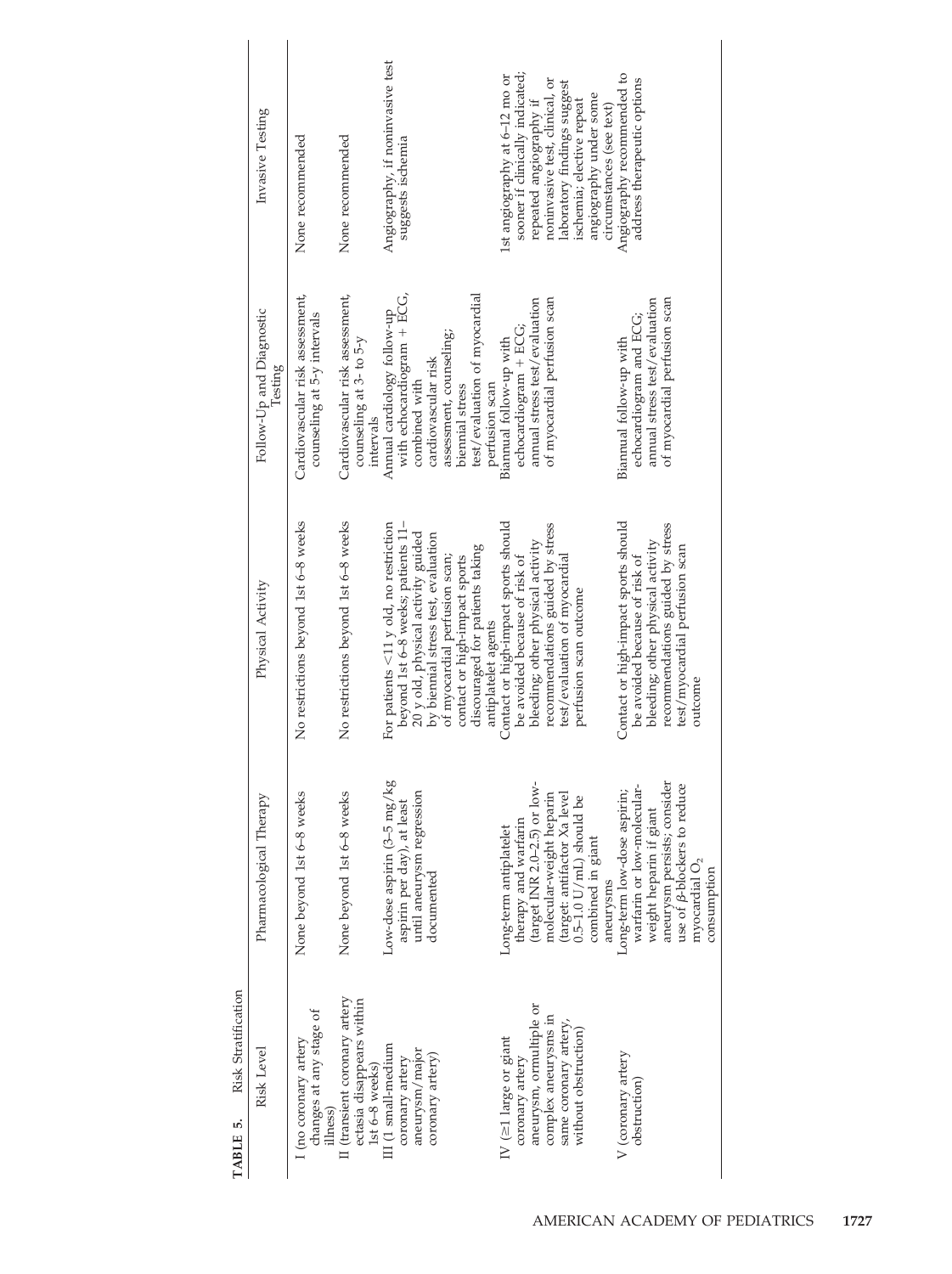recreational sports is encouraged if no evidence exists of stress-induced myocardial ischemia.

- Cardiology evaluation with echocardiogram and ECG should be done at 6-month intervals. Stress tests with myocardial perfusion evaluation should be performed annually. The patient should be monitored for known risk factors of atherosclerosis and his or her family should be counseled accordingly.
- Cardiac catheterization with selective coronary angiography should be performed 6 to 12 months after recovery from the acute illness, or sooner if clinically indicated, to delineate the complex coronary artery anatomy. Follow-up angiography may be indicated if noninvasive studies suggest myocardial ischemia. In addition, elective cardiac catheterization in the absence of noninvasive evidence of myocardial ischemia may be useful to rule out subclinical major coronary artery obstructions in some situations, such as when the patient experiences atypical chest pain, the ability to perform dynamic stress testing is limited by age, unique activity restrictions or insurability recommendations are needed, or the anatomy or size of the aneurysm cannot be clearly defined by echocardiography for decisions regarding anticoagulation.
- For females of childbearing age, reproductive counseling is strongly recommended.

*Risk Level V—Patients with coronary artery obstruction confirmed by angiography*

- Long-term antiplatelet therapy with or without adjunctive therapy with warfarin anticoagulation is recommended (see "Risk Level IV").
- $\cdot$   $\beta$ -Adrenergic-blocking drugs should be considered to reduce myocardial oxygen consumption.
- Recommendations about dynamic physical activities should be based on the patient's response to stress testing. Collision or high-impact sports should be discouraged because of the risk of bleeding. Patients should avoid a sedentary lifestyle.
- Cardiology evaluation with an echocardiogram and ECG should be obtained at 6-month intervals. Stress tests with myocardial perfusion evaluation should be performed annually. The patient should be monitored for known risk factors of atherosclerosis and his or her family should be counseled accordingly.
- Cardiac catheterization with selective coronary angiography is recommended to address the therapeutic options of bypass grafting or catheter intervention and to identify the extent of collateral perfusion. Repeat cardiac catheterization may be indicated when new onset or worsening myocardial ischemia is suggested by noninvasive diagnostic testing or clinical presentation. If the patient has undergone surgical revascularization or a catheter intervention, then repeat cardiac catheterization may be indicated to evaluate the efficacy of the treatment.
- For females of childbearing age, reproductive counseling is strongly recommended.

#### **SUMMARY**

Kawasaki disease is the leading cause of acquired heart disease in children in the United States. Coronary artery aneurysms or ectasia develop in  $\sim$ 15% to 25% of untreated children; treatment with IVIG in the acute phase of the disease reduces this risk to -5%. Treatment with high-dose IVIG is recommended for children with fever of 4 days' duration and 4 of 5 classic clinical criteria, as well as for those with fewer clinical criteria in whom coronary abnormalities are noted by echocardiogram. This scientific statement proposes a new algorithm to aid clinicians in deciding which children with fever for  $\geq$  5 days and <4 classic criteria should undergo echocardiography, receive IVIG treatment, or both for Kawasaki disease. For patients with persistent or recurrent fever after initial IVIG infusion, IVIG retreatment may be useful. We reviewed the available data regarding other therapies for children with IVIG-resistant Kawasaki disease, including treatment with corticosteroids, TNF- $\alpha$  antagonists, and abciximab. Angiographic resolution occurs in  $~50\%$  of aneurysmal arterial segments, but these segments show persistent histological and functional abnormalities. The remainder may continue to be aneurysmal, often with the development of progressive stenosis or occlusion. The long-term management of patients with Kawasaki disease should be tailored to the degree of coronary involvement. The present writing group made recommendations for each risk level regarding antiplatelet and anticoagulant therapies, physical activity, follow-up assessment, and the appropriate diagnostic procedures that may be performed to evaluate cardiac disease. The risk level for a given patient with coronary arterial involvement may change over time because of the changes in coronary artery morphology. Our statement on the initial evaluation, treatment in the acute phase, and long-term management of patients with Kawasaki disease is intended to provide practical interim recommendations until evidence-based data are available to define best medical practices.

#### **DISCLOSURE**

The American Heart Association makes every effort to avoid any actual or potential conflicts of interest that may arise as a result of an outside relationship or a personal, professional, or business interest of a member of the writing panel. Specifically, all members of the writing group are required to complete and submit a Disclosure Questionnaire showing all such relationships that might be perceived as real or potential conflicts of interest.

Dr Jane W. Newburger has received research grants from Philips Medical and Pfizer and is a National Heart, Lung, and Blood Institute Advisory Council member; Dr Masato Takahashi has received a research grant from Sonofi-Synthelabo; and Dr Jane C. Burns has received a research grant from Centocor. No disclosures were made by the remaining authors of this report: Dr Michael A. Gerber, Dr Michael H. Gewitz, Dr Lloyd Y. Tani, Dr Stanford T. Shulman, Dr Ann F. Bolger, Dr Patricia Ferrieri, Dr Robert S. Baltimore, Dr Walter R. Wilson, Dr Larry M. Baddour, Dr Matthew E. Levison, Dr Thomas J. Pallasch, Dr Donald A. Falace, and Dr Kathryn A. Taubert.

#### **REFERENCES**

1. Kawasaki T. Acute febrile mucocutaneous syndrome with lymphoid involvement with specific desquamation of the fingers and toes in children [in Japanese]. *Arerugi.* 1967;16:178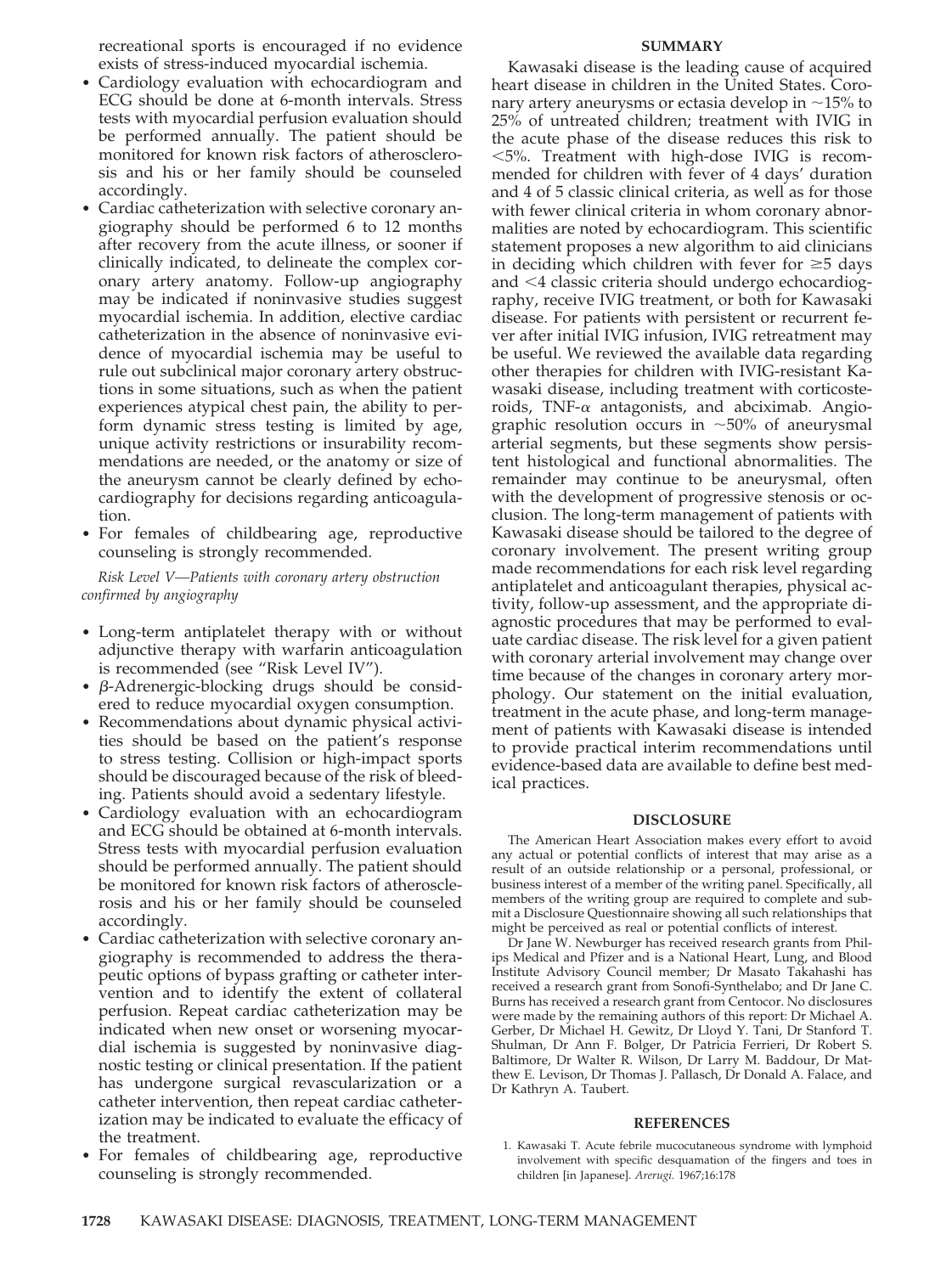- 2. Kato H, Sugimura T, Akagi T, et al. Long-term consequences of Kawasaki disease. A 10- to 21-year follow-up study of 594 patients. *Circulation.* 1996;94:1379 –1385
- 3. Dajani AS, Taubert KA, Gerber MA, et al. Diagnosis and therapy of Kawasaki disease in children. *Circulation.* 1993;87:1776 –1780
- 4. Taubert KA, Rowley AH, Shulman ST. Nationwide survey of Kawasaki disease and acute rheumatic fever. *J Pediatr.* 1991;119:279 –282
- 5. Landing BH, Larson EJ. Are infantile periarteritis nodosa with coronary artery involvement and fatal mucocutaneous lymph node syndrome the same? Comparison of 20 patients from North America with patients from Hawaii and Japan. *Pediatrics.* 1977;59:651– 662
- 6. Gee SJ. Cases of morbid anatomy: aneurysms of coronary arteries in a boy. *St Bartholomew's Hosp Rep.* 1871;7
- 7. Yanagawa H, Yashiro M, Nakamura Y, Kawasaki T, Kato H. Results of 12 nationwide epidemiological incidence surveys of Kawasaki disease in Japan. *Arch Pediatr Adolesc Med.* 1995;149:779 –783
- 8. Burns JC, Kushner HI, Bastian JF, et al. Kawasaki disease: a brief history. *Pediatrics.* 2000;106(2). Available at: www.pediatrics.org/cgi/ content/full/106/2/e27
- 9. Yanagawa H, Nakamura Y, Yashiro M, et al. Incidence survey of Kawasaki disease in 1997 and 1998 in Japan. *Pediatrics.* 2001;107(3). Available at: www.pediatrics.org/cgi/content/full/107/3/e33
- 10. Holman RC, Curns AT, Belay ED, Steiner CA, Schonberger LB. Kawasaki syndrome hospitalizations in the United States, 1997 and 2000. *Pediatrics.* 2003;112:495–501
- 11. Chang RK. The incidence of Kawasaki disease in the United States did not increase between 1988 and 1997. *Pediatrics.* 2003;111:1124 –1125
- 12. Davis RL, Waller PL, Mueller BA, Dykewicz CA, Schonberger LB. Kawasaki syndrome in Washington State. Race-specific incidence rates and residential proximity to water. *Arch Pediatr Adolesc Med.* 1995;149:66 – 69
- 13. Bronstein DE, Dille AN, Austin JP, Williams CM, Palinkas LA, Burns JC. Relationship of climate, ethnicity and socioeconomic status to Kawasaki disease in San Diego County, 1994 through 1998. *Pediatr Infect Dis J.* 2000;19:1087–1091
- 14. Stockheim JA, Innocentini N, Shulman ST. Kawasaki disease in older children and adolescents. *J Pediatr.* 2000;137:250 –252
- 15. Chang RK. Hospitalizations for Kawasaki disease among children in the United States, 1988 –1997. *Pediatrics.* 2002;109(6). Available at: www.pediatrics.org/cgi/content/full/109/6/e87
- 16. Momenah T, Sanatani S, Potts J, Sandor GG, Human DG, Patterson MW. Kawasaki disease in the older child. *Pediatrics.* 1998;102(1). Available at: www.pediatrics.org/cgi/content/full/102/1/e7
- 17. Yanagawa H, Nakamura Y, Yashiro M, Ojima T, Tanihara S, Oki I, Zhang T. Results of the nationwide epidemiologic survey of Kawasaki disease in 1995 and 1996 in Japan. *Pediatrics.* 1998;102(6). Available at: www.pediatrics.org/cgi/content/full/102/6/e65
- 18. Hirata S, Nakamura Y, Yanagawa H. Incidence rate of recurrent Kawasaki disease and related risk factors: from the results of nationwide surveys of Kawasaki disease in Japan. *Acta Paediatr.* 2001;90:40 – 44
- 19. Fujita Y, Nakamura Y, Sakata K, et al. Kawasaki disease in families. *Pediatrics.* 1989;84:666 – 669
- 20. Harada F, Sada M, Kamiya T, Yanase Y, Kawasaki T, Sasazuki T. Genetic analysis of Kawasaki syndrome. *Am J Hum Genet.* 1986;39:537–539
- 21. Yanagawa H, Yashiro M, Nakamura Y, Kawasaki T, Kato H. Epidemiologic pictures of Kawasaki disease in Japan: from the nationwide incidence survey in 1991 and 1992. *Pediatrics.* 1995;95:475– 479
- 22. Quasney MW, Bronstein DE, Cantor RM, et al. Increased frequency of alleles associated with elevated tumor necrosis factor-alpha levels in children with Kawasaki disease. *Pediatr Res.* 2001;49:686 – 690
- 23. Newburger JW, Taubert KA, Shulman ST, et al. Summary and abstracts of the Seventh International Kawasaki Disease Symposium: December 4 –7, 2001, Hakone, Japan. *Pediatr Res.* 2003;53:153–157
- 24. Kaneko K, Obinata K, Katsumata K, Tawa T, Hosaka A, Yamashiro Y. Kawasaki disease in a father and daughter. *Acta Paediatr.* 1999;88:791–792
- 25. Bruckheimer E, Bulbul Z, McCarthy P, Madri JA, Friedman AH, Hellenbrand WE. Images in cardiovascular medicine: Kawasaki disease: coronary aneurysms in mother and son. *Circulation.* 1998;97:410 – 411
- 26. Uehara R, Yashiro M, Nakamura Y, Yanagawa H. Kawasaki disease in parents and children. *Acta Paediatr.* 2003;92:694 – 697
- 27. Bell DM, Brink EW, Nitzkin JL, et al. Kawasaki syndrome: description of two outbreaks in the United States. *N Engl J Med.* 1981;304:1568 –1575
- 28. Rauch AM. Kawasaki syndrome: review of new epidemiologic and laboratory developments. *Pediatr Infect Dis J.* 1987;6:1016 –1021
- 29. Rauch AM, Glode MP, Wiggins JW Jr, et al. Outbreak of Kawasaki syndrome in Denver, Colorado: association with rug and carpet cleaning. *Pediatrics.* 1991;87:663– 669
- 30. Treadwell TA, Maddox RA, Holman RC, et al. Investigation of Kawasaki syndrome risk factors in Colorado. *Pediatr Infect Dis J.* 2002;21:976 –978
- 31. Brosius CL, Newburger JW, Burns JC, Hojnowski-Diaz P, Zierler S, Leung DY. Increased prevalence of atopic dermatitis in Kawasaki disease. *Pediatr Infect Dis J.* 1988;7:863– 866
- 32. Rauch AM, Kaplan SL, Nihill MR, Pappas PG, Hurwitz ES, Schonberger LB. Kawasaki syndrome clusters in Harris County, Texas, and eastern North Carolina. A high endemic rate and a new environmental risk factor. *Am J Dis Child.* 1988;142:441– 444
- 33. Nakamura Y, Yanagawa H, Harada K, Kato H, Kawasaki T. Mortality among persons with a history of Kawasaki disease in Japan: the fifth look. *Arch Pediatr Adolesc Med.* 2002;156:162–165
- 34. Fujiwara H, Hamashima Y. Pathology of the heart in Kawasaki disease. *Pediatrics.* 1978;61:100 –107
- 35. Burns JC, Glode MP, Clarke SH, Wiggins J Jr, Hathaway WE. Coagulopathy and platelet activation in Kawasaki syndrome: identification of patients at high risk for development of artery aneurysms. *J Pediatr.* 1984;105:206 –211
- 36. Burns JC, Shike H, Gordon JB, Malhotra A, Schoenwetter M, Kawasaki T. Sequelae of Kawasaki disease in adolescents and young adults. *J Am Coll Cardiol.* 1996;28:253–257
- 37. Abe J, Kotzin BL, Jujo K, Melish ME, Glode MP, Kohsaka T, Leung DY. Selective expansion of T cells expressing T-cell receptor variable regions V beta 2 and V beta 8 in Kawasaki disease. *Proc Natl Acad Sci USA.* 1992;89:4066 – 4070
- 38. Yamashiro Y, Nagata S, Oguchi S, Shimizu T. Selective increase of V2 T cells in the small intestinal mucosa in Kawasaki disease. *Pediatr Res.* 1996;39:264 –266
- 39. Leung DY, Giorno RC, Kazemi LV, Flynn PA, Busse JB. Evidence for superantigen involvement in cardiovascular injury due to Kawasaki syndrome. *J Immunol.* 1995;155:5018 –5021
- 40. Leung DY. Superantigens related to Kawasaki syndrome. *Springer Semin Immunopathol.* 1996;17:385–396
- 41. Leung DY, Meissner HC, Shulman ST, et al. Prevalence of superantigen-secreting bacteria in patients with Kawasaki disease. *J Pediatr.* 2002;140:742–746
- 42. Rowley AH, Eckerley CA, Jack HM, Shulman ST, Baker SC. IgA plasma cells in vascular tissue of patients with Kawasaki syndrome. *J Immunol.* 1997;159:5946 –5955
- 43. Rowley AH, Shulman ST, Spike BT, Mask CA, Baker SC. Oligoclonal IgA response in the vascular wall in acute Kawasaki disease. *J Immunol.* 2001;166:1334 –1343
- 44. Rowley AH, Shulman ST, Mask CA, et al. IgA plasma cell infiltration of proximal respiratory tract, pancreas, kidney, and coronary artery in acute Kawasaki disease. *J Infect Dis.* 2000;182:1183–1191
- 45. Brown TJ, Crawford SE, Cornwall ML, Garcia F, Shulman ST, Rowley AH. CD8 T lymphocytes and macrophages infiltrate coronary artery aneurysms in acute Kawasaki disease. *J Infect Dis.* 2001;184:940 –943
- 46. Takeshita S, Tokutomi T, Kawase H, et al. Elevated serum levels of matrix metalloproteinase-9 (MMP-9) in Kawasaki disease. *Clin Exp Immunol.* 2001;125:340 –344
- 47. Yasukawa K, Terai M, Shulman ST, et al. Systemic production of vascular endothelial growth factor and fms-like tyrosine kinase-1 receptor in acute Kawasaki disease. *Circulation.* 2002;105:766 –769
- 48. Maeno N, Takei S, Masuda K, et al. Increased serum levels of vascular endothelial growth factor in Kawasaki disease. *Pediatr Res.* 1998;44:596 –599
- 49. Asano T, Ogawa S. Expression of monocyte chemoattractant protein-1 in Kawasaki disease: the anti-inflammatory effect of gamma globulin therapy. *Scand J Immunol.* 2000;51:98 –103
- 50. Freeman AF, Crawford SE, Finn LS, et al. Inflammatory pulmonary nodules in Kawasaki disease. *Pediatr Pulmonol.* 2003;36:102–106
- 51. Eberhard BA, Andersson U, Laxer RM, Rose V, Silverman ED. Evaluation of the cytokine response in Kawasaki disease. *Pediatr Infect Dis J.* 1995;14:199 –203
- 52. Furukawa S, Matsubara T, Umezawa Y, Okumura K, Yabuta K. Serum levels of p60 soluble tumor necrosis factor receptor during acute Kawasaki disease. *J Pediatr.* 1994;124:721–725
- 53. Lin CY, Lin CC, Hwang B, Chiang B. Serial changes of serum interleukin-6, interleukin-8, and tumor necrosis factor alpha among patients with Kawasaki disease. *J Pediatr.* 1992;121:924 –926
- 54. Ohno T, Yuge T, Kariyazono H, et al. Serum hepatocyte growth factor combined with vascular endothelial growth factor as a predictive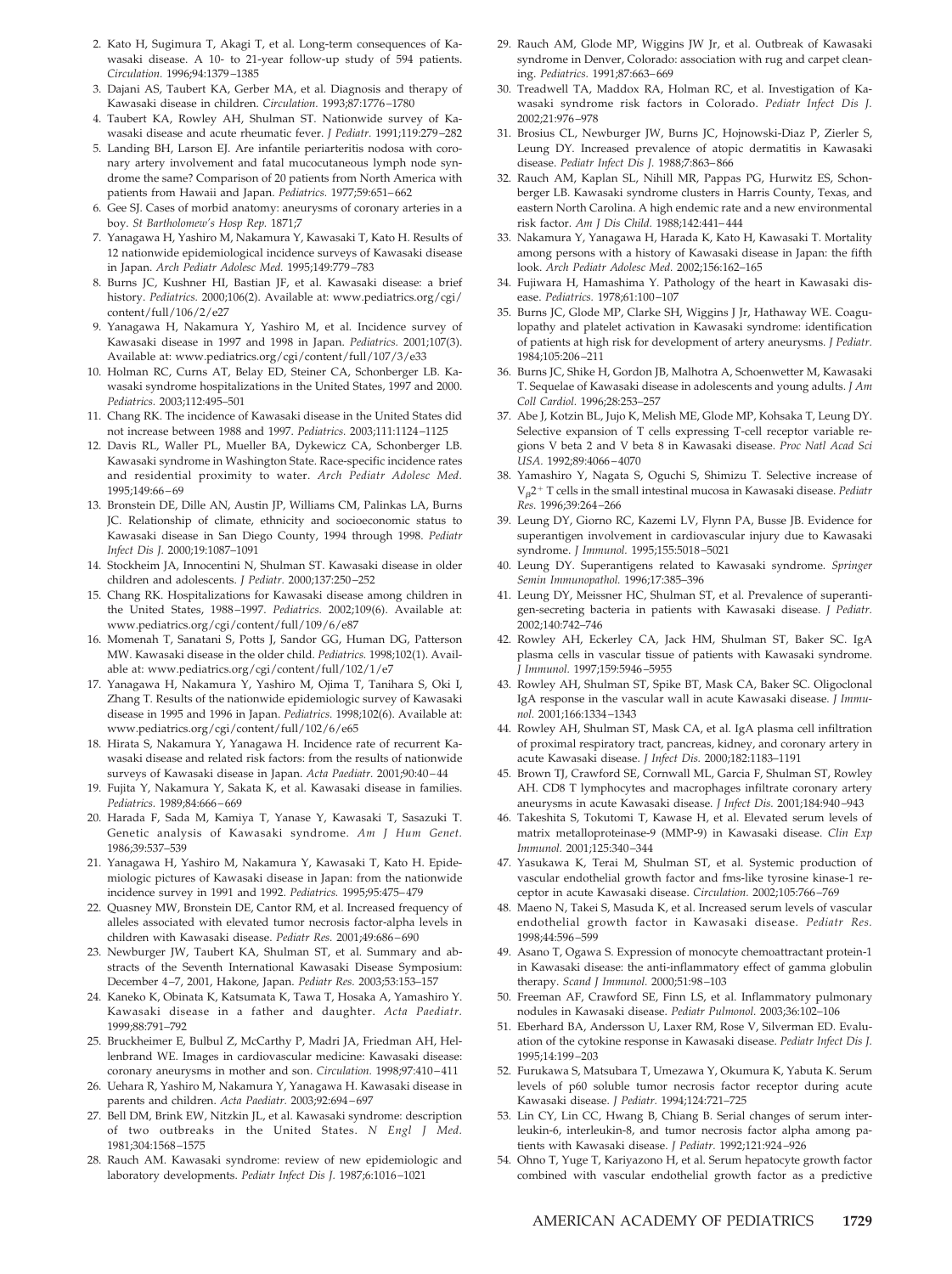indicator for the occurrence of coronary artery lesions in Kawasaki disease. *Eur J Pediatr.* 2002;161:105–111

- 55. Naoe S, Takahashi K, Masuda H, Tanaka N. Kawasaki disease. With particular emphasis on arterial lesions. *Acta Pathol Jpn.* 1991;41:785–797
- 56. Gavin PJ, Crawford SE, Shulman ST, Garcia FL, Rowley AH. Systemic arterial expression of matrix metalloproteinases 2 and 9 in acute Kawasaki disease. *Arterioscler Thromb Vasc Biol.* 2003;23:576 –581
- 57. Suzuki A, Miyagawa-Tomita S, Komatsu K, et al. Active remodeling of the coronary arterial lesions in the late phase of Kawasaki disease: immunohistochemical study. *Circulation.* 2000;101:2935–2941
- 58. Kurashige M, Naoe S, Masuda H, Tanaka N. A morphological study of the digestive tract in Kawasaki disease: 31 autopsies [in Japanese]. *Myakkangaku.* 1984;24:407– 418
- 59. Nagata S, Yamashiro Y, Maeda M, Ohtsuka Y, Yabuta K. Immunohistochemical studies on small intestinal mucosa in Kawasaki disease. *Pediatr Res.* 1993;33:557–563
- 60. Suddleson EA, Reid B, Woolley MM, Takahashi M. Hydrops of the gallbladder associated with Kawasaki syndrome. *J Pediatr Surg.* 1987;22:956 –959
- 61. Tashiro N, Matsubara T, Uchida M, Katayama K, Ichiyama T, Furukawa S. Ultrasonographic evaluation of cervical lymph nodes in Kawasaki disease. *Pediatrics.* 2002;109(5). Available at: www.pediatrics.org/cgi/content/full/109/5/e77
- 62. Sundel RP, Cleveland SS, Beiser AS, et al. Audiologic profiles of children with Kawasaki disease. *Am J Otol.* 1992;13:512–515
- 63. Knott PD, Orloff LA, Harris JP, Novak RE, Burns JC; Kawasaki Disease Multicenter Hearing Loss Study Group. Sensorineural hearing loss and Kawasaki disease: a prospective study. *Am J Otolaryngol.* 2001;22:343–348
- 64. Sundel RP, Newburger JW, McGill T, et al. Sensorineural hearing loss associated with Kawasaki disease. *J Pediatr.* 1990;117:371–377
- 65. Zulian F, Falcini F, Zancan L, et al. Acute surgical abdomen as presenting manifestation of Kawasaki disease. *J Pediatr.* 2003;142:731–735
- 66. Kuniyuki S, Asada M. An ulcerated lesion at the BCG vaccination site during the course of Kawasaki disease. *J Am Acad Dermatol.* 1997;37:303–304
- 67. Uziel Y, Hashkes PJ, Kassem E, Gottesman G, Wolach B. "Unresolving pneumonia" as the main manifestation of atypical Kawasaki disease. *Arch Dis Child.* 2003;88:940 –942
- 68. Palazzi DL, McClain KL, Kaplan SL. Hemophagocytic syndrome after Kawasaki disease. *Pediatr Infect Dis J.* 2003;22:663– 666
- 69. Comenzo RL, Malachowski ME, Meissner HC, Fulton DR, Berkman EM. Immune hemolysis, disseminated intravascular coagulation, and serum sickness after large doses of immune globulin given intravenously for Kawasaki disease. *J Pediatr.* 1992;120:926 –928
- 70. Shulman ST. Hemolysis in Kawasaki disease. *Transfusion.* 1991;31:572
- 71. Bunin NJ, Carey JL, Sullivan DB. Autoimmune hemolytic anemia in association with Kawasaki disease. *Am J Pediatr Hematol Oncol.* 1986;8:351–353
- 72. Hillyer CD, Schwenn MR, Fulton DR, Meissner HC, Berkman EM. Autoimmune hemolytic anemia in Kawasaki disease: a case report. *Transfusion.* 1990;30:738 –740
- 73. Andersson MS, Burns J, Treadwell TA, Pietra BA, Glode MP. Erythrocyte sedimentation rate and C-reactive protein discrepancy and high prevalence of coronary artery abnormalities in Kawasaki disease. *Pediatr Infect Dis J.* 2001;20:698 –702
- 74. Hicks RV, Melish ME. Kawasaki syndrome. *Pediatr Clin North Am.* 1986;33:1151–1175
- 75. Newburger JW, Burns JC, Beiser AS, Loscalzo J. Altered lipid profile after Kawasaki syndrome. *Circulation.* 1991;84:625– 631
- 76. Salo E, Pesonen E, Viikari J. Serum cholesterol levels during and after Kawasaki disease. *J Pediatr.* 1991;119:557–561
- 77. Cabana VG, Gidding SS, Getz GS, Chapman J, Shulman ST. Serum amyloid A and high density lipoprotein participate in the acute phase response of Kawasaki disease. *Pediatr Res.* 1997;42:651– 655
- 78. Okada T, Harada K, Okuni M. Serum HDL-cholesterol and lipoprotein fraction in Kawasaki disease (acute mucocutaneous lymph node syndrome). *Jpn Circ J.* 1982;46:1039 –1044
- 79. Burns JC, Mason WH, Glode MP, et al. Clinical and epidemiologic characteristics of patients referred for evaluation of possible Kawasaki disease. United States Multicenter Kawasaki Disease Study Group. *J Pediatr.* 1991;118:680 – 686
- 80. Ting EC, Capparelli EV, Billman GF, Lavine JE, Matsubara T, Burns JC. Elevated gamma-glutamyltransferase concentrations in patients with acute Kawasaki disease. *Pediatr Infect Dis J.* 1998;17:431– 432
- 81. Dengler LD, Capparelli EV, Bastian JF, et al. Cerebrospinal fluid profile in patients with acute Kawasaki disease. *Pediatr Infect Dis J.* 1998;17:478 – 481
- 82. Kim M, Kim K. Changes in cardiac troponin I in Kawasaki disease before and after treatment with intravenous gammaglobulin. *Jpn Circ J.* 1998;62:479 – 482
- 83. Kim M, Kim K. Elevation of cardiac troponin I in the acute stage of Kawasaki disease. *Pediatr Cardiol.* 1999;20:184 –188
- 84. Checchia PA, Borensztajn J, Shulman ST. Circulating cardiac troponin I levels in Kawasaki disease. *Pediatr Cardiol.* 2001;22:102–106
- 85. Burns JC, Wiggins JW Jr, Toews WH, et al. Clinical spectrum of Kawasaki disease in infants younger than 6 months of age. *J Pediatr.* 1986;109:759 –763
- 86. Asai T. Diagnosis and prognosis of coronary artery lesions in Kawasaki disease. Coronary angiography and the conditions for its application (a score chart) [in Japanese]. *Nippon Rinsho.* 1983;41: 2080 –2085
- 87. Koren G, Lavi S, Rose V, Rowe R. Kawasaki disease: review of risk factors for coronary aneurysms. *J Pediatr.* 1986;108:388 –392
- 88. Ichida F, Fatica NS, Engle MA, et al. Coronary artery involvement in Kawasaki syndrome in Manhattan, New York: risk factors and role of aspirin. *Pediatrics.* 1987;80:828 – 835
- 89. Daniels SR, Specker B, Capannari TE, Schwartz DC, Burke MJ, Kaplan S. Correlates of coronary artery aneurysm formation in patients with Kawasaki disease. *Am J Dis Child.* 1987;141:205–207
- 90. Harada K, Yamaguchi H, Kato H, et al. Indication for intravenous gamma globulin treatment for Kawasaki disease. In: Takahashi M, Taubert K, eds. *Proceedings of the Fourth International Symposium on Kawasaki Disease*. Dallas, TX: American Heart Association; 1993: 459 – 462
- 91. Harada K. Intravenous gamma-globulin treatment in Kawasaki disease. *Acta Paediatr Jpn.* 1991;33:805– 810
- 92. Beiser AS, Takahasha M, Baker AL, Sundel RP, Newburger JW. A predictive instrument for coronary artery aneurysms in Kawasaki disease. United States Multicenter Kawasaki Disease Study Group. *Am J Cardiol.* 1998;81:1116 –1120
- 93. Witt MT, Minich LL, Bohnsack JF, Young PC. Kawasaki disease: more patients are being diagnosed who do not meet American Heart Association criteria. *Pediatrics.* 1999;104(1). Available at: www.pediatrics. org/cgi/content/full/104/1/e10
- 94. Joffe A, Kabani A, Jadavji T. Atypical and complicated Kawasaki disease in infants. *Do we need criteria? West J Med.* 1995;162:322–327
- 95. Tseng CF, Fu YC, Fu LS, Betau H, Chi CS. Clinical spectrum of Kawasaki disease in infants. *Zhonghua Yi Xue Za Zhi.* 2001;64:168 –173
- 96. de Zorzi A, Colan SD, Gauvreau K, Baker AL, Sundel RP, Newburger JW. Coronary artery dimensions may be misclassified as normal in Kawasaki disease. *J Pediatr.* 1998;133:254 –258
- 97. Kurotobi S, Nagai T, Kawakami N, Sano T. Coronary diameter in normal infants, children and patients with Kawasaki disease. *Pediatr Int.* 2002;44:1– 4
- 98. Dajani AS, Taubert KA, Takahashi M, et al. Guidelines for long-term management of patients with Kawasaki disease. Report from the Committee on Rheumatic Fever, Endocarditis, and Kawasaki Disease, Council on Cardiovascular Disease in the Young, American Heart Association. *Circulation.* 1994;89:916 –922
- 99. Research Committee on Kawasaki Disease. *Report of Subcommittee on Standardization of Diagnostic Criteria and Reporting of Coronary Artery Lesions in Kawasaki Disease*. Tokyo, Japan: Ministry of Health and Welfare; 1984
- 100. Ravekes WJ, Colan SD, Gauvreau K, et al. Aortic root dilation in Kawasaki disease. *Am J Cardiol.* 2001;87:919 –922
- 101. Scott JS, Ettedgui JA, Neches WH. Cost-effective use of echocardiography in children with Kawasaki disease. *Pediatrics.* 1999;104(5). Available at: www.pediatrics.org/cgi/content/full/104/5/e57
- 102. McMorrow Tuohy AM, Tani LY, Cetta F, et al. How many echocardiograms are necessary for follow-up evaluation of patients with Kawasaki disease? *Am J Cardiol.* 2001;88:328 –330
- 103. Dhillon R, Clarkson P, Donald AE, et al. Endothelial dysfunction late after Kawasaki disease. *Circulation.* 1996;94:2103–2106
- 104. Kurisu Y, Azumi T, Sugahara T, Igarashi Y, Takamiya M, Kozuka T. Variation in coronary arterial dimension (distensible abnormality) after disappearing aneurysm in Kawasaki disease. *Am Heart J.* 1987;114:532–538
- 105. Mitani Y, Okuda Y, Shimpo H, et al. Impaired endothelial function in epicardial coronary arteries after Kawasaki disease. *Circulation.* 1997;96:454 – 461
- 106. Muzik O, Paridon SM, Singh TP, Morrow WR, Dayanikli F, DiCarli MF. Quantification of myocardial blood flow and flow reserve in children with a history of Kawasaki disease and normal coronary arteries using positron emission tomography. *J Am Coll Cardiol.* 1996;28:757–762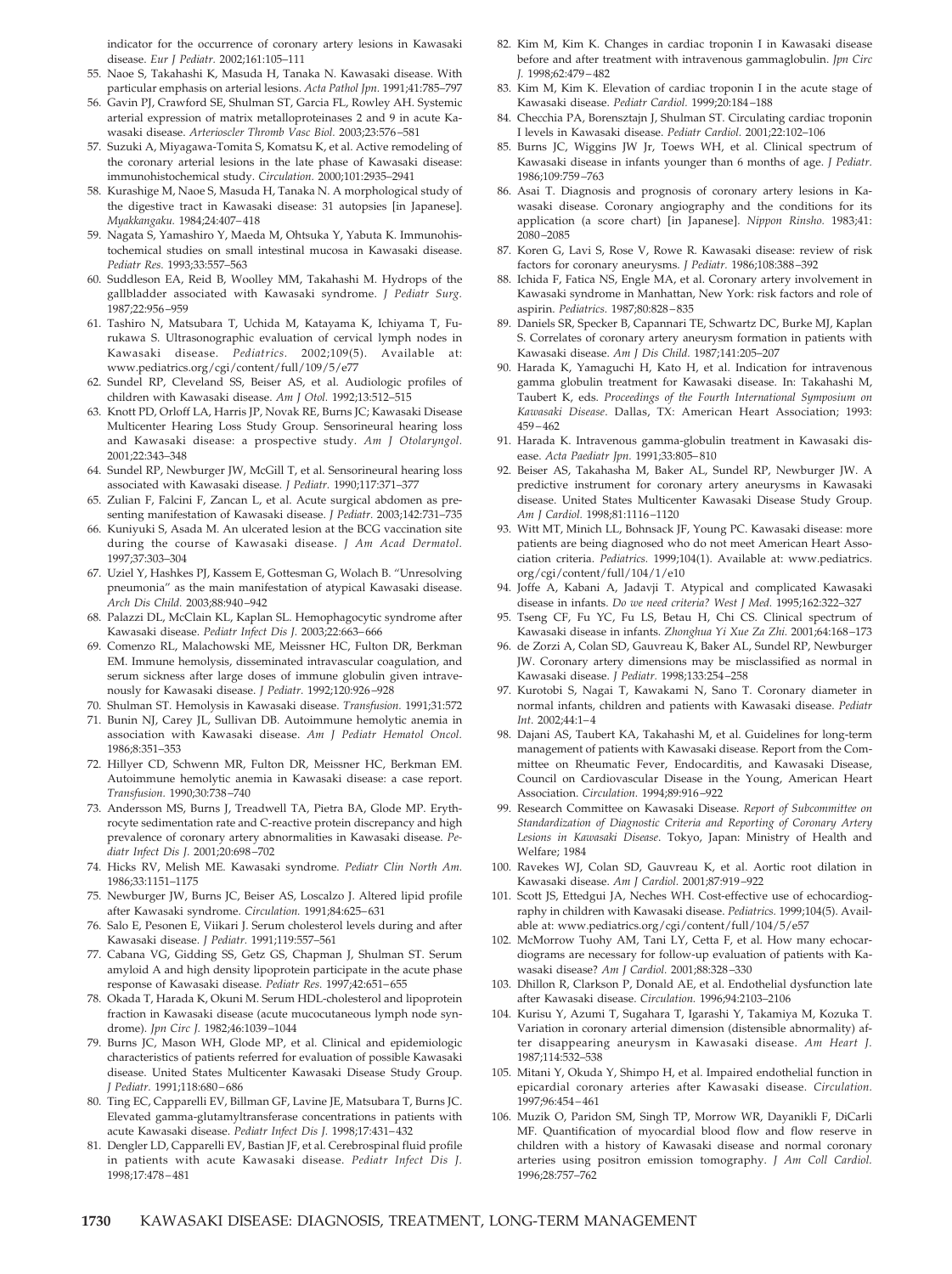- 107. Duerinckx A, Troutman B, Allada V, Kim D. Coronary MR angiography in Kawasaki disease. *AJR Am J Roentgenol.* 1997;168:114 –116
- 108. Sakuma H, Goto M, Nomura Y, Kato N, Takeda K, Higgins CB. Three-dimensional coronary magnetic resonance angiography with injection of extracellular contrast medium. *Invest Radiol.* 1999;34: 503–508
- 109. Danias PG, Stuber M, Botnar RM, et al. Coronary MR angiography clinical applications and potential for imaging coronary artery disease. *Magn Reson Imaging Clin N Am.* 2003;11:81–99
- 110. Greil GF, Stuber M, Botnar RM, et al. Coronary magnetic resonance angiography in adolescents and young adults with Kawasaki disease. *Circulation.* 2002;105:908 –911
- 111. Frey EE, Matherne GP, Mahoney LT, Sato Y, Stanford W, Smith WL. Coronary artery aneurysms due to Kawasaki disease: diagnosis with ultrafast CT. *Radiology.* 1988;167:725–726
- 112. Sato Y, Kato M, Inoue F, et al. Detection of coronary artery aneurysms, stenoses and occlusions by multislice spiral computed tomography in adolescents with kawasaki disease. *Circ J.* 2003;67:427– 430
- 113. Kondo C, Hiroe M, Nakanishi T, Takao A. Detection of coronary artery stenosis in children with Kawasaki disease. *Circulation.* 1989;80:615– 624
- 114. Jan SL, Hwang B, Fu YC, et al. Usefulness of pharmacologic stress 201Tl myocardial tomography. Comparison of 201Tl SPET and treadmill exercise testing in patients with Kawasaki disease. *Nucl Med Commun.* 2000;21:431– 435
- 115. Pahl E, Sehgal R, Chrystof D, et al. Feasibility of exercise stress echocardiography for the follow-up of children with coronary involvement secondary to Kawasaki disease. *Circulation.* 1995;91:122–128
- 116. Henein MY, Dinarevic S, O'Sullivan CA, Gibson DG, Shinebourne EA. Exercise echocardiography in children with Kawasaki disease: ventricular long axis is selectively abnormal. *Am J Cardiol.* 1998;81:1356 –1359
- 117. Noto N, Ayusawa M, Karasawa K, et al. Dobutamine stress echocardiography for detection of coronary artery stenosis in children with Kawasaki disease. *J Am Coll Cardiol.* 1996;27:1251–1256
- 118. Kimball TR, Witt SA, Daniels SR. Dobutamine stress echocardiography in the assessment of suspected myocardial ischemia in children and young adults. *Am J Cardiol.* 1997;79:380 –384
- 119. Bezold LI, Lewin MB, Vick GW III, Pignatelli R. Update on new technologies in pediatric echocardiography. *Tex Heart Inst J.* 1997;24:278 –286
- 120. Muhling O, Jerosch-Herold M, Nabauer M, Wilke N. Assessment of ischemic heart disease using magnetic resonance first-pass perfusion imaging. *Herz.* 2003;28:82– 89
- 121. Kaul S, Ito H. Microvasculature in acute myocardial ischemia: part I: evolving concepts in pathophysiology, diagnosis, and treatment. *Circulation.* 2004;109:146 –149
- 122. Zilberman MV, Witt SA, Kimball TR. Is there a role for intravenous transpulmonary contrast imaging in pediatric stress echocardiography? *J Am Soc Echocardiogr.* 2003;16:9 –14
- 123. Ishii M, Himeno W, Sawa M, et al. Assessment of the ability of myocardial contrast echocardiography with harmonic power Doppler imaging to identify perfusion abnormalities in patients with Kawasaki disease at rest and during dipyridamole stress. *Pediatr Cardiol.* 2002;23:192–199
- 124. Sugimura T, Kato H, Inoue O, et al. Intravascular ultrasound of coronary arteries in children. Assessment of the wall morphology and the lumen after Kawasaki disease. *Circulation.* 1994;89:258 –265
- 125. Matsumura K, Okuda Y, Ito T, Hirano T, Takeda K, Yamaguchi M. Coronary angiography of Kawasaki disease with the coronary vasodilator dipyridamole: assessment of distensibility of affected coronary arterial wall. *Angiology.* 1988;39:141–147
- 126. Sugimura T, Kato H, Inoue O, Takagi J, Fukuda T, Sato N. Vasodilatory response of the coronary arteries after Kawasaki disease: evaluation by intracoronary injection of isosorbide dinitrate. *J Pediatr.* 1992;121:684 – 688
- 127. Suzuki A, Kamiya T, Kuwahara N, et al. Coronary arterial lesions of Kawasaki disease: cardiac catheterization findings of 1100 cases. *Pediatr Cardiol.* 1986;7:3–9
- 128. Yutani C, Okano K, Kamiya T, et al. Histopathological study on right endomyocardial biopsy of Kawasaki disease. *Br Heart J.* 1980;43:589 –592
- 129. Matsuura H, Ishikita T, Yamamoto S, et al. Gallium-67 myocardial imaging for the detection of myocarditis in the acute phase of Kawasaki disease (mucocutaneous lymph node syndrome): the usefulness of single photon emission computed tomography. *Br Heart J.* 1987;58:385–392
- 130. Klassen TP, Rowe PC, Gafni A. Economic evaluation of intravenous immune globulin therapy for Kawasaki syndrome. *J Pediatr.* 1993;122:538 –542
- 131. Kao CH, Hsieh KS, Wang YL, et al. Tc-99m HMPAO labeled WBC scan for the detection of myocarditis in different phases of Kawasaki disease. *Clin Nucl Med.* 1992;17:185–190
- 132. Rinder CS, Bohnert J, Rinder HM, Mitchell J, Ault K, Hillman R. Platelet activation and aggregation during cardiopulmonary bypass. *Anesthesiology.* 1991;75:388 –393
- 133. Anderson TM, Meyer RA, Kaplan S. Long-term echocardiographic evaluation of cardiac size and function in patients with Kawasaki disease. *Am Heart J.* 1985;110:107–115
- 134. Hiraishi S, Yashiro K, Oguchi K, Kusano S, Ishii K, Nakazawa K. Clinical course of cardiovascular involvement in the mucocutaneous lymph node syndrome. Relation between clinical signs of carditis and development of coronary arterial aneurysm. *Am J Cardiol.* 1981;47: 323–330
- 135. Moran AM, Newburger JW, Sanders SP, et al. Abnormal myocardial mechanics in Kawasaki disease: rapid response to gamma-globulin. *Am Heart J.* 2000;139:217–223
- 136. Yutani C, Go S, Kamiya T, et al. Cardiac biopsy of Kawasaki disease. *Arch Pathol Lab Med.* 1981;105:470 – 473
- 137. Takahashi M, Shimada H, Billingham ME, Mason W, Miller JH. Electron microscopic findings of myocardial biopsy correlated with perfusion scan and coronary angiography in chronic Kawasaki syndrome: myocellular ischemia possibly due to microvasculopathy. In: Kato H, ed. *Kawasaki Disease*. Proceedings of the 5th International Kawasaki Disease Symposium, Fukuoka, Japan, May 22–25, 1995. New York, NY: Elsevier Science; 1995:401– 410
- 138. Gidding SS. Late onset valvular dysfunction in Kawasaki disease. *Prog Clin Biol Res.* 1987;250:305–309
- 139. Nakano H, Nojima K, Saito A, Ueda K. High incidence of aortic regurgitation following Kawasaki disease. *J Pediatr.* 1985;107:59 – 63
- 140. Gidding SS, Shulman ST, Ilbawi M, Crussi F, Duffy CE. Mucocutaneous lymph node syndrome (Kawasaki disease): delayed aortic and mitral insufficiency secondary to active valvulitis. *J Am Coll Cardiol.* 1986;7:894 – 897
- 141. Durongpisitkul K, Gururaj VJ, Park JM, Martin CF. The prevention of coronary artery aneurysm in Kawasaki disease: a meta-analysis on the efficacy of aspirin and immunoglobulin treatment. *Pediatrics.* 1995;96:1057–1061
- 142. Catella-Lawson F, Reilly MP, Kapoor SC, et al. Cyclooxygenase inhibitors and the antiplatelet effects of aspirin. *N Engl J Med.* 2001;345:1809 –1817
- 143. Takahashi M, Mason W, Thomas D, Sinatra F. Reye syndrome following Kawasaki syndrome confirmed by liver histopathology. In: Kato H, ed. *Kawasaki Diseas*. Proceedings of the 5th International Kawasaki Disease Symposium, Fukuoka, Japan, May 22–25, 1995. New York, NY: Elsevier Science; 1995:436 – 444
- 144. Lee JH, Hung HY, Huang FY. Kawasaki disease with Reye syndrome: report of one case. *Zhonghua Min Guo Xiao Er Ke Yi Xue Hui Za Zhi.* 1992;33:67–71
- 145. Pickering LK, ed. *Red Book. 2003 Report of the Committee on Infectious Diseases*. Chicago, IL: American Academy of Pediatrics; 2003
- 146. Furusho K, Kamiya T, Nakano H, et al. High-dose intravenous gammaglobulin for Kawasaki disease. *Lancet.* 1984;2:1055–1058
- 147. Newburger JW, Takahashi M, Burns JC, et al. The treatment of Kawasaki syndrome with intravenous gamma globulin. *N Engl J Med.* 1986;315:341–347
- 148. Terai M, Shulman ST. Prevalence of coronary artery abnormalities in Kawasaki disease is highly dependent on gamma globulin dose but independent of salicylate dose. *J Pediatr.* 1997;131:888 – 893
- 149. Sawaji Y, Haneda N, Yamaguchi S, et al. Coronary risk factors in acute Kawasaki disease: correlation of serum immunoglobulin levels with coronary complications. *Acta Paediatr Jpn.* 1998;40:218 –225
- 150. Muta H, Ishii M, Egami K, et al. Early intravenous gamma-globulin treatment for Kawasaki disease: the nationwide surveys in Japan. *J Pediatr.* 2004;144:496 – 499
- 151. Fong NC, Hui YW, Li CK, Chiu MC. Evaluation of the efficacy of treatment of Kawasaki disease before day 5 of illness. *Pediatr Cardiol.* 2004;25:31–34
- 152. Marasini M, Pongiglione G, Gazzolo D, Campelli A, Ribaldone D, Caponnetto S. Late intravenous gamma globulin treatment in infants and children with Kawasaki disease and coronary artery abnormalities. *Am J Cardiol.* 1991;68:796 –797
- 153. Rosenfeld EA, Shulman ST, Corydon KE, Mason W, Takahashi M, Kuroda C. Comparative safety and efficacy of two immune globulin products in Kawasaki disease. *J Pediatr.* 1995;126:1000 –1003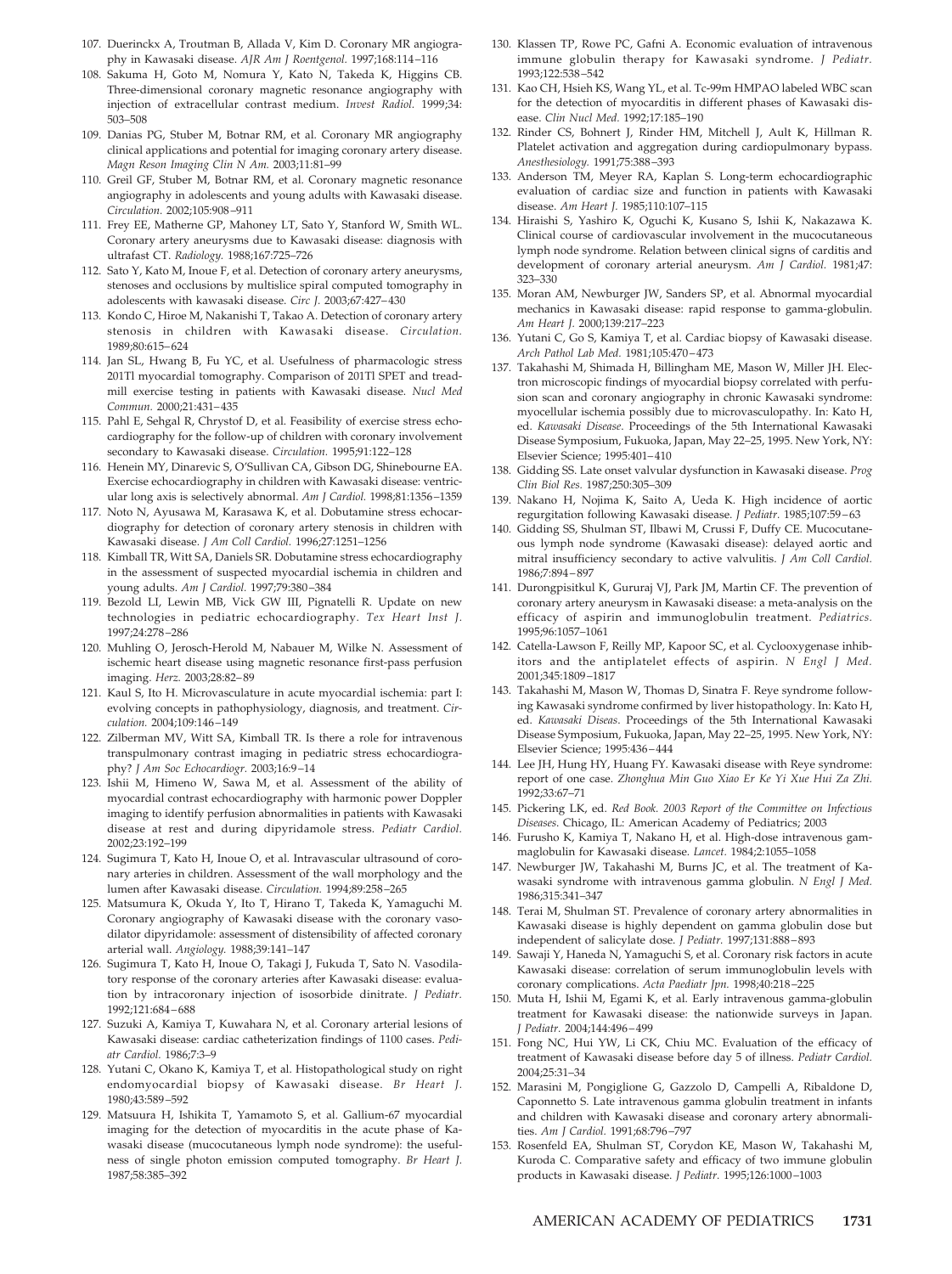- 154. Outbreak of hepatitis C associated with intravenous immunoglobulin administration–United States. October 1993-June 1994. *MMWR Morb Mortal Wkly Rep.* 1994;43:505–509
- 155. Venglarcik JS III, Ayas M, Woods T. Severe thrombocytopenia as a presenting manifestation of Kawasaki disease. *Arch Pediatr Adolesc Med.* 1995;149:215–217
- 156. Burns JC, Capparelli EV, Brown JA, Newburger JW, Glode MP. Intravenous gamma-globulin treatment and retreatment in Kawasaki disease. US/Canadian Kawasaki Syndrome Study Group. *Pediatr Infect Dis J.* 1998;17:1144 –1148
- 157. Silverman ED, Huang C, Rose V, et al. IVGG treatment of Kawasaki disease: are all brands equal? In: Kato H, ed. *Kawasaki Disease*. Proceedings of the 5th International Kawasaki Disease Symposium, Fukuoka, Japan, May 22–25, 1995. New York, NY: Elsevier Science; 1995:301–304
- 158. Shulman ST. Is there a role for corticosteroids in Kawasaki disease? *J Pediatr.* 2003;142:601– 603
- 159. Kato H, Koike S, Yokoyama T. Kawasaki disease: effect of treatment on coronary artery involvement. *Pediatrics.* 1979;63:175–179
- 160. Kijima Y, Kamiya T, Suzuki A, Hirose O, Manabe H. A trial procedure to prevent aneurysm formation of the coronary arteries by steroid pulse therapy in Kawasaki disease. *Jpn Circ J.* 1982;46:1239 –1242
- 161. Nonaka Z, Maekawa K, Okabe T, Eto Y, Kubo M. Randomized controlled study of intravenous prednisolone and gamma globulin treatment in 100 cases with Kawasaki disease. In: Kato H, ed. *Kawasaki Disease*. Proceedings of the 5th International Kawasaki Disease Symposium, Fukuoka, Japan, May 22–25, 1995. New York, NY: Elsevier Science; 1995:328 –331
- 162. Shinohara M, Sone K, Tomomasa T, Morikawa A. Corticosteroids in the treatment of the acute phase of Kawasaki disease. *J Pediatr.* 1999;135:465– 469
- 163. Sundel RP, Baker AL, Fulton DR, Newburger JW. Corticosteroids in the initial treatment of Kawasaki disease: report of a randomized trial. *J Pediatr.* 2003;142:611– 616
- 164. Okada Y, Shinohara M, Kobayashi T, et al. Effect of corticosteroids in addition to intravenous gamma globulin therapy on serum cytokine levels in the acute phase of Kawasaki disease in children. *J Pediatr.* 2003;143:363–367
- 165. Furukawa S, Matsubara T, Umezawa Y, Motohashi T, Ino T, Yabuta K. Pentoxifylline and intravenous gamma globulin combination therapy for acute Kawasaki disease. *Eur J Pediatr.* 1994;153:663– 667
- 166. Best BM, Burns JC, DeVincenzo J, et al. Pharmacokinetic and tolerability assessment of a pediatric oral formulation of pentoxifylline in Kawasaki disease. *Curr Ther Res Clin Exp.* 2003;64:96 –115
- 167. Durongpisitkul K, Soongswang J, Laohaprasitiporn D, Nana A, Prachuabmoh C, Kangkagate C. Immunoglobulin failure and retreatment in Kawasaki disease. *Pediatr Cardiol.* 2003;24:145–148
- 168. Wallace CA, French JW, Kahn SJ, Sherry DD. Initial intravenous gammaglobulin treatment failure in Kawasaki disease. *Pediatrics.* 2000;105(6). Available at: www.pediatrics.org/cgi/content/full/105/ 6/e78
- 169. Wright DA, Newburger JW, Baker A, Sundel RP. Treatment of immune globulin-resistant Kawasaki disease with pulsed doses of corticosteroids. *J Pediatr.* 1996;128:146 –149
- 170. Dale RC, Saleem MA, Daw S, Dillon MJ. Treatment of severe complicated Kawasaki disease with oral prednisolone and aspirin. *J Pediatr.* 2000;137:723–726
- 171. Hashino K, Ishii M, Iemura M, Akagi T, Kato H. Re-treatment for immune globulin-resistant Kawasaki disease: a comparative study of additional immune globulin and steroid pulse therapy. *Pediatr Int.* 2001;43:211–217
- 172. Imagawa T, Mori M, Miyamae T, et al. Plasma exchange for refractory Kawasaki disease. *Eur J Pediatr.* 2004;163:263–264
- 173. Takagi N, Kihara M, Yamaguchi S, et al. Plasma exchange in Kawasaki disease. *Lancet.* 1995;346:1307
- 174. Villain E, Kachaner J, Sidi D, Blaysat G, Piechaud JF, Pedroni E. Trial of prevention of coronary aneurysm in Kawasaki's disease using plasma exchange or infusion of immunoglobulins [in French]. *Arch Fr Pediatr.* 1987;44:79 – 83
- 175. Zaitsu M, Hamasaki Y, Tashiro K, Matsuo M, Ichimaru T, Fujita I, Tasaki H, Miyazaki S. Ulinastatin, an elastase inhibitor, inhibits the increased mRNA expression of prostaglandin H2 synthase-type 2 in Kawasaki disease. *J Infect Dis.* 2000;181:1101–1109
- 176. Williams RV, Wilke VM, Tani LY, Minich LL. Does abciximab enhance regression of coronary aneurysms resulting from Kawasaki disease? *Pediatrics.* 2002;109(1). Available at: www.pediatrics.org/cgi/content/ full/109/1/e4
- 177. Weiss JE, Eberhard BA, Chowdhury D, Gottlieb BS. Infliximab as a novel therapy for refractory Kawasaki disease. *J Rheumatol.* 2004;31:808 – 810
- 178. Kuijpers TW, Biezeveld M, Achterhuis A, et al. Longstanding obliterative panarteritis in Kawasaki disease: lack of cyclosporin A effect. *Pediatrics.* 2003;112:986 –992
- 179. Gerschutz GP, Bhatt DL. The Clopidogrel in Unstable Angina to Prevent Recurrent Events (CURE) study: to what extent should the results be generalizable? *Am Heart J.* 2003;145:595– 601
- 180. Peters RJ, Mehta SR, Fox KA, et al. Effects of aspirin dose when used alone or in combination with clopidogrel in patients with acute coronary syndromes: observations from the Clopidogrel in Unstable angina to prevent Recurrent Events (CURE) study. *Circulation.* 2003;108:1682–1687
- 181. Albers GW, Amarenco P. Combination therapy with clopidogrel and aspirin: can the CURE results be extrapolated to cerebrovascular patients? *Stroke.* 2001;32:2948 –2949
- 182. Mehta SR, Yusuf S. The Clopidogrel in Unstable angina to prevent Recurrent Events (CURE) trial programme; rationale, design and baseline characteristics including a meta-analysis of the effects of thienopyridines in vascular disease. *Eur Heart J.* 2000;21:2033–2041
- 183. Kuramochi Y, Ohkubo T, Takechi N, Fukumi D, Uchikoba Y, Ogawa S. Hemodynamic factors of thrombus formation in coronary aneurysms associated with Kawasaki disease. *Pediatr Int.* 2000;42:470 – 475
- 184. Burtt DM, Pollack P, Bianco JA. Intravenous streptokinase in an infant with Kawasaki's disease complicated by acute myocardial infarction. *Pediatr Cardiol.* 1986;6:307–311
- 185. Cheatham JP, Kugler JD, Gumbiner CH, Latson LA, Hofschire PJ. Intracoronary streptokinase in Kawasaki disease: acute and thrombolysis. *Prog Clin Biol Res.* 1987;250:517–518
- 186. Katayama F, Hiraishi S, Takeda N, Misawa H. Intracoronary urokinase and post-thrombolytic regimen in an infant with Kawasaki disease and acute myocardial infarction. *Heart.* 1997;78:621– 622
- 187. Kato H, Ichinose E, Inoue O, Akagi T. Intracoronary thrombolytic therapy in Kawasaki disease: treatment and prevention of acute myocardial infarction. *Prog Clin Biol Res.* 1987;250:445– 454
- 188. Terai M, Ogata M, Sugimoto K, et al. Coronary arterial thrombi in Kawasaki disease. *J Pediatr.* 1985;106:76 –78
- 189. Horigome H, Sekijima T, Miyamoto T. Successful thrombolysis with intracoronary administration of tissue plasminogen activator in an infant with Kawasaki disease. *Heart.* 1997;78:517–518
- 190. Levy M, Benson LN, Burrows PE, et al. Tissue plasminogen activator for the treatment of thromboembolism in infants and children. *J Pediatr.* 1991;118:467– 472
- 191. Lange RA, Hillis LD. Reperfusion therapy in acute myocardial infarction. *N Engl J Med.* 2002;346:954 –955
- 192. Maggioni AP, Franzosi MG, Fresco C, Turazza F, Tognoni G. GISSI trials in acute myocardial infarction. Rationale, design, and results. *Chest.* 1990; 97:146S–150S
- 193. Randomised trial of intravenous streptokinase, oral aspirin, both, or neither among 17,187 cases of suspected acute myocardial infarction: ISIS-2. ISIS-2 (Second International Study of Infarct Survival) Collaborative Group. *Lancet.* 1988;2:349 –360
- 194. Ridker PM, O'Donnell C, Marder VJ, Hennekens CH. Large-scale trials of thrombolytic therapy for acute myocardial infarction: GISSI-2, ISIS-3, and GUSTO-1. *Ann Intern Med.* 1993;119:530 –532
- 195. Hennekens CH. Thrombolytic therapy: pre- and post-GISSI-2, ISIS-3, and GUSTO-1. *Clin Cardiol.* 1994;17:I15–I17
- 196. Newby LK, Rutsch WR, Califf RM, et al. Time from symptom onset to treatment and outcomes after thrombolytic therapy. GUSTO-1 Investigators. *J Am Coll Cardiol.* 1996;27:1646 –1655
- 197. Wang-Clow F, Fox NL, Cannon CP, et al. Determination of a weightadjusted dose of TNK-tissue plasminogen activator. *Am Heart J.* 2001;141:33– 40
- 198. Westerhout CM, Boersma E. Risk-benefit analysis of platelet glycoprotein IIb/IIIa inhibitors in acute coronary syndromes. *Expert Opin Drug Saf.* 2003;2:49 –58
- 199. Ibbotson T, McGavin JK, Goa KL. Abciximab: an updated review of its therapeutic use in patients with ischaemic heart disease undergoing percutaneous coronary revascularisation. *Drugs.* 2003;63:1121–1163
- 200. Hellstrom HR. Platelet glycoprotein IIb/IIIa inhibitors. *Circulation.* 2003;107:E39
- 201. Kitamura S, Kameda Y, Seki T, et al. Long-term outcome of myocardial revascularization in patients with Kawasaki coronary artery disease. A multicenter cooperative study. *J Thorac Cardiovasc Surg.* 1994;107: 663– 674